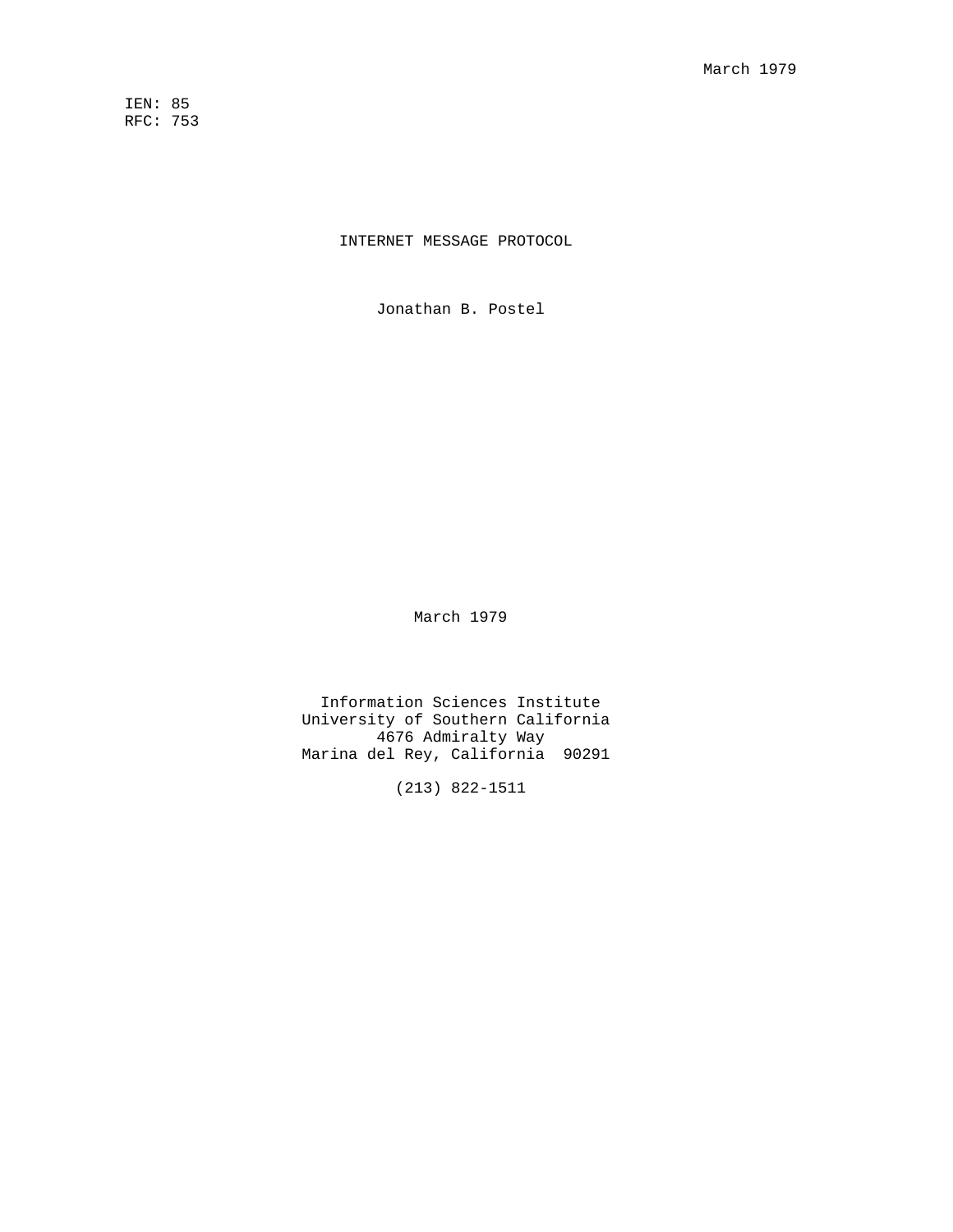$\langle$  INC-PROJECT, MAIL-MAR-79.NLS.38,  $>$ , 31-Mar-79 19:50 JBP ;;;;

[Page 0] Postel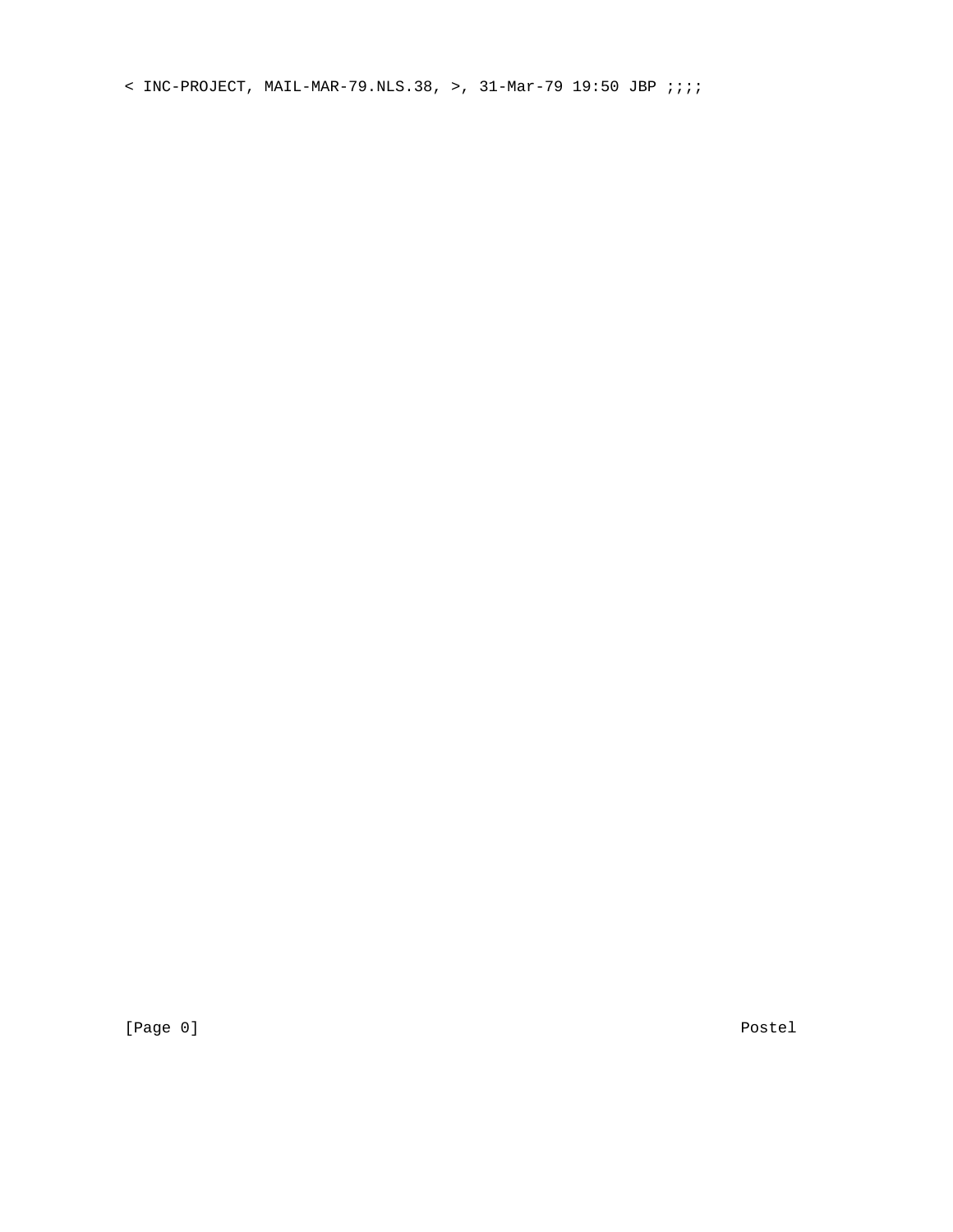# TABLE OF CONTENTS

| $1$ . |                                                              |                                                             |  |  |  |  |  |  |
|-------|--------------------------------------------------------------|-------------------------------------------------------------|--|--|--|--|--|--|
|       | 1.1.<br>1.2.<br>1.3.<br>1.4.<br>1.5.                         |                                                             |  |  |  |  |  |  |
| 2.    |                                                              |                                                             |  |  |  |  |  |  |
|       | 2.1.<br>2.2.<br>2.3.<br>2.4.<br>2.5.                         |                                                             |  |  |  |  |  |  |
| 3.    |                                                              |                                                             |  |  |  |  |  |  |
|       | 3.1.<br>3.2.<br>3.3.<br>3.4.<br>3.5.<br>3.6.<br>3.7.<br>3.8. | 16<br>31<br>33<br>39                                        |  |  |  |  |  |  |
| 4.    |                                                              |                                                             |  |  |  |  |  |  |
|       |                                                              | Example 1:<br>Example 2:<br>Delivery and Acknowledgment  43 |  |  |  |  |  |  |
|       |                                                              |                                                             |  |  |  |  |  |  |
|       |                                                              |                                                             |  |  |  |  |  |  |
|       |                                                              |                                                             |  |  |  |  |  |  |

[Page i]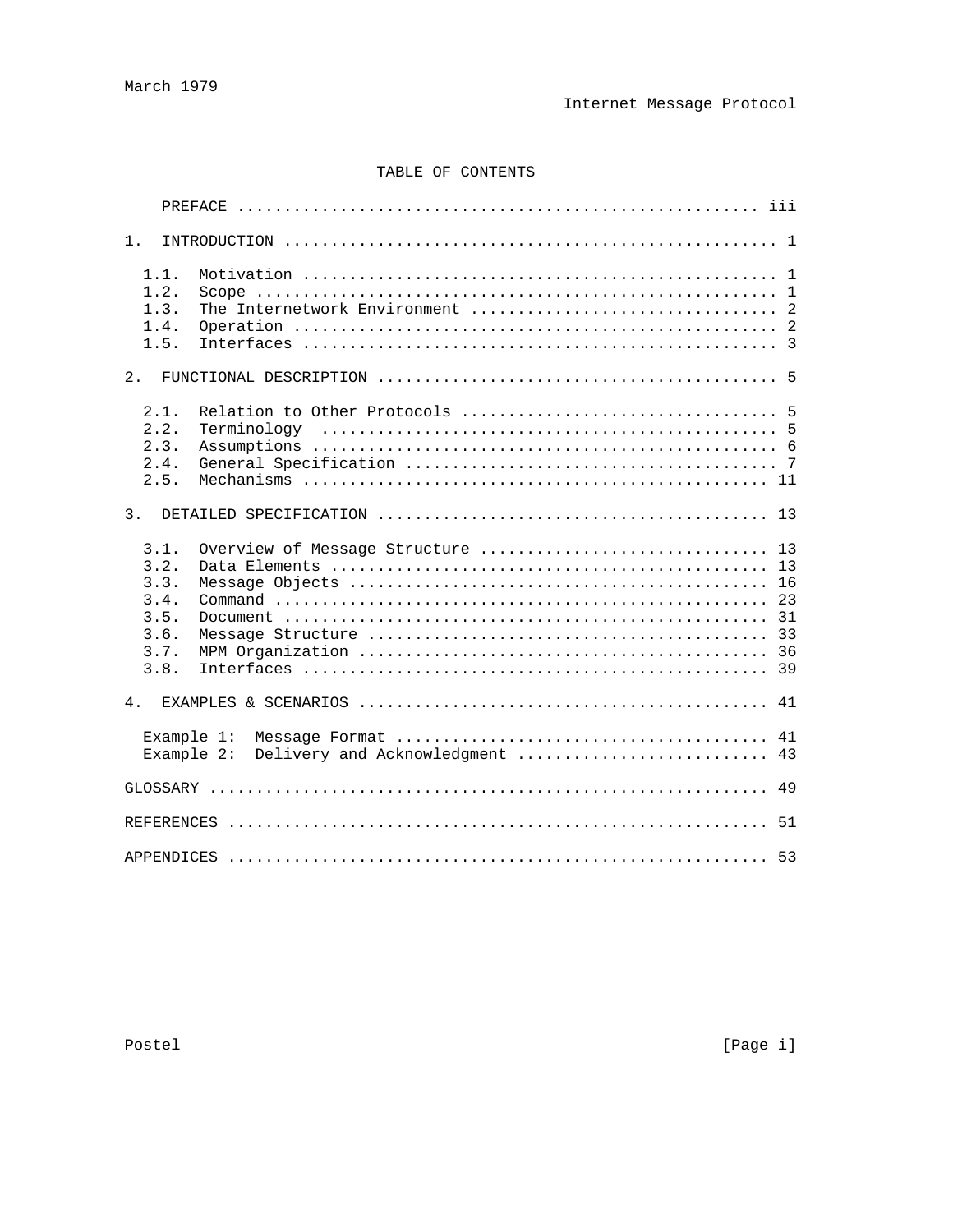March 1979

[Page ii] Postel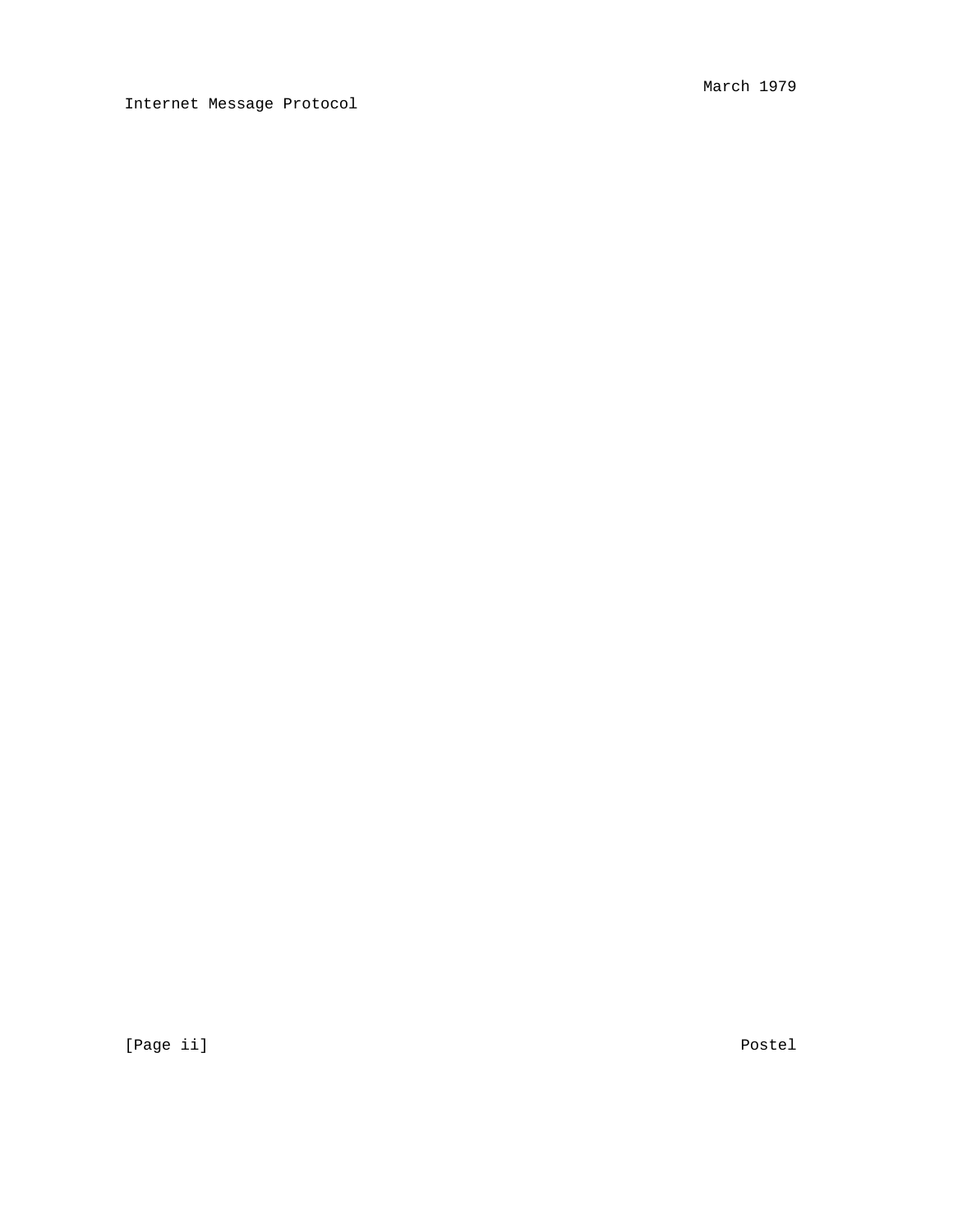#### PREFACE

This is the first edition of this specification and should be treated as a request for comments, advice, and suggestions. A great deal of prior work has been done on computer aided message systems and some of this is listed in the reference section. This specification was shaped by many discusions with members of the ARPA research community, and others interested in the development of computer aided message systems. This document was prepared as part of the ARPA sponsored Internetwork Concepts Research Project at ISI, with the assistance of Greg Finn, Alan Katz, Paul Mockapetris, and Mamie Chew.

Jon Postel

Postel [Page iii]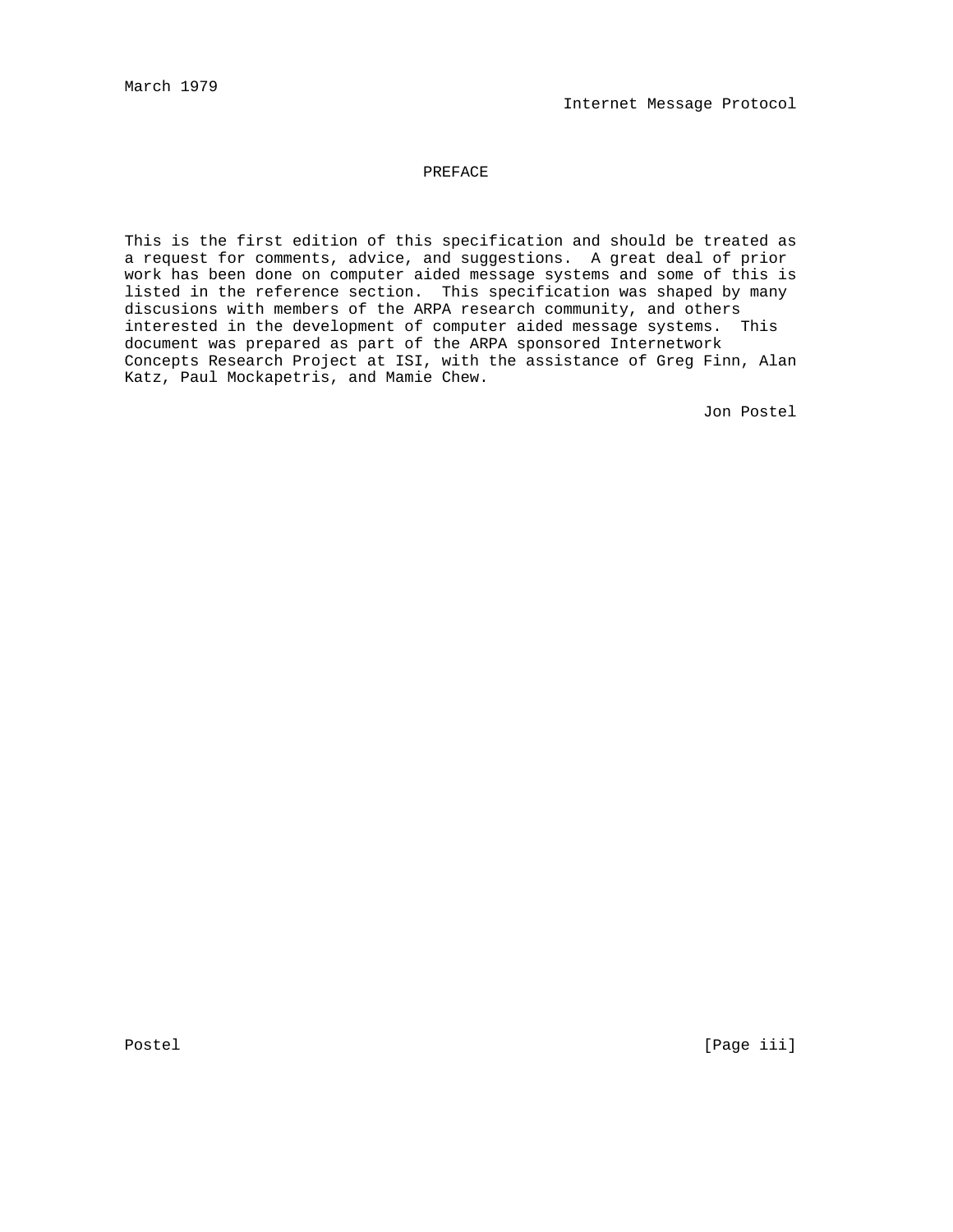March 1979

[Page iv] Postel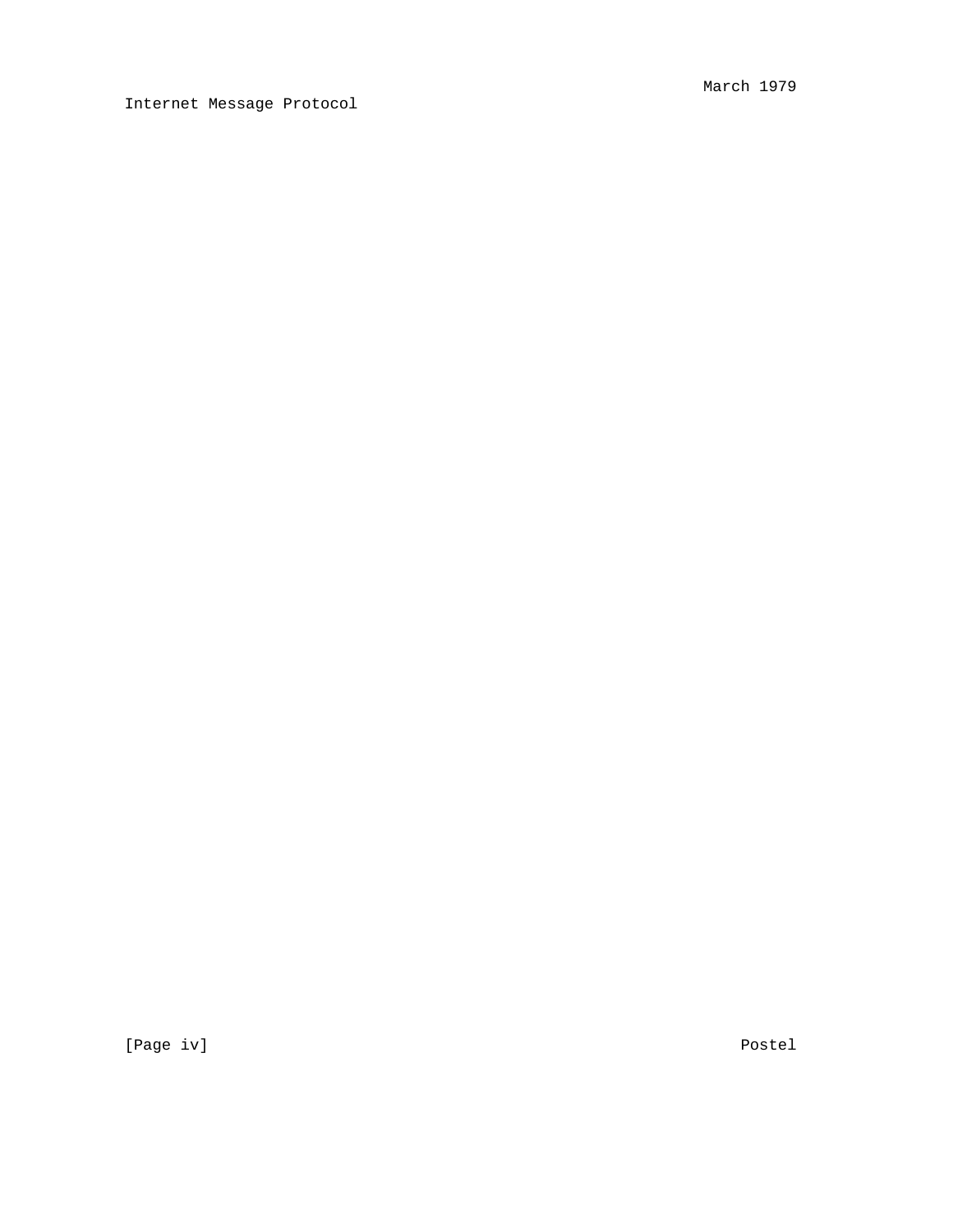March 1979<br>IEN: 85 IEN: 85 J. Postel

## INTERNET MESSAGE PROTOCOL

## 1. INTRODUCTION

This document describes an internetwork message system. The system is designed to transmit messages between message processing modules according to formats and procedures specified in this document. The message processing modules are processes in host computers. Message processing modules are located in different networks and together constitute an internetwork message delivery system.

This document is intended to provide all the information necessary to implement a compatible cooperating module of this internetwork message system.

## 1.1. Motivation

 As computer supported message processing activities grow on individual host computers and in networks of computers, there is a natural desire to provide for the interconnection and interworking of such systems. This specification describes the formats and procedures of a general purpose internetwork message system, which can be used as a standard for the interconnection of individual message systems, or as a message system in its own right.

 We also provide for the communication of data items beyond the scope of contemporary message systems. Messages can include typed segments which could represent drawings, or facsimile images, or digitized speech. One can imagine message stations equipped with speakers and microphones (or telephone hand sets) where the body of a message or a portion of it is recorded digitized speech. The output terminal could include a graphics display, and the message might present a drawing on the display, and verbally (via the speaker) describe certain features of the drawing. This specification provides basic data elements for the transmission of structured binary data, as well as providing for text transmission.

## 1.2. Scope

 The Internet Message Protocol is intended to be used for the transmission of messages between networks. It may also be used for the local message system of a network or host. This specification was developed in the context of the ARPA work on the interconnection of networks, but it is anticipated that it has a more general scope.

Postel [Page 1] [Page 1]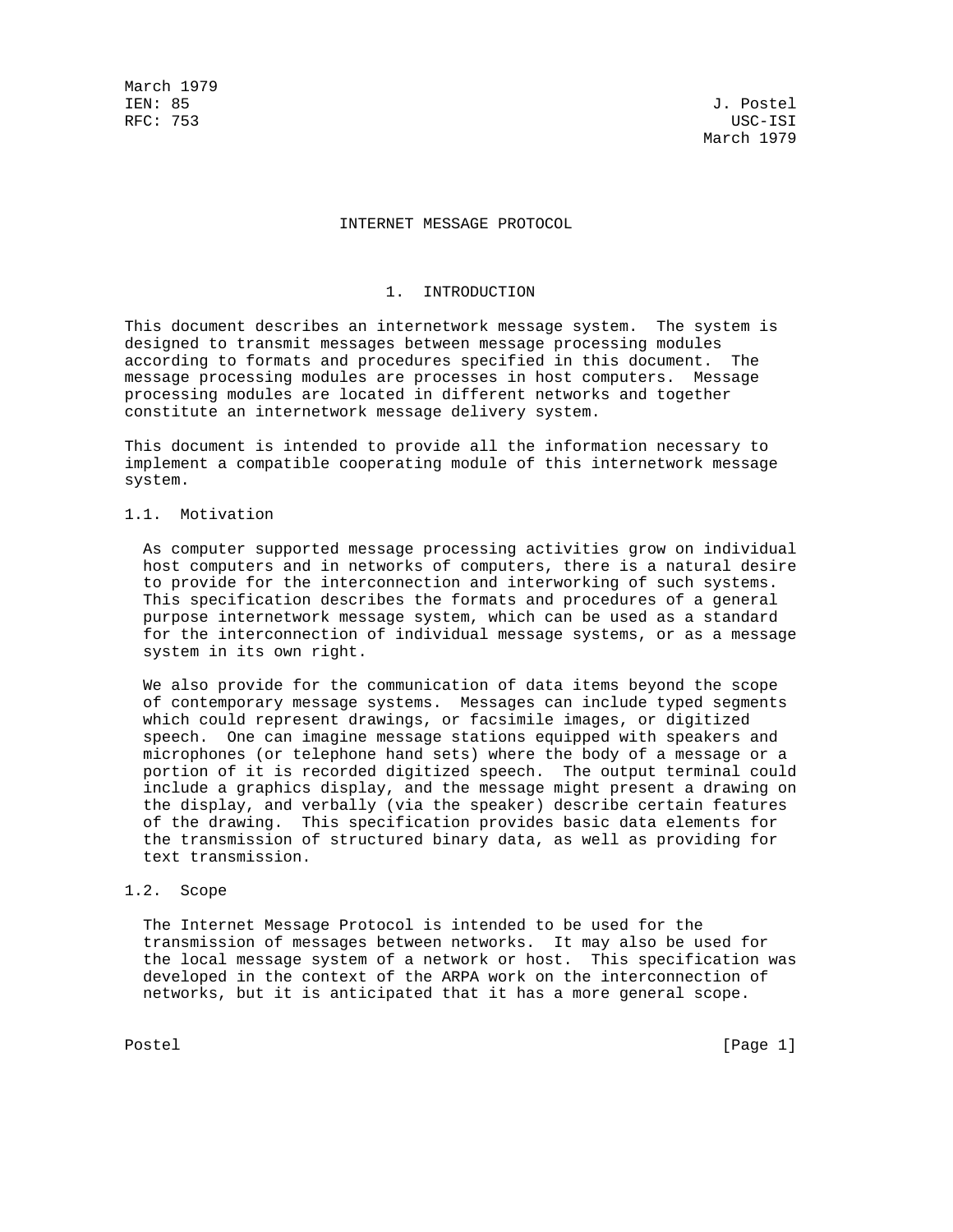The focus here is on the internal mechanisms to transmit messages, rather than the external interface to users. It is assumed that a number of user interface programs will exist. These will be both new programs designed to work with system and old programs designed to work with earlier systems.

## 1.3. The Internetwork Environment

 The internetwork message environment consists of processes which run in hosts which are connected to networks which are interconnected by gateways. Each individual network consists of many different hosts. The networks are tied together through gateways. The gateways are essentially hosts on two (or more) networks and are not assumed to have much storage capacity or to "know" which hosts are on the networks to which they are attached [5].

#### 1.4. Operation

 The model of operation is that this protocol is implemented in a process. Such a process is called a Message Processing Module or MPM. The MPMs exchange messages by establishing full duplex communication and sending the messages in a fixed format described in this document. The MPM may also communicate other information by means of commands described here.

 A message is formed by a user interacting with a User Interface Program or UIP. The user may utilize several commands to create various fields of the message and may invoke an editor program to correct or format some or all of the message. Once the user is satisfied with the messages it is "sent" by placing it in a data structure shared with the MPM.

 The MPM discovers the unprocessed input data (either by a specific request or by a general background search), examines it, and using routing tables determines which outgoing link to use. The destination may be another user on this host, a user on another host in this network, or a user in another network.

 In the first case, another user on this host, the MPM places the message in a data structure shared with the destination user, where that user's UIP will look for incoming messages.

 In the second case, the user on another host in this network, the MPM transmits the message to the MPM on that host. That MPM then repeats the routing decision, and discovering the destination is local to it, places the messages in the data structure shared with the destination user.

[Page 2] Postel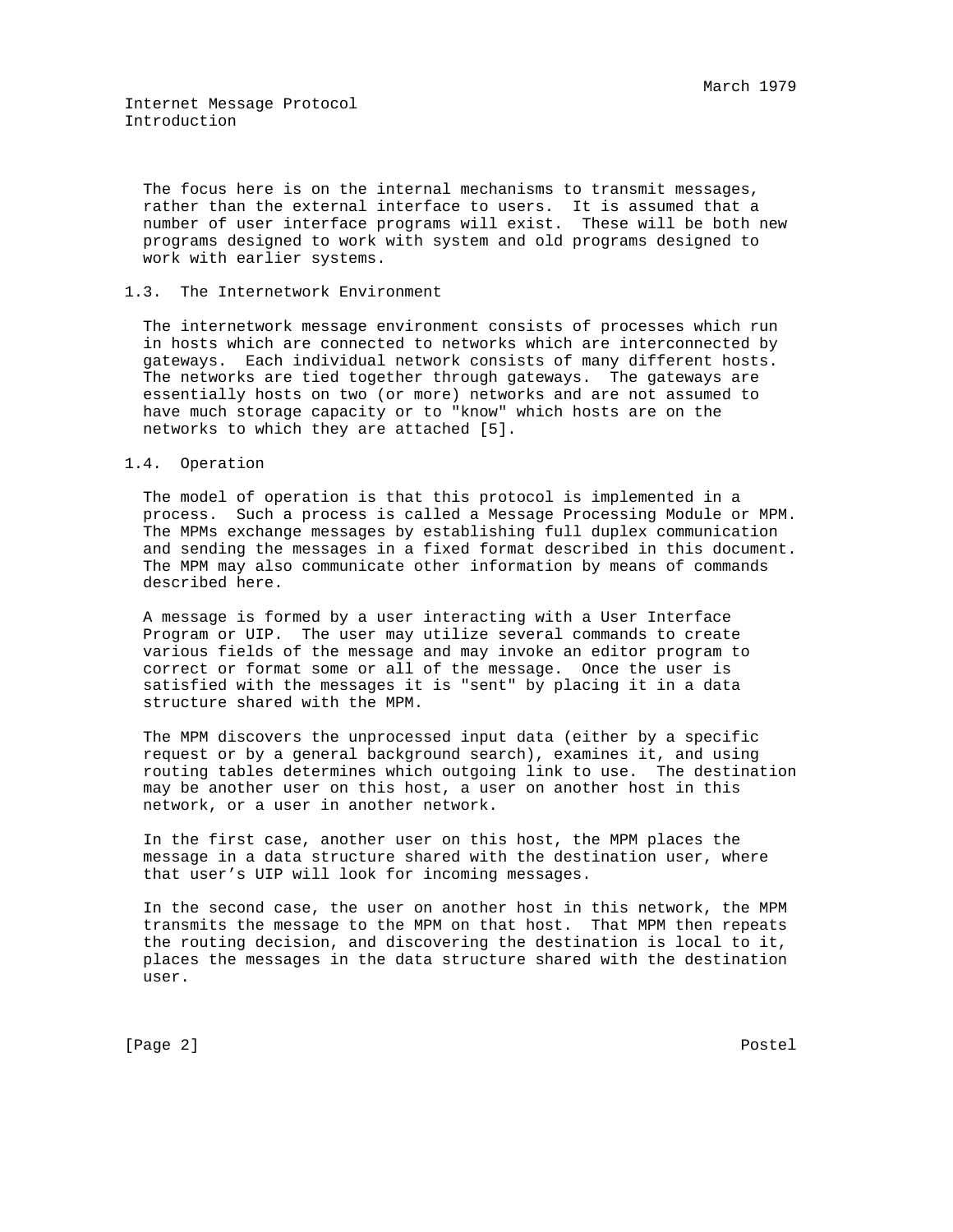In the third case, the user on a host in another network, the MPM transmits the messages to an MPM in that network if it knows how to establish a connection directly to it, otherwise the MPM transmits the message to an MPM that is "closer" to the destination. An MPM might not know of direct connections to MPMs in all other networks, but it must be able to select a next MPM to handle the message for each possible destination network.

 A MPM might know a way to establish direct connections to each of a few MPMs in other nearby networks, and send all other messages to a particular big brother MPM that has a wider knowledge of the internet environment.

 A individual network's message system may be quite different from the internet message system. In this case, intranet messages will be delivered using the network's own message system. If a message is addressed outside the network, it is given to a MPM which then sends it through the appropriate gateways via internet procedures and format to (or toward) the MPM in the destination network. Eventually, the message gets to a MPM on the network of the recipient of the message. The message is then sent via the local message system to that host.

 When local message protocols are used, special conversion programs are required to transform local messages to internet format when they are going out, and to transform internet messages to local format when they come into the local environment. Such transformations are potentially information lossy. The internet message format attempts to provide features to capture all the information any local message system might use. However, a particular local message system is unlikely to have features equivalent to all the possible features of the internet message system. Thus, in some cases the transformation of an internet message to a local message discard of some of the information. For example, if an internet message carrying mixed text and speech data in the body is to be delivered in a local system which only carries text, the speech data may be replaced by the text string "There was some speech here". Such discarding of information is to be avoided when at all possible, and to be defered as long as possible, still the possibility remains, that in some cases, it is the only reasonable thing to do.

## 1.5. Interfaces

 The MPM calls on a reliable communication procedure to communicate with other MPMs. This is a Transport Level protocol such as the TCP [20]. The interface to such a procedure conventionally provides calls to open and close connections, send and receive data on a connection, and some means to signal and be notified of special conditions (i.e., interrupts).

Postel [Page 3]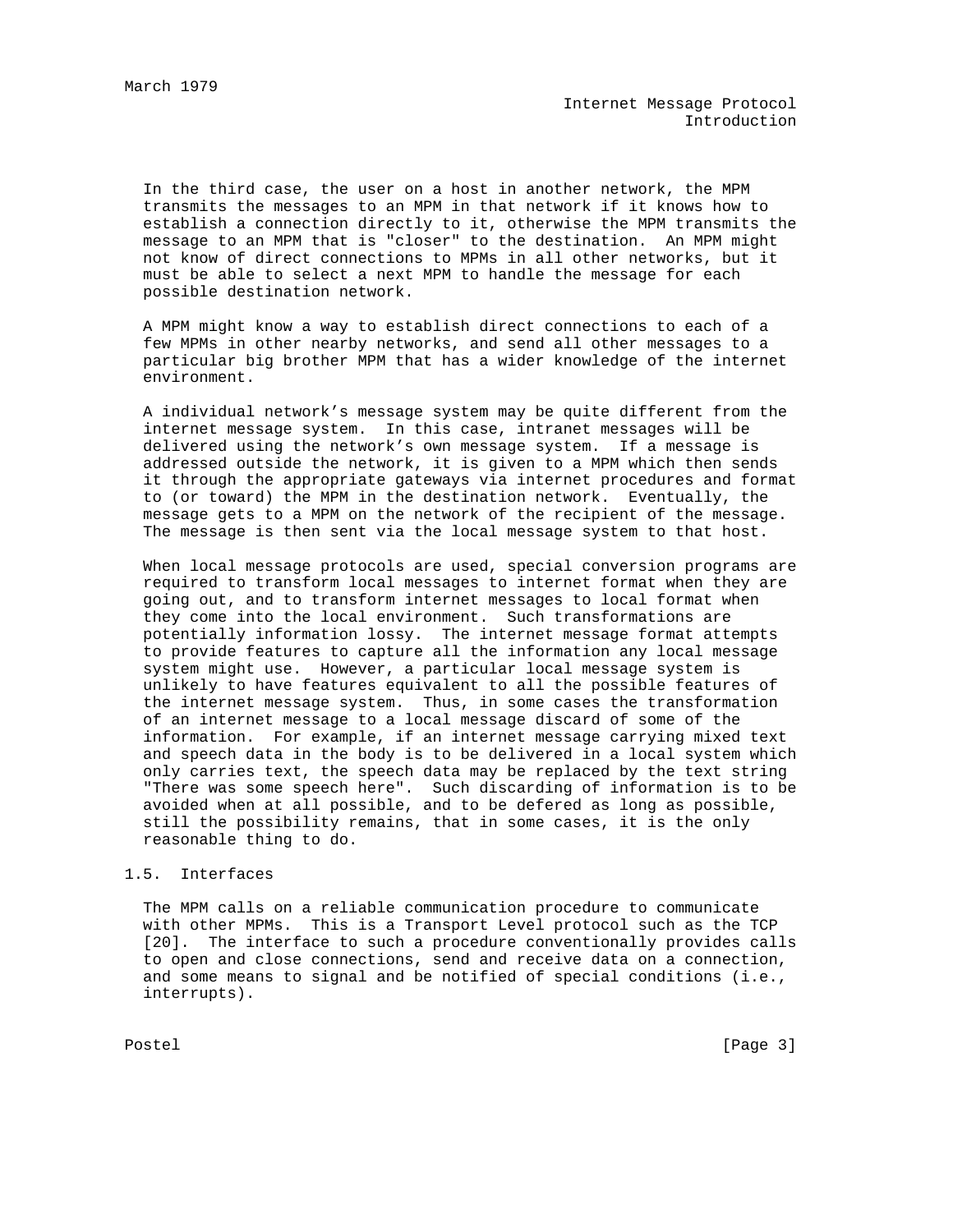Internet Message Protocol Introduction

 The MPM receives input and produces output through data structures that are produced and consumed respectively by user interface (or other) programs.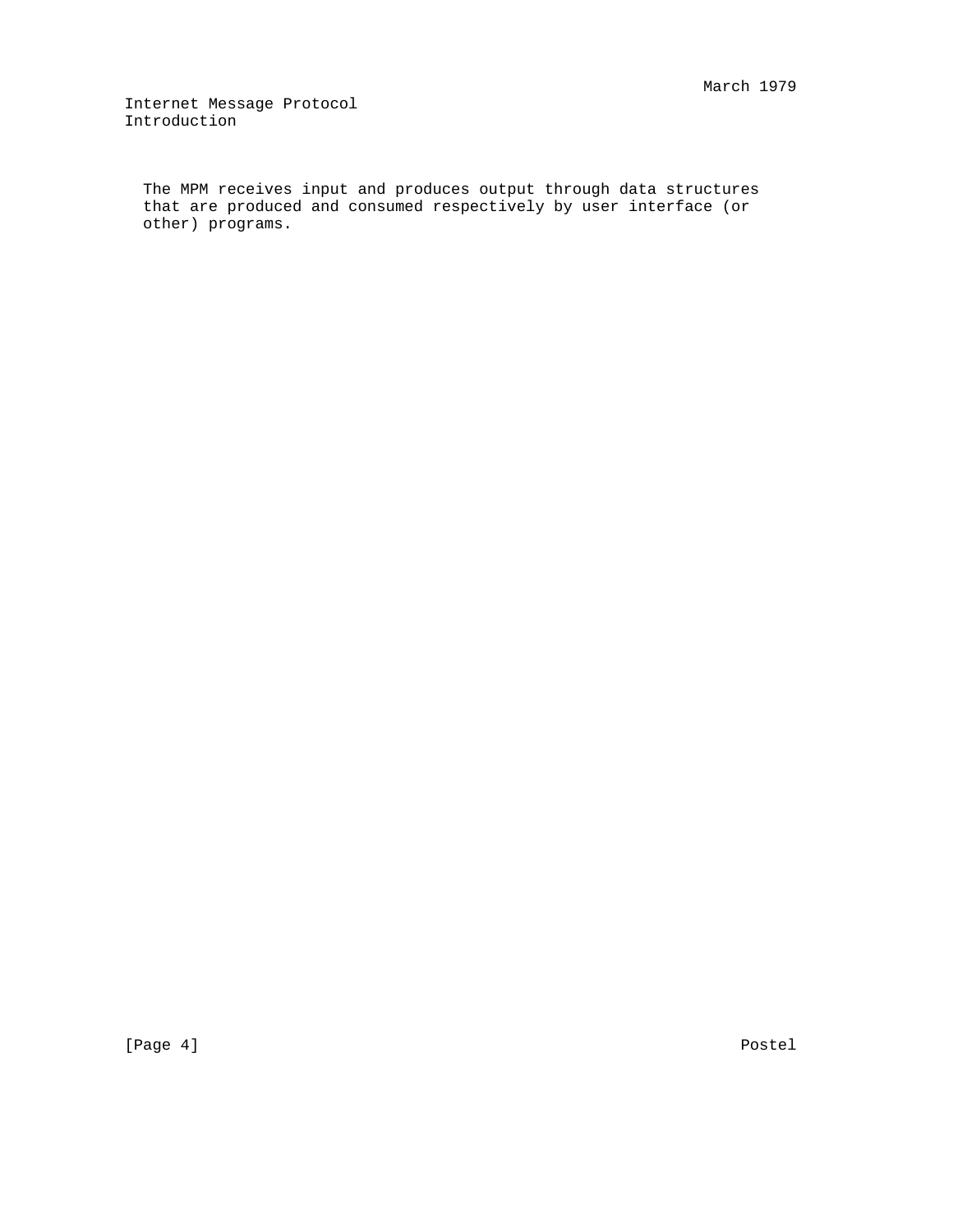## 2. FUNCTIONAL DESCRIPTION

#### 2.1. Terminology

 The basic unit transferred between networks is called a message. A message is made up of a transaction identifier (a number which uniquely identifies the message), a command list (which contains the necessary information for delivery), and the document list. The document list consists of a header and a body, which contains the actual data of the message.

 For a personal letter the document body corresponds to the contents the a letter, the document header corresponds to the the address and return address on the envelope.

 For an inter-office memo the document body corresponds to the text, the document header corresponds to the header of the memo.

 The commands correspond to the information used by the Post Office or the mail room to route the letter or memo.

 The messages are routed by a process called the message processing module or MPM. Messages are created and consumed by User Interface Programs (UIPs) in conjunction with users.

 Please see the Glossary section for a more complete list of terminology.

#### 2.2. Assumptions

The following assumptions are made about the internetwork environment:

 It is in general not known what format intranet addresses will assume. Since no standard addressing scheme would suit all networks, it is safe to assume there will be several and that they will change with time. Thus, frequent software modification throughout all internet MPMs would be required if such MPMs were to know about the formats on many networks. Therefore, each MPM which handles internet messages is required to know only the minimum necessary to deliver them.

 We require each MPM to know completely only the addressing format of its own network. In addition, the MPM must be able to select an output link for each message addressed to another network or host. This does not preclude more intelligent behavior on the part of a given MPM, but at least this minimum is necessary. Each network has a unique name and number.

Each MPM will have a unique internet address. This feature will

Postel [Page 5]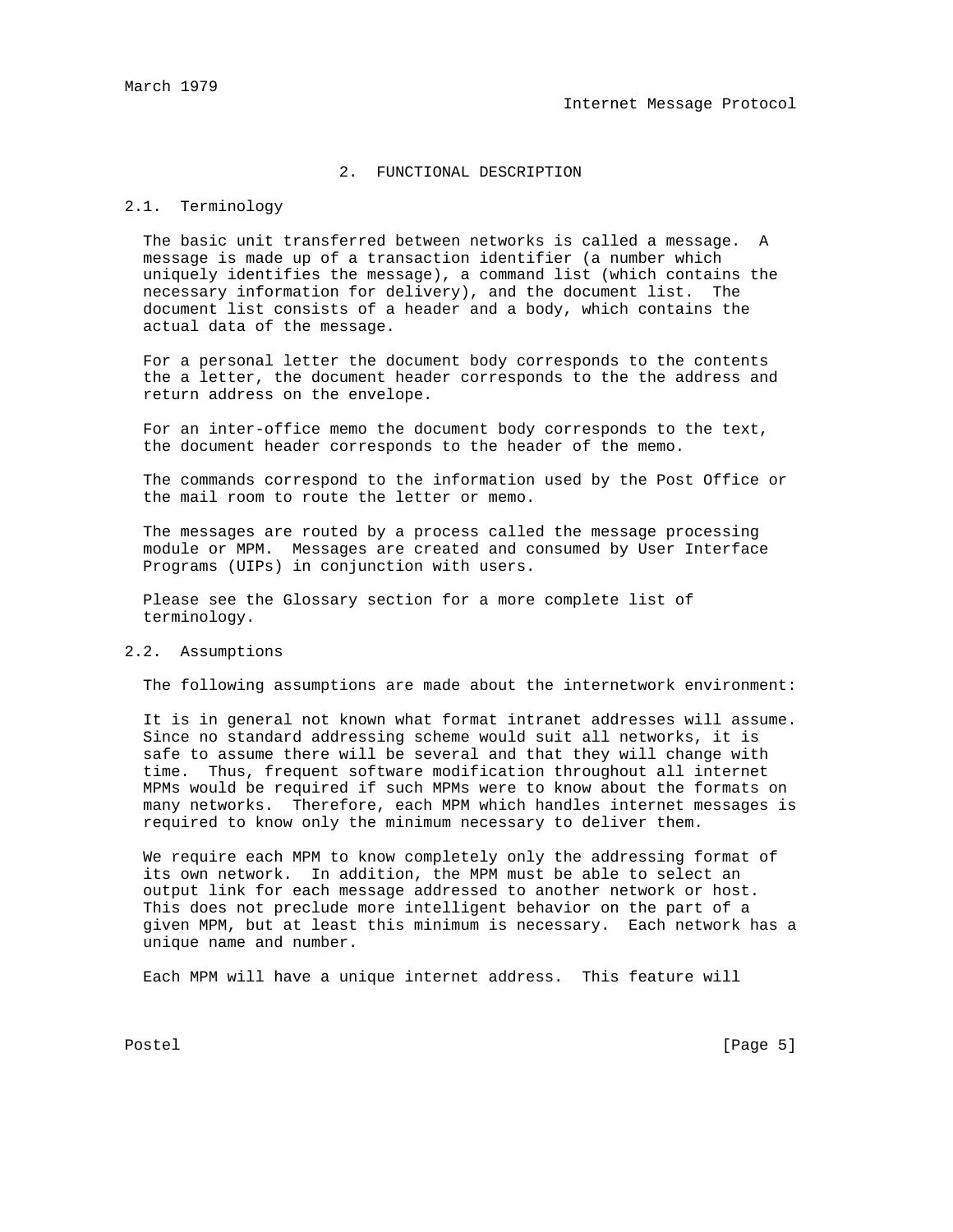Internet Message Protocol Functional Description

 enable every MPM to place a unique "handling-stamp" on a message which passes through it en-route to delivery.

## 2.3. General Specification

 There are several aspects to a distributed service to be specified. First there is the service to be provided, that is, the characteristics of the service as seen by its users. Second there is the service it uses, that is, the characteristics it assumes to be provided by some lower level service. And, third there is the protocol used between the modules of the distributed service.



Message Service

Figure 1.

The User/Message Service Interface

 The service the message delivery system provides is to accept messages conforming to a specified format and to attempt to deliver those messages, and to report on the success or failure of the delivery attempt. This service is provided in the context of an interconnected system of networks, and may involve relaying a message through several intermediate MPMs utilizing different communication services.

The Message/Communication Service Interface

 The message delivery system calls on a communication service to transfer information from one MPM to another. There may be different communication services used between different pairs of

[Page 6] Postel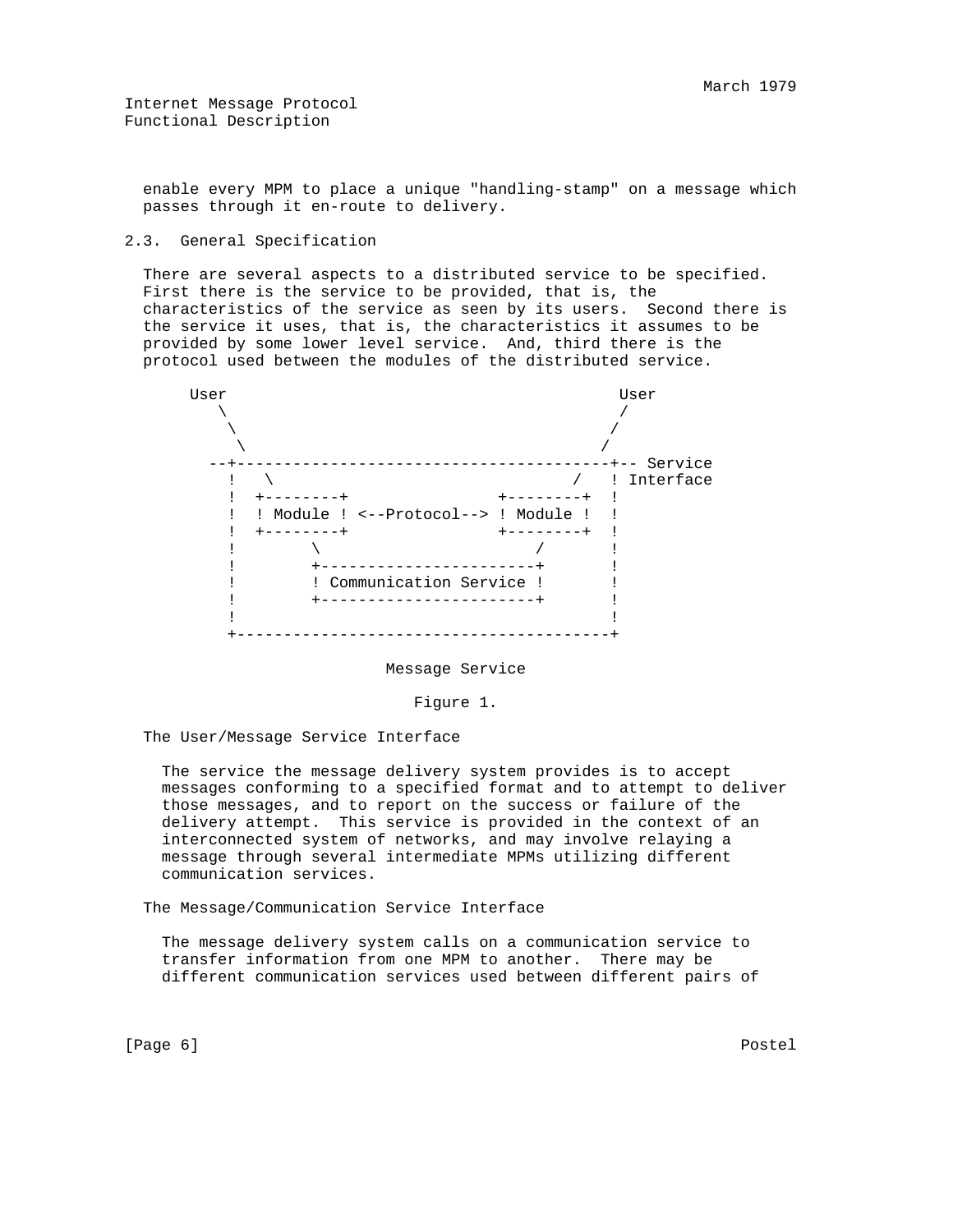MPMs, though all communication services must meet the following service characteristics.

 It is assumed that the communication service provides a reliable two way data stream. Such a data stream can usually be obtained in computer networks from the transport level protocol, for example, the Transmission Control Protocol (TCP) [20]. In any case the properties the communication service must provide are:

- o Logical connections for two way simultaneous data flow of arbitrary data (i.e., no forbidden codes). Data is delivered in the order sent with no gaps.
- o Simple commands to open and close the connections, and to send and receive data on the connections.
- o A way to signal and be notified "out-of-band" (such as TCP's urgent) is available so that some messages can be labeled "more important" than others.
- o Controlled flow of data so that data is not transmitted faster that the receiver chooses to consume it (on the average).
- o Transmission errors are corrected without user notification or involvement. Complete breakdown on communication is reported to the user.

The Message-Message Protocol

 The protocol used between the distributed modules of the message delivery system, that is, the MPMs is a small set of commands which convey requests and replies. These commands are encoded in a highly structured and rigidly specified format.

## 2.4. Mechanisms

 MPMs are processes which use some communication service. A pair of MPMs which can communicate reside in a common interprocess communication environment. A MPM might exist in two (or more) interprocess communication environments, and such an MPM might act to relay messages between MPMs in the environments.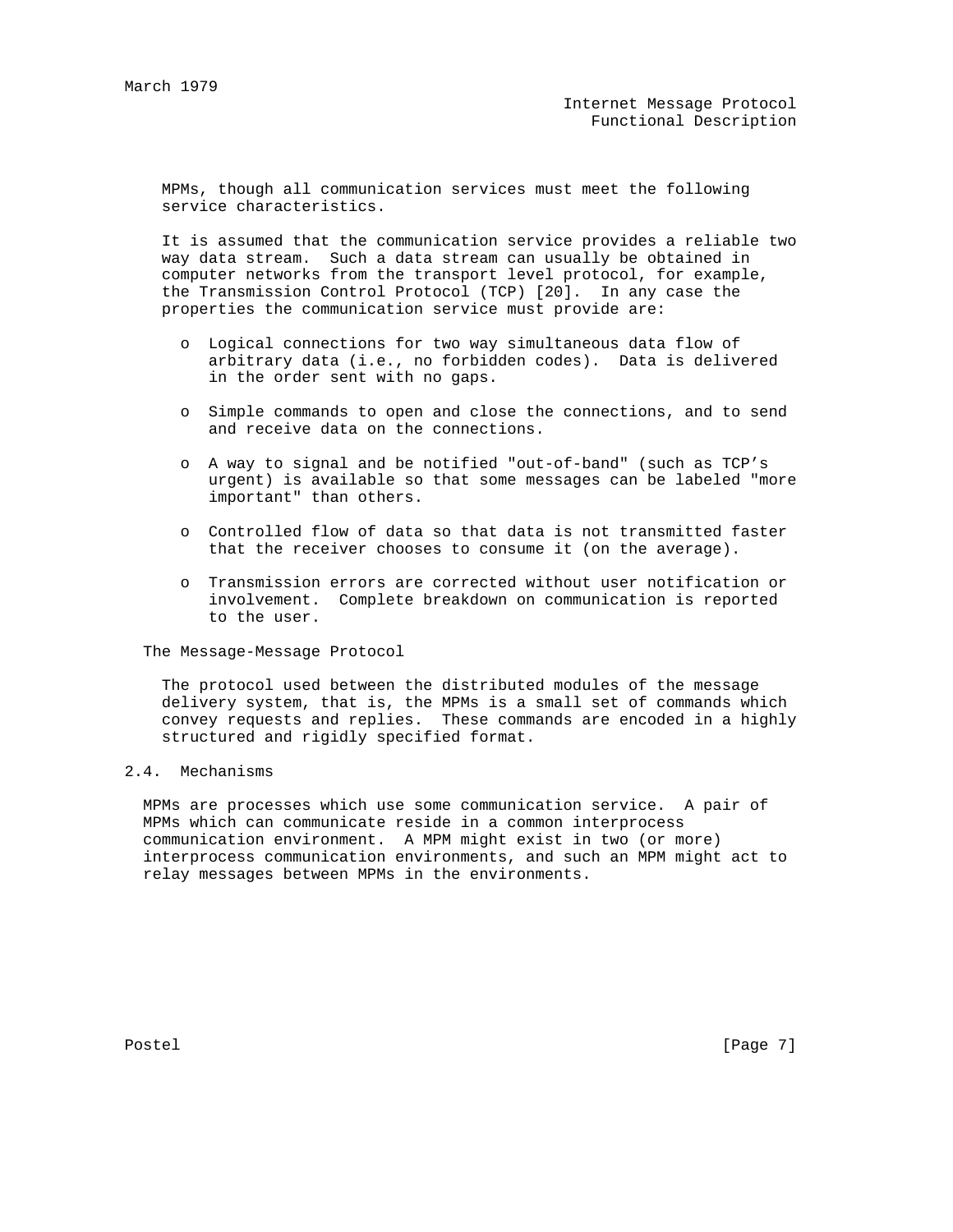User User  $\lambda$  /  $\lambda$  /  $\lambda$  /  $\lambda$  /  $\lambda$  /  $\lambda$  /  $\lambda$  /  $\lambda$  /  $\lambda$  /  $\lambda$  /  $\lambda$  /  $\lambda$  /  $\lambda$  /  $\lambda$  /  $\lambda$  /  $\lambda$  /  $\lambda$  /  $\lambda$  /  $\lambda$  /  $\lambda$  /  $\lambda$  /  $\lambda$  /  $\lambda$  /  $\lambda$  /  $\lambda$  /  $\lambda$  /  $\lambda$  /  $\lambda$  /  $\lambda$  /  $\lambda$  /  $\lambda$  /  $\lambda$  $\lambda$  /  $\lambda$  /  $\lambda$  /  $\lambda$  /  $\lambda$  /  $\lambda$  /  $\lambda$  /  $\lambda$  /  $\lambda$  /  $\lambda$  /  $\lambda$  /  $\lambda$  /  $\lambda$  /  $\lambda$  /  $\lambda$  /  $\lambda$  /  $\lambda$  /  $\lambda$  /  $\lambda$  /  $\lambda$  /  $\lambda$  /  $\lambda$  /  $\lambda$  /  $\lambda$  /  $\lambda$  /  $\lambda$  /  $\lambda$  /  $\lambda$  /  $\lambda$  /  $\lambda$  /  $\lambda$  /  $\lambda$  $\lambda$  /  $\lambda$  /  $\lambda$  /  $\lambda$  /  $\lambda$  /  $\lambda$  /  $\lambda$  /  $\lambda$  /  $\lambda$  /  $\lambda$  /  $\lambda$  /  $\lambda$  /  $\lambda$  /  $\lambda$  /  $\lambda$  /  $\lambda$  /  $\lambda$  /  $\lambda$  /  $\lambda$  /  $\lambda$  /  $\lambda$  /  $\lambda$  /  $\lambda$  /  $\lambda$  /  $\lambda$  /  $\lambda$  /  $\lambda$  /  $\lambda$  /  $\lambda$  /  $\lambda$  /  $\lambda$  /  $\lambda$  +---------------------------------------------------------+ !<br>! +-----+ + +-----+ + + ! +-----+ +-----+ +-----+ ! ! ! MPM ! <--Protocol--> ! MPM ! <--Protocol--> ! MPM ! ! ! +-----+ +-----+ +-----+ !  $\blacksquare$  :  $\blacksquare$  :  $\blacksquare$  :  $\blacksquare$  :  $\blacksquare$  :  $\blacksquare$  :  $\blacksquare$  :  $\blacksquare$  :  $\blacksquare$  :  $\blacksquare$  :  $\blacksquare$  :  $\blacksquare$  :  $\blacksquare$  :  $\blacksquare$  :  $\blacksquare$  :  $\blacksquare$  :  $\blacksquare$  :  $\blacksquare$  :  $\blacksquare$  :  $\blacksquare$  :  $\blacksquare$  :  $\blacksquare$  :  $\blacksquare$  :  $\blacksquare$  :  $\blacksquare$  ! +-----------------------+ +-----------------------+ ! ! !Communication Service A! !Communication Service B! ! ! +-----------------------+ +-----------------------+ ! . The second contract of the second contract of the second contract of the second contract of the second contract of the second contract of the second contract of the second contract of the second contract of the second co +---------------------------------------------------------+

Message Service with Internal Relaying

## Figure 2.

 The transfer of data between UIPs and MPMs is conceived of as the exchange of data structures which encode messages. The transfer of data between MPMs is also in terms of the transmission of structured data.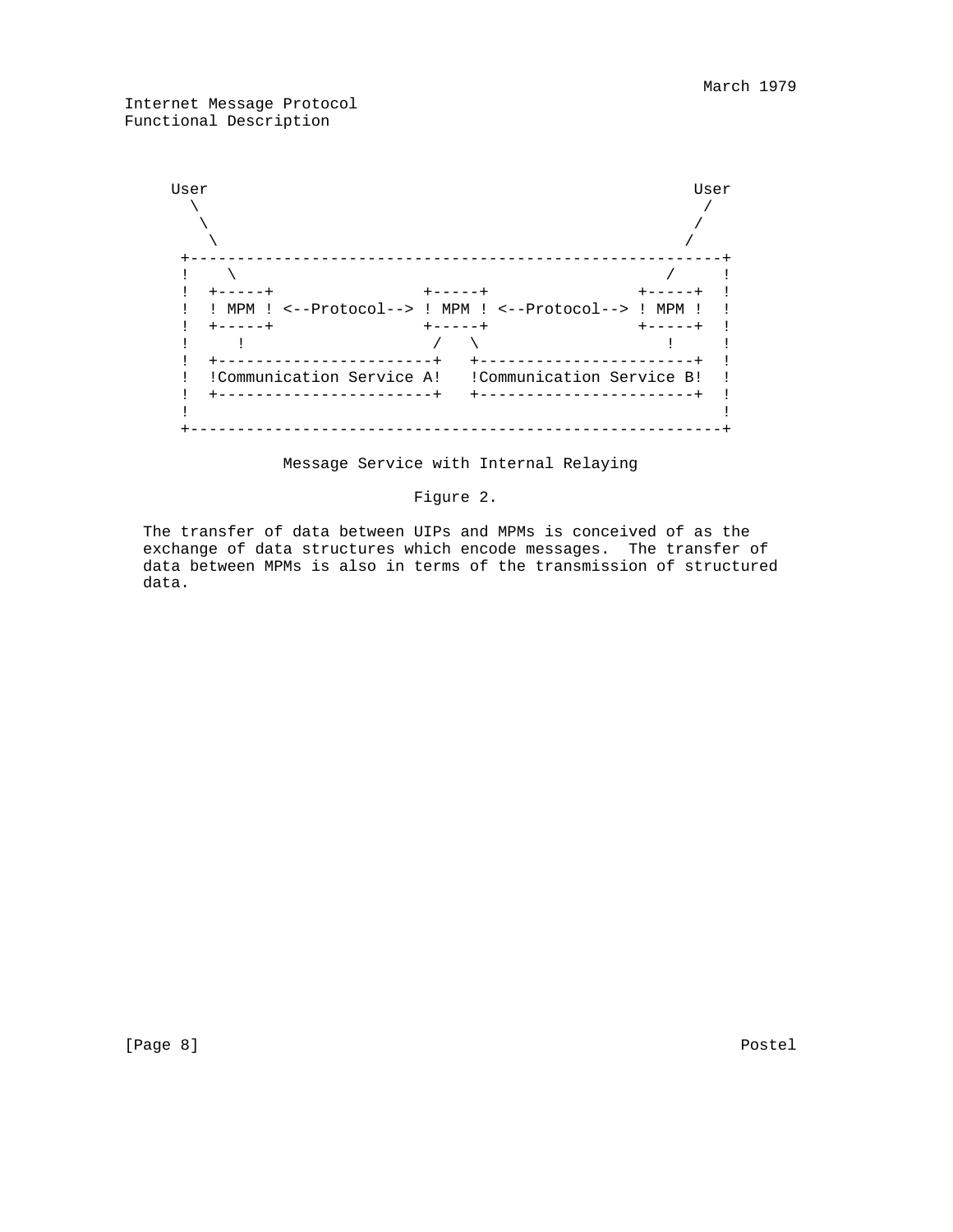

Message Flow

Figure 3.

 In the following, a message will be described as a structured data object represented in a particular kind of typed data elements. This is how a message is presented when transmitted between MPMs or exchanged between an MPM and a UIP. Internal to a MPM (or a UIP), a message may be represented in any convenient form. As the following figure shows, when a message is ready for transmission, it moves from the processing routines to be encoded in the typed data elements and then to a data compression routine, and is finally transmitted. On the receiving side, the message is first decompressed then decoded from the data element representation to the local representation for the processing routines.

Postel [Page 9]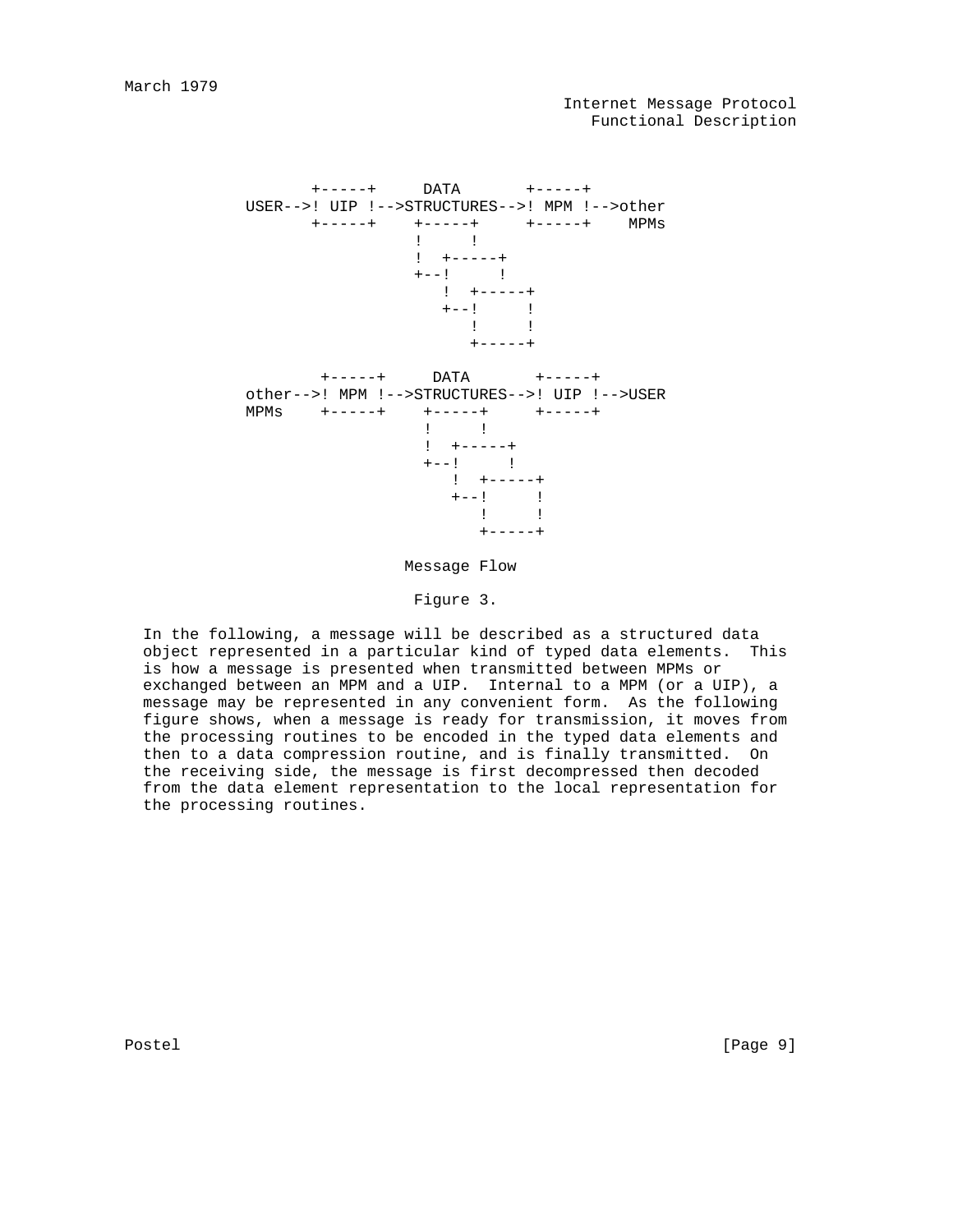# Internet Message Protocol Functional Description

 +------------------------------------------------+ If you have a set of the set of the set of the set of the set of the set of the set of the set of the set of t ! processing DATA DATA ! ! routines ---> ENCODER ---> COMPRESSOR ---> ! If you have a set of the set of the set of the set of the set of the set of the set of the set of the set of t +------------------------------------------------+ Send MPM +------------------------------------------------+ If you have a set of the set of the set of the set of the set of the set of the set of the set of the set of t .<br>! DATA DATA processing ! ! ---> DECOMPRESSOR ---> DECODER ---> routines ! If you have a set of the set of the set of the set of the set of the set of the set of the set of the set of t +------------------------------------------------+ Receive MPM

Detailed View

Figure 4.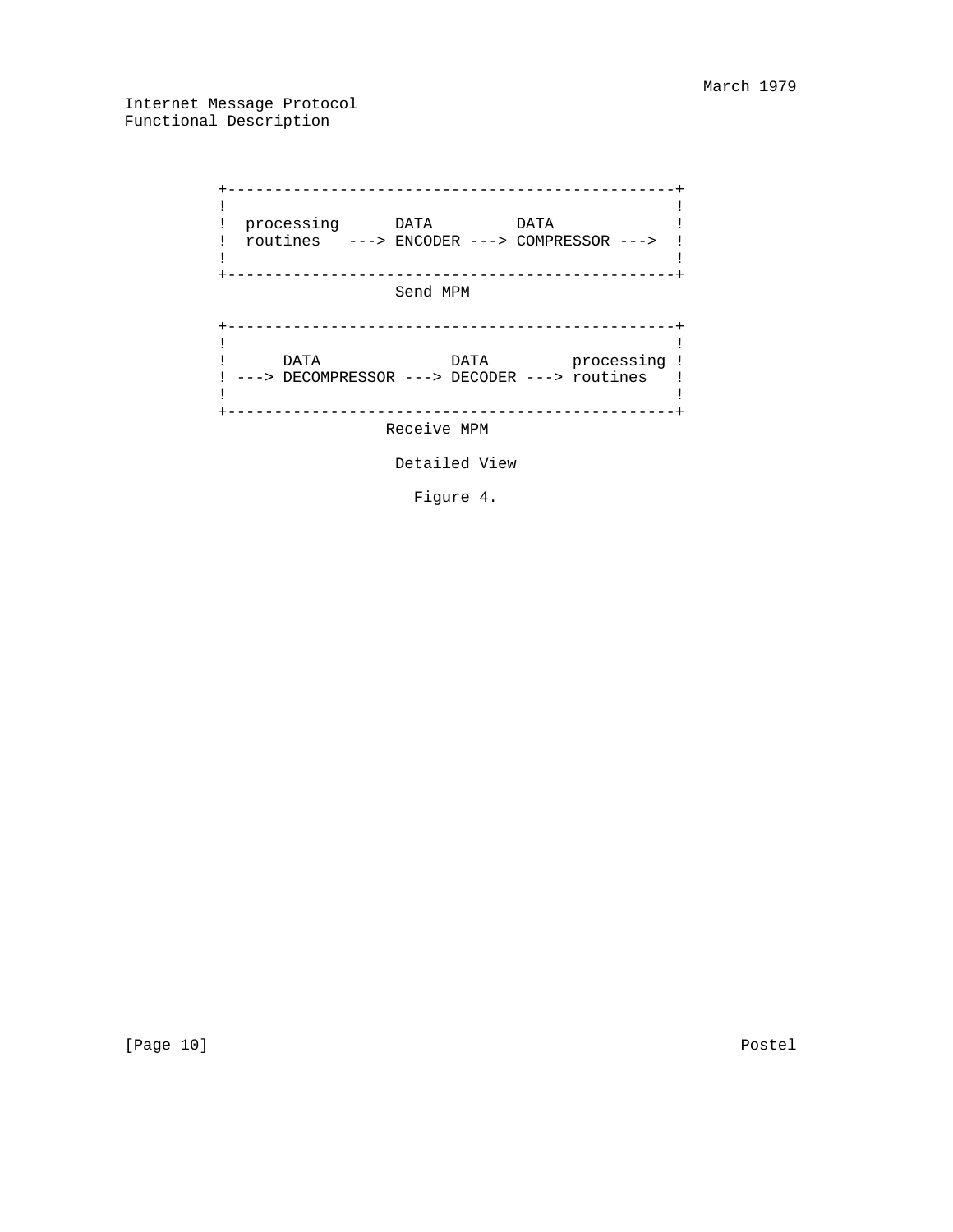## 2.5. Relation to Other Protocols

 The following diagram illustrates the place of the message protocol in the protocol hierarchy:

| +------+ +-----+ +-------+ +------+   +-----+<br>------+ +-----+ +-------+ +------+   +------+ |                                  |                 |  | !Telnet! ! FTP ! !Message! !Voice!  ! ! Application Level |
|------------------------------------------------------------------------------------------------|----------------------------------|-----------------|--|-----------------------------------------------------------|
|                                                                                                |                                  |                 |  |                                                           |
| $+ - - - - +$                                                                                  |                                  | +-----+ +-----+ |  |                                                           |
| $!$ TCP $!$                                                                                    |                                  |                 |  | ! RTP !  ! ! Host Level                                   |
| $+ - - - - +$                                                                                  |                                  | +-----+ +-----+ |  |                                                           |
|                                                                                                |                                  |                 |  |                                                           |
|                                                                                                |                                  |                 |  |                                                           |
|                                                                                                |                                  |                 |  | Internet Protocol (1) Gateway Level                       |
|                                                                                                | -------------------------------- |                 |  |                                                           |
|                                                                                                |                                  |                 |  |                                                           |
|                                                                                                |                                  |                 |  |                                                           |
|                                                                                                |                                  |                 |  | Local Network Protocol ! Network Level                    |
|                                                                                                | ----------------------------     |                 |  |                                                           |
|                                                                                                |                                  |                 |  |                                                           |

## Protocol Relationships

Figure 5.

 The message protocol interfaces on one side to user interface programs and on the other side to a reliable transport protocol such as TCP.

Postel [Page 11]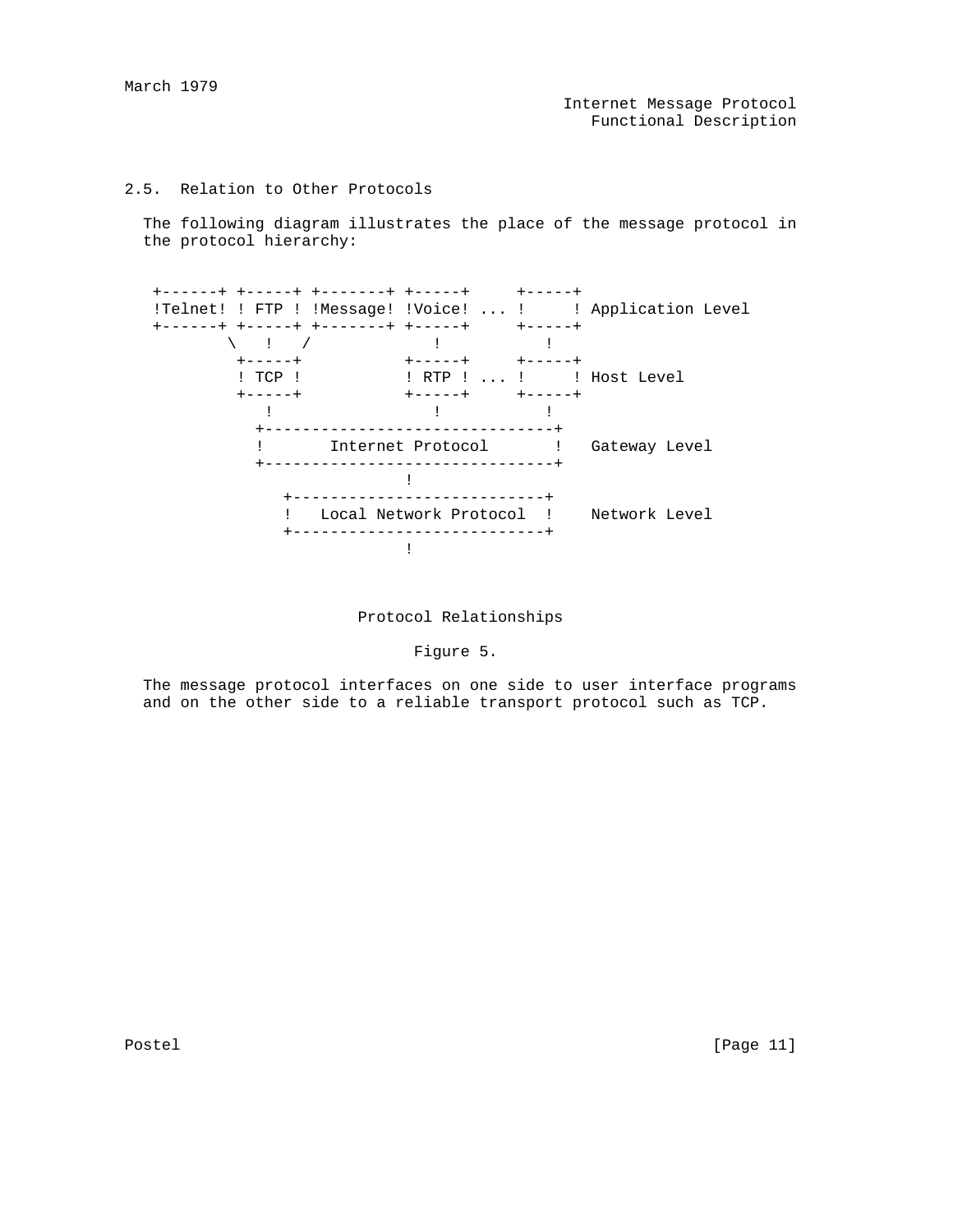March 1979

[Page 12] Postel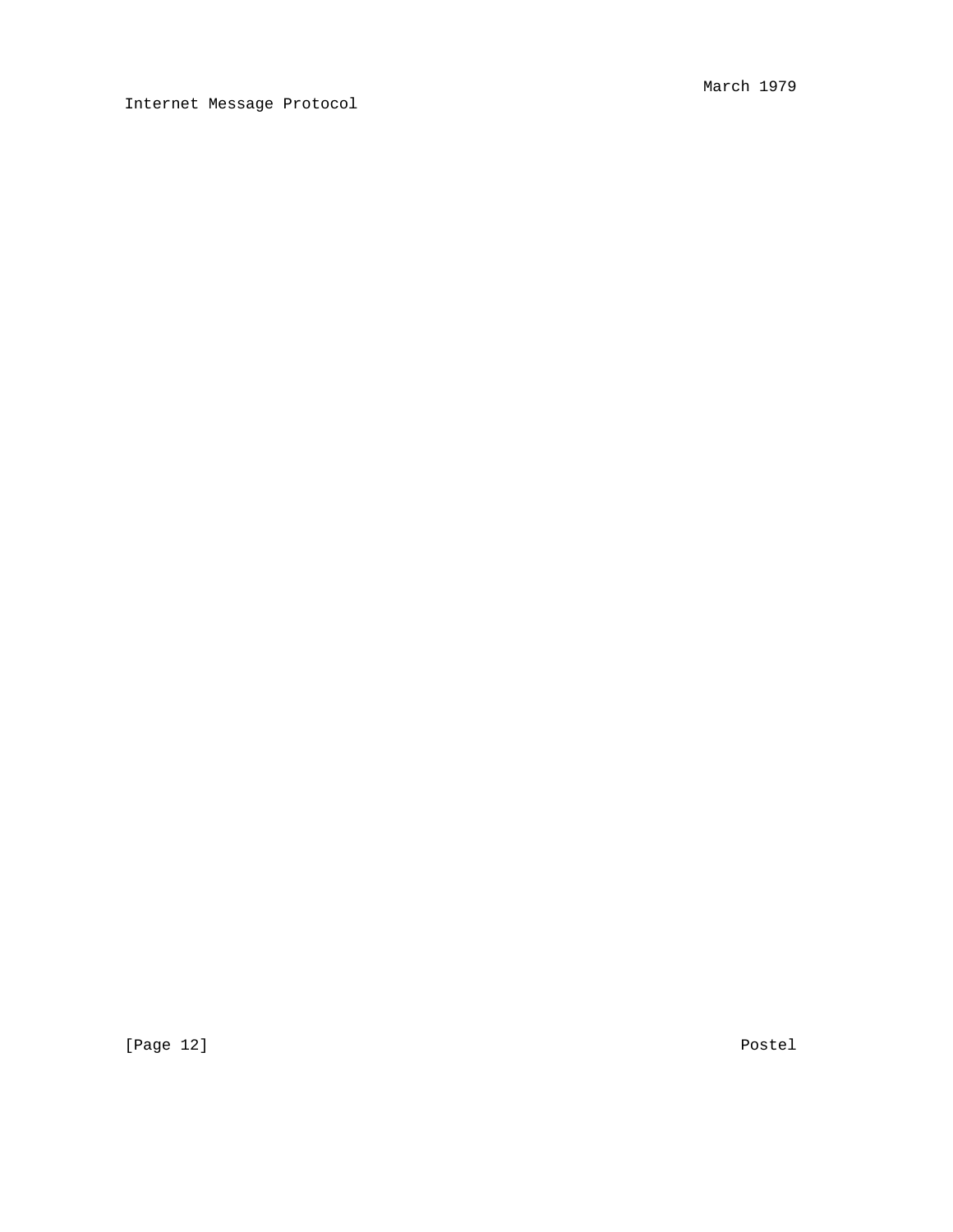## 3. DETAILED SPECIFICATION

The presentation of the information in this section is difficult since everything depends on everything, and since this is a linear media it has to come in some order. In this attempt, a very brief overview of the message structure is given, then a radical switch is made to defining the basic building blocks, and finally using the building blocks to reach the overall structure again.

## 3.1. Overview of Message Structure

 In general a message is composed of three parts: the identification, the command, and the document. Each part is in turn composed of message objects.

 The identification part is composed of a transaction number assigned by the originating MPM, and the internet host number of that MPM.

 The command part is composed of an operation type, an operation code, an argument list, an error list, the destination mailbox, and a stamp. The stamp is a list of the MPMs that have handled this message.

 The document part is composed of a header and a body. The message delivery system does not depend on the contents of the document part, but this specification does make some recommendations for the document header.

 The following sections define the representation of a message as a structured object composed of other objects. Objects in turn are represented using a set of basic data elements.

## 3.2. Data Elements

 The data elements defined here are similar to the data structure and encoding used in NSW [18].

 Each of the diagrams which follow represent a sequence of octets. Field boundaries are denoted by the "!" character, octet boundaries by the "+" character. The diagrams are presented in left to right order. Each element begins with a one octet code.

Postel [Page 13]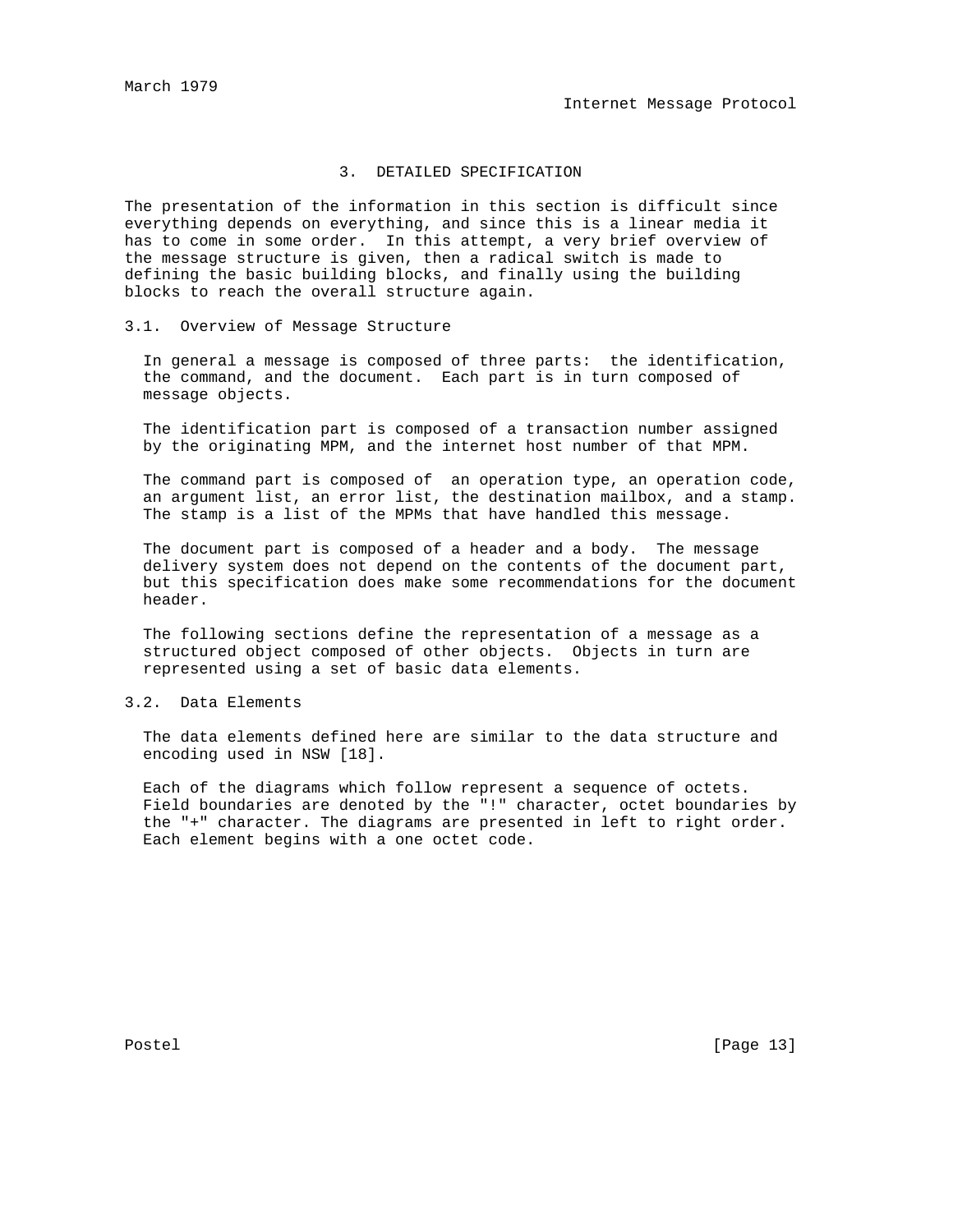# Internet Message Protocol Specification

| Code | Type         | Representation                                                                                                                           |
|------|--------------|------------------------------------------------------------------------------------------------------------------------------------------|
|      | $- - - -$    |                                                                                                                                          |
| 0    | No Operation | $+ - - - - - +$<br>$\begin{array}{ccc} 1 & 1 & 1 \end{array}$<br>$+ - - - - - +$                                                         |
| 1    | Padding      | +------+------+------+------+------<br>! 0 ! octet count ! Data<br>+------+------+------+------+------                                   |
| 2    | Boolean      | +------+------+<br>! 2 !1/0 !<br>+------+------+                                                                                         |
| 3    | Index        | +------+------+------+<br>! 3 ! Data !<br>+------+------+------+                                                                         |
| 4    | Integer      | +------+------+------+------+------+<br>$\frac{1}{4}$<br>Data<br>Ţ<br>+------+------+------+------+------+                               |
| 5    | Bit String   | +------+------+------+-----+------<br>! 5 ! bit count ! Data<br>+------+------+------+------+------                                      |
| 6    | Text String  | +------+------+------+-----+------<br>! 6 ! octet count ! Data<br>+------+------+------+-----+-------                                    |
| 7    | List         | octet count : item count ! Data<br>$\frac{1}{2}$ $\frac{1}{2}$                                                                           |
| 8    | Proplist     | +------+------+------+------+------<br>octet count ! Data<br>$\mathbf{I}$<br>8<br>and the company<br>+------+------+------+-----+------- |

 $[Page 14]$ 

Postel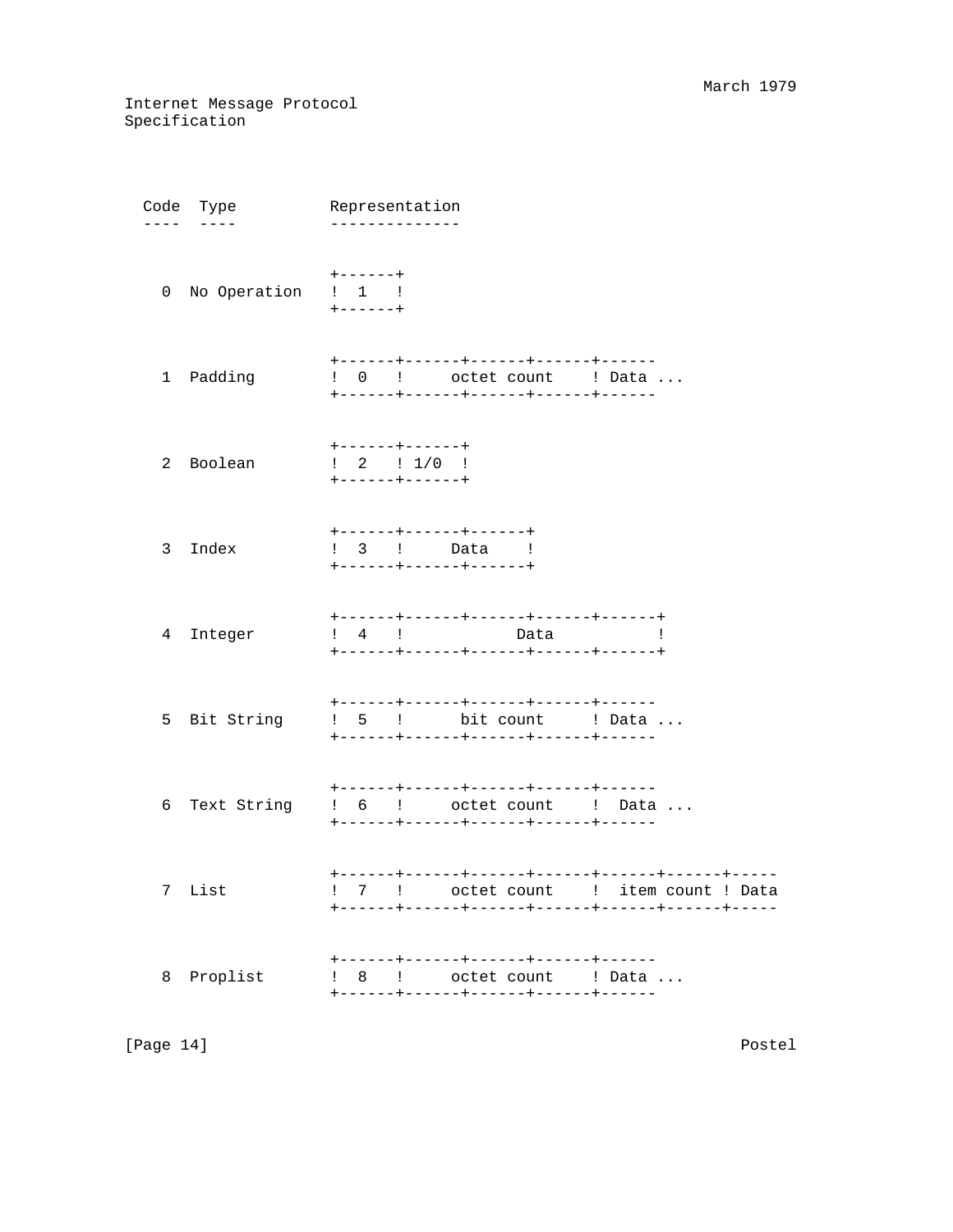Element code 0 (NOP) is an empty data element used for padding when it is necessary. It is ignored.

 Element code 1 (PAD) is used to transmit large amounts of data with a message for test or padding purposes. No action is taken with this data but the count of dummy octets must be correct to indicate the next element code.

 Element code 2 (BOOLEAN) is a boolean data element which has the value 1 for True and 0 for False.

 Element code 3 (INDEX) is a 16-bit unsigned integer datum. Element code 3 occupies only 3 octets.

 Element code 4 (INTEGER) is a signed 32-bit integer datum. This will always occupy five octets. Representation is two's complement.

 Element code 5 (BITSTR) is a bit string element for binary data. The bit string is padded on the right with zeros to fill out the last octet if the bit string does not end on an octet boundary. This data type must have the bit-count in the two octet count field instead of the number of octets.

 Element code 6 (TEXT) is used for the representation of text. Seven bit ASCII characters are used, right justified in the octet. The high order bit in the octet is zero.

 Element code 7 (LIST) can be used to create structures composed of other elements. The item-count contains the number of elements which follow. Any element may be used including List itself. The octet count specifies the number of octets in the whole list. A null or empty List, one with no elements, has an item-count of zero (0).

Postel [Page 15]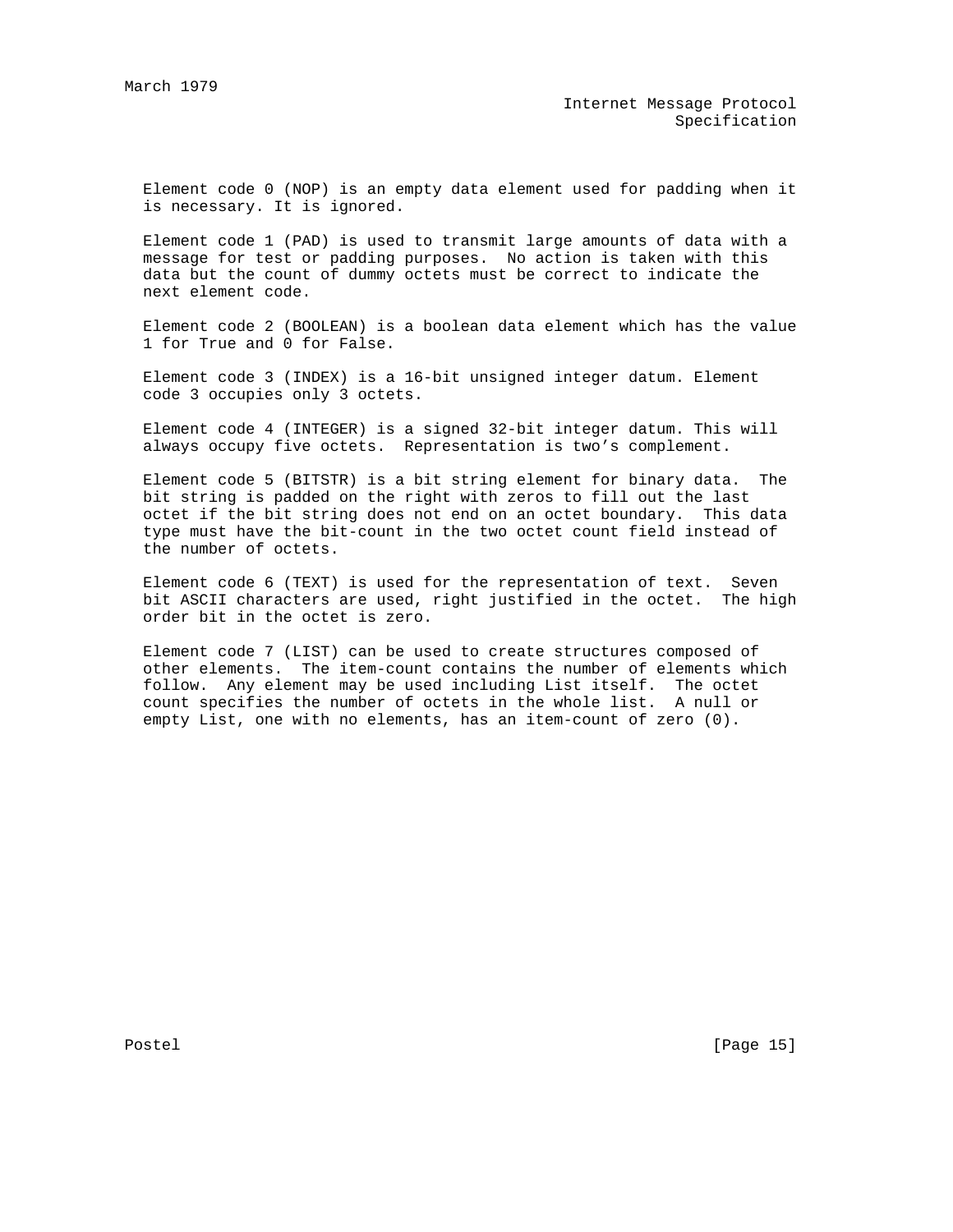Element code 8 (PROPLIST) is the Property-List element. It has the following form:

| 8! | ----+------+------+-----+----+-<br>octet |          |        | ! pair !                        |        |         |  |
|----|------------------------------------------|----------|--------|---------------------------------|--------|---------|--|
|    |                                          | count    |        | ! count!                        |        |         |  |
|    | -----+------+------+------+-------       |          |        |                                 |        |         |  |
|    |                                          |          |        | +------+------+------+--------- |        |         |  |
|    |                                          | <b>I</b> | name ! | value                           | ! name | ! value |  |
|    | repeated                                 | ! count! |        | count                           |        |         |  |
|    |                                          |          |        | -----+------+------+-           |        |         |  |

 The Property-List structure consists of a set of unordered name/value pairs. The pairs are a one octet name count and a two octet value count followed by the name and value strings. The counts specify the length in octets of the name and value strings. Each string has a length in octets which agrees with its respective count. The count of octets until the next pair in the property list is  $1 + 2 +$  name count + value count octets. The entire Property-List is of course equal in length to the octet count of the element itself. Immediately following the octet count for the entire element is a one octet pair count field which contains the total number of name/value pairs in the Proplist.

## 3.3. Message Objects

 In the composition of messages we use a set of objects such as address, or date. These objects are encoded in the basic data elements. The message objects are built of data elements.

 While data elements are typed, message objects are not. This is because messages are structured to the extent that only one kind of message object may occur in any position of a message structure.

 The following is a list of some of the objects used in messages. The object descriptions are grouped by the section of the message in which they normally occur.

[Page 16] Postel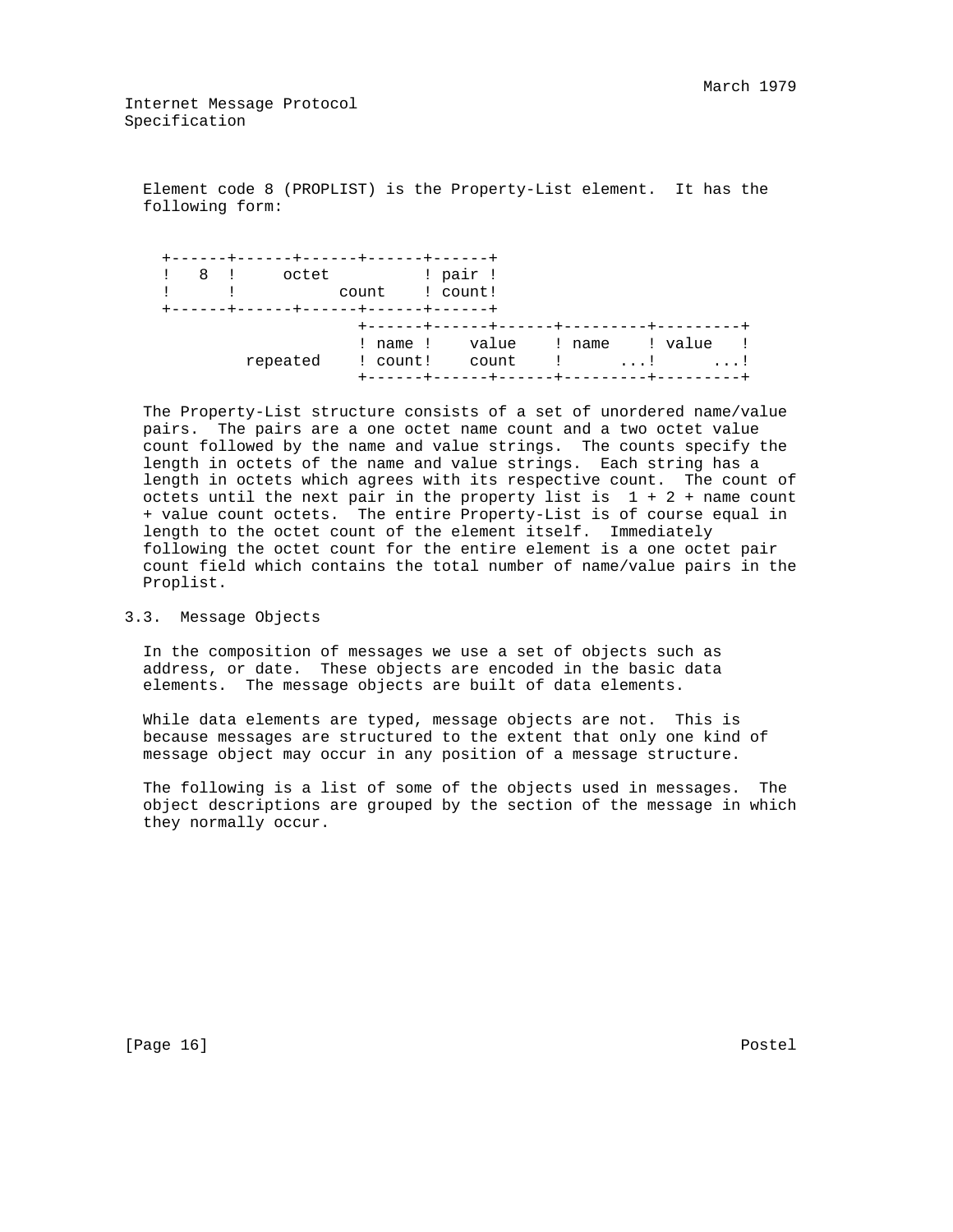Identification

Internet Host Number (ihn)

 This identifies a host in the internetwork environment. When used as a part of tid, it identifies the originating host of a message. The ihn is a 32 bit number, the higher order 8 bits identify the network, and the lower order 24 bits identify the host on that network.

INTEGER

Transaction Identifier (tid)

 This is the transaction identifier associated with a particular command. It is a list of the transaction number and the internet host number of the originating host.

LIST ( tn , ihn )

Transaction Number (tn)

 This is a number which is uniquely associated with this transaction by the originating host. It identifies the transaction. (A transaction is a message and acknowledgment, this is discussed in more detail in later sections.) A tn must be unique for the time which the message (a request or reply) containing it could be active in the network.

INDEX

## Command

#### Address

 This is very similar to Mailbox in that it also is the "address" of a user. However, Address is intended to contain the minimum information necessary for delivery, and no more.

PROPLIST  $(---)$ 

## Answer

A yes (true) or no (false) answer to a question.

BOOLEAN

Postel [Page 17]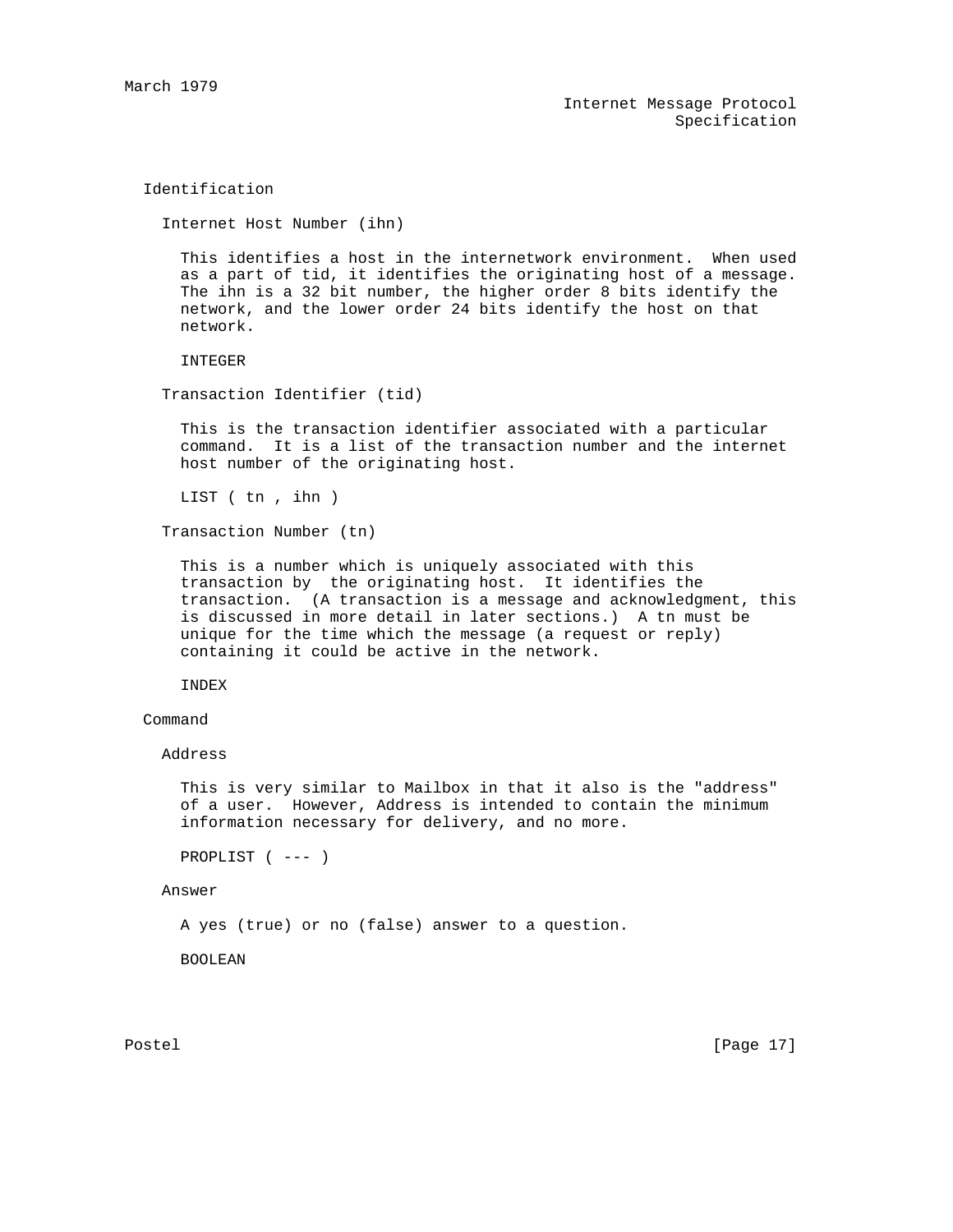```
 Arguments
      This is the argument to many of the operations. It consists of a
      List of different data types. The List will have form and data
      relevant with the particular operation.
     LIST (----) Command-Type
      Gives the type of a command (e.g., request, reply, alarm).
      INDEX
    Error-List
      The error list contains information concerning an error which has
      occured. It is a List comprised of the two objects error-class
      and error-string.
      LIST ( error class, error string )
    Error-Class
      A code for the class of the error.
      INDEX
    Error-String
      A text string explaining the error.
      TEXT
    How-Delivered
      A comment on the delivery of a messages, for instance a message
      could be delivered, forwarded, or turned over to general delivery.
      LIST ( TEXT )
[Page 18] Postel
```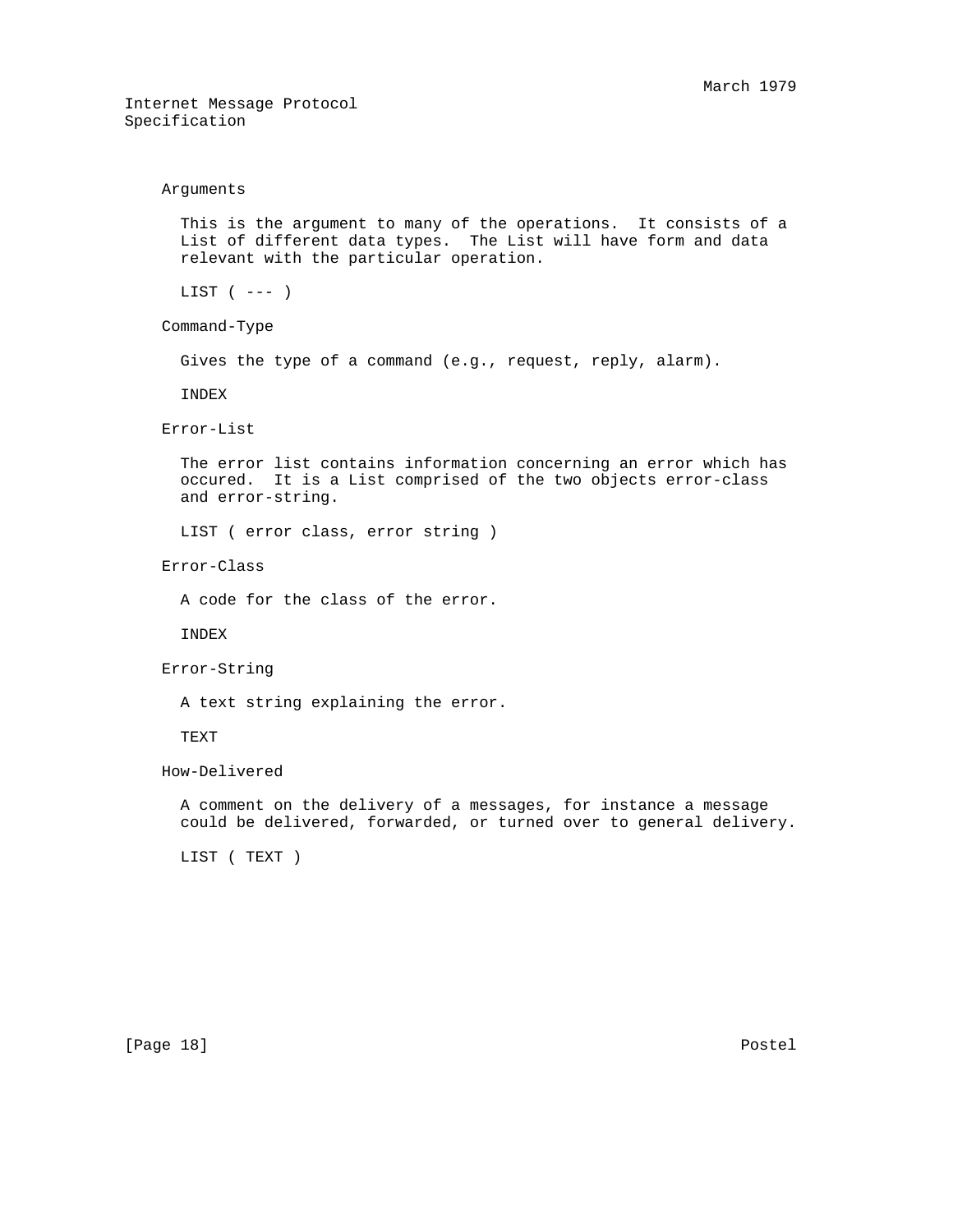## Mailbox

 This is the "address" of a user of the internetwork mail system. Mailbox contains information such as net, host, location, and local user-id of the recipient of the message. Some information contained in Mailbox may not be necessary for delivery.

 As an example, when one sends a message to someone for the first time, he may include many items which are not necessary simply to insure delivery. However, once he gets a reply to this message, the reply could contain an Address (as opposed to Mailbox) which the user will use from then on.

 A mailbox is a PROPLIST. A mailbox might contain the following name-value pairs:

| name         | element | description      |
|--------------|---------|------------------|
|              |         |                  |
| ΙA           | INTEGER | internet address |
| NET          | TEXT    | network name     |
| HOST         | TEXT    | host name        |
| USER         | TEXT    | user name        |
| <b>CITY</b>  | TEXT    | city             |
| COUNTRY TEXT |         | country          |
| STATE        | TEXT    | state            |
| ZIP          | TEXT    | zip code         |
| PHONE        | TEXT    | phone number     |

PROPLIST  $(----)$ 

#### Operation

This names the operation or procedure to be performed.

TEXT

### Options

 REGULAR for normal delivery, FORWARD for message forwarding, GENDEL for general delivery, or other options which may be defined later.

LIST ( TEXT, ... )

Postel [Page 19]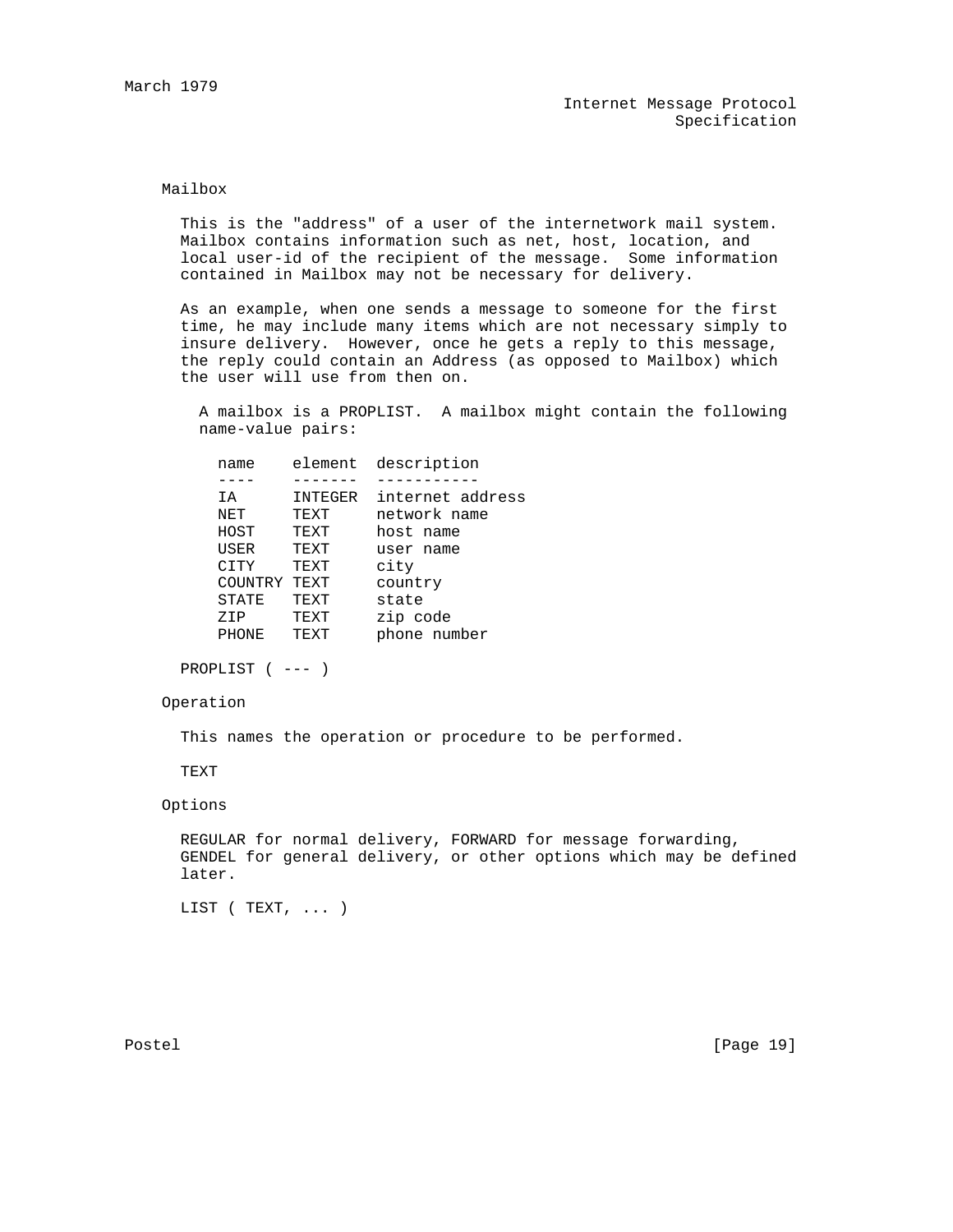## Reasons

These could be mailbox does not exist, mailbox full, etc.

LIST ( TEXT )

#### Stamp

 Each MPM that handles the message must add a unique identifier (ihn, see above) to the list. This will prevent messages from being sent back and forth through the internet mail system without eventually either being delivered or returned to the sender.

LIST ( ihn, ihn, ... )

### Trail

 When a message is sent through the internetwork environment, it acquires a list of MPMs that have handled the message in "Stamp". This list is then carried as "Trail" upon reply or acknowledgment of that message. More simply, requests and replies always have a "Stamp" and each MPM adds its ihn to this "Stamp." Replies, in addition, have a "Trail" which is the complete "Stamp" of the original message.

LIST ( ihn, ihn, ... )

#### Type

The command type, e.g., request or reply.

INDEX

## Document

 In this section, we define some objects useful in message document headers. The ones we use are taken from the current ARPANET message syntax standard [6,8].

#### CC

 When copies of a message are sent to others in addition to the addresses in the To object, those to whom the copies are sent will have their addresses recorded here. CC will be a single TEXT element.

TEXT

[Page 20] Postel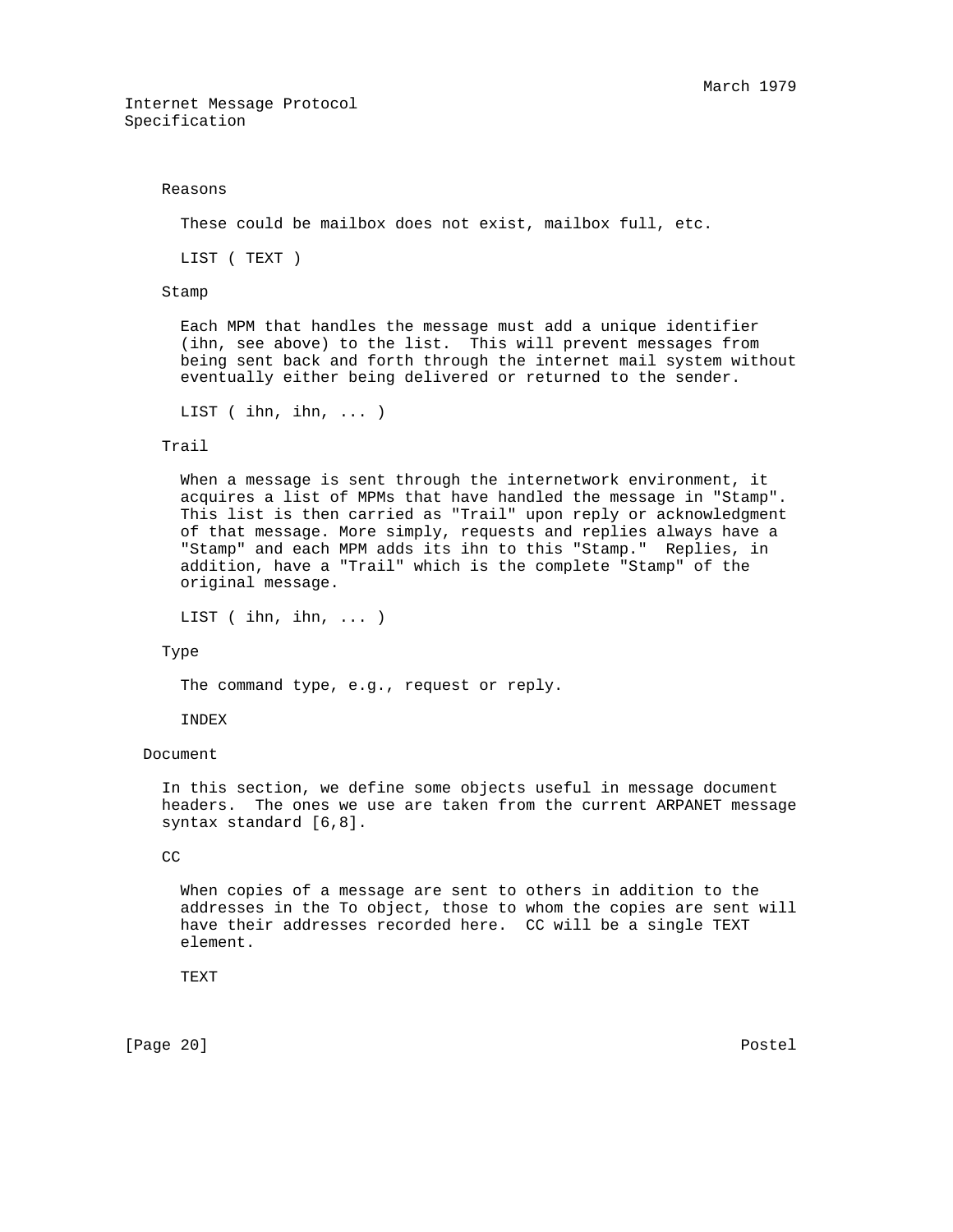#### Date

 The date and time are represented according to the International Standards Organization (ISO) recommendations [13,14,15]. Taken together the ISO recommendations 2014, 3307, and 4031 result in the following representation of the date and time:

yyyy-mm-dd-hh:mm:ss,fff+hh:mm

 Where yyyy is the 4 digit year, mm is the two digit month, dd is the two digit day, hh is the two digit hour in 24 hour time, mm is the two digit minute, ss is the two digit second, and fff is the decimal fraction of the second. To this basic date and time is appended the offset from Greenwich as plus or minus hh hours and mm minutes.

TEXT

### Document-Body

 The document body will contain that portion of the message commonly thought of as the text portion. It will be composed of a list of elements. This will allow transmission of data other than pure text if such capabilities are needed. We can, for instance, envision digital voice communication through the transmission of BITSTR element, or transmission of graphic data, etc. Information regarding control of such features could be included in the header for cooperating sites, or in the body itself but such protocols would depend upon agreement among those sites involved. It is expected of course that the majority of messages will contain body portions comprised of TEXT elements.

LIST  $(----)$ 

#### Document-Header

 The document header contains the memo header presented to the user. In principle this may be of any style or structure. In this specification it is recommended that a PROPLIST be used and that the name-value pairs correspond to the header fields of RFC 733 [6].

```
 PROPLIST ( --- )
```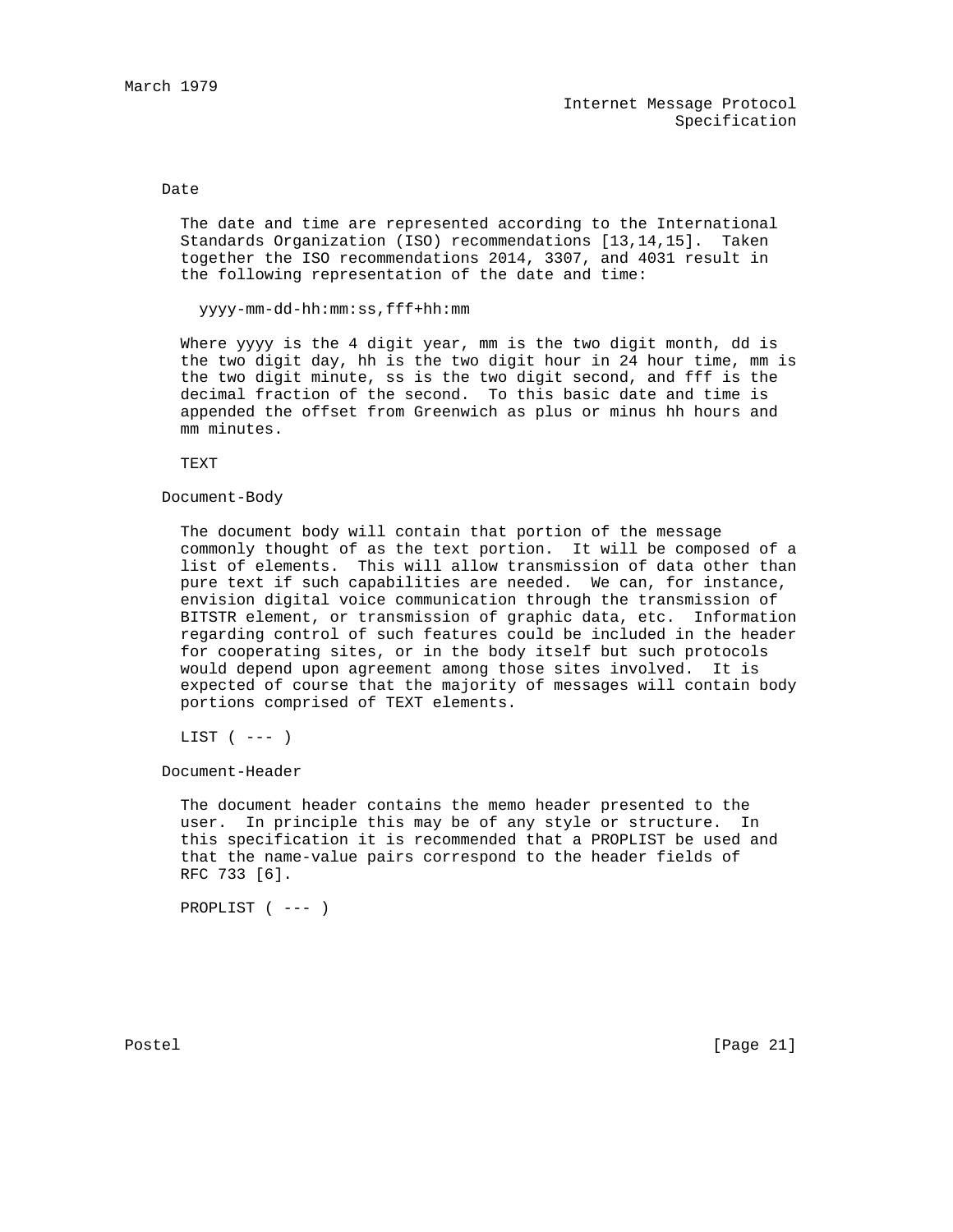## From

 The From is meant to be the name of the author of a document. It will be one TEXT element.

TEXT

Reply-To

 Sometimes it will be desired to direct the replies of a message to some address other than the From or the Sender. In such a case the Reply-To object can be used.

## TEXT

### Sender

 The Sender will contain the address of the individual who sent the message. In some cases this is NOT the same as the author of the message. Under such a condition, the author should be specified in the From object. The Sender is a single TEXT element.

#### TEXT

## Subject

The subject of the message.

TEXT

## To

 To identifies the addressees of the message. The To object is one TEXT element.

#### TEXT

[Page 22] Postel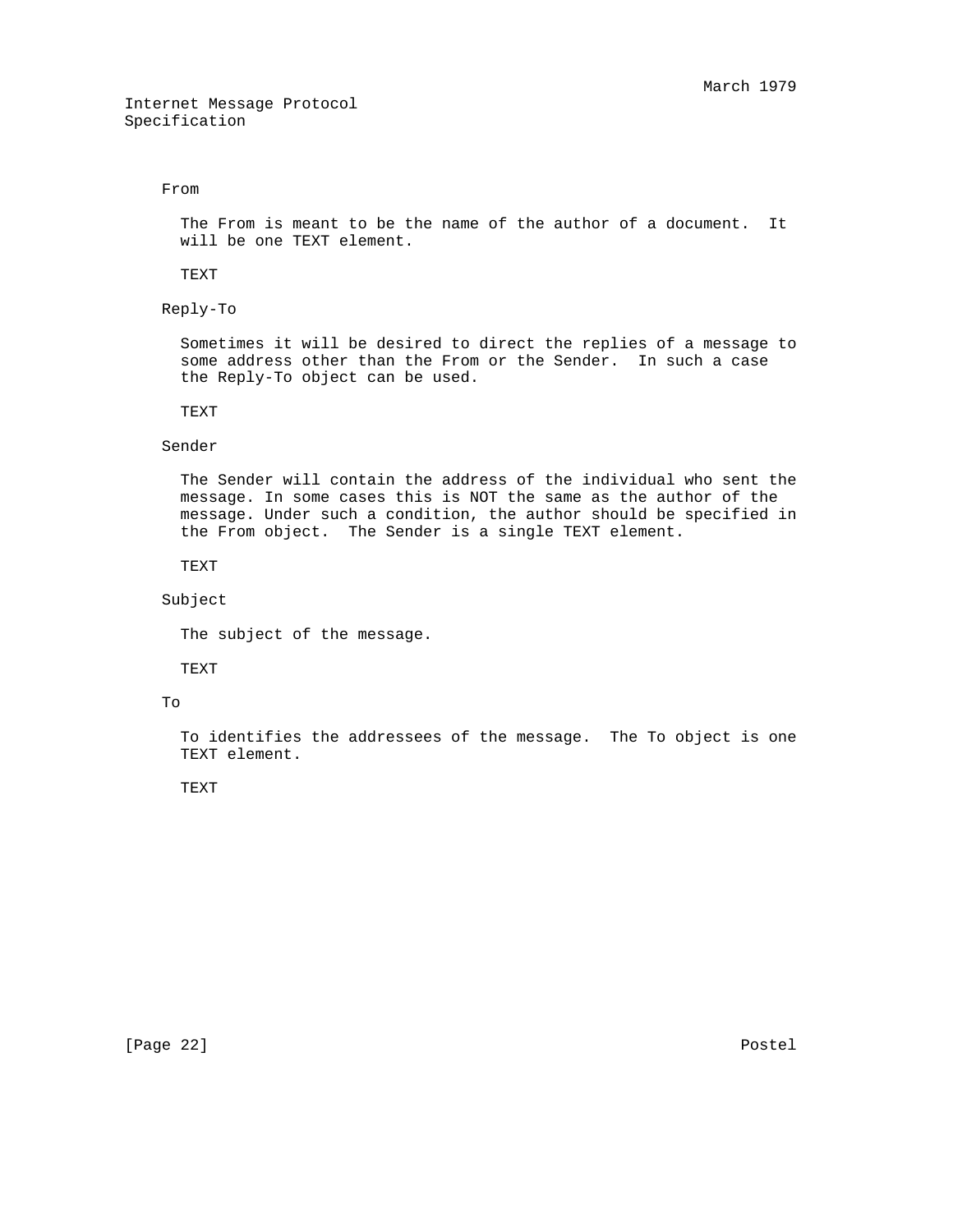#### 3.4. Command

 This section describes the commands which processes in the internet message system can use to communicate. Several aspects of the command structure are based on the NSW Transaction Protocol [19]. The commands come in pairs, with each request having a corresponding reply.

A command is a list:

LIST ( mailbox, stamp, type, operation, arguments, error-list )

 The arguments are described generally here and more specifically, if necessary, in the description of each command.

mailbox: PROPLIST

 This is the "to" specification of the message. Mailbox takes the form of a property list of general information, some of which is the essential information for delivery, and some of which could be extra information which may be helpful for delivery. Mailbox is different from address in that address is a very specific list without extra information.

stamp: LIST ( INTEGER, ... )

 This is a list of the MPMs that have handled the message. Each MPM must add its 32 bit Internet Host Number (ihn) to the LIST.

type: INDEX

type=1 a REQUEST operation.

type=2 a REPLY operation.

type=3 an ALARM operation. (A high priority message.)

type=4 a RESPONSE to an alarm operation.

operation: TEXT

 Operation is the name of the operation or procedure to be performed. This string must be interpreted in an upper/lower case independent manner.

Postel [Page 23]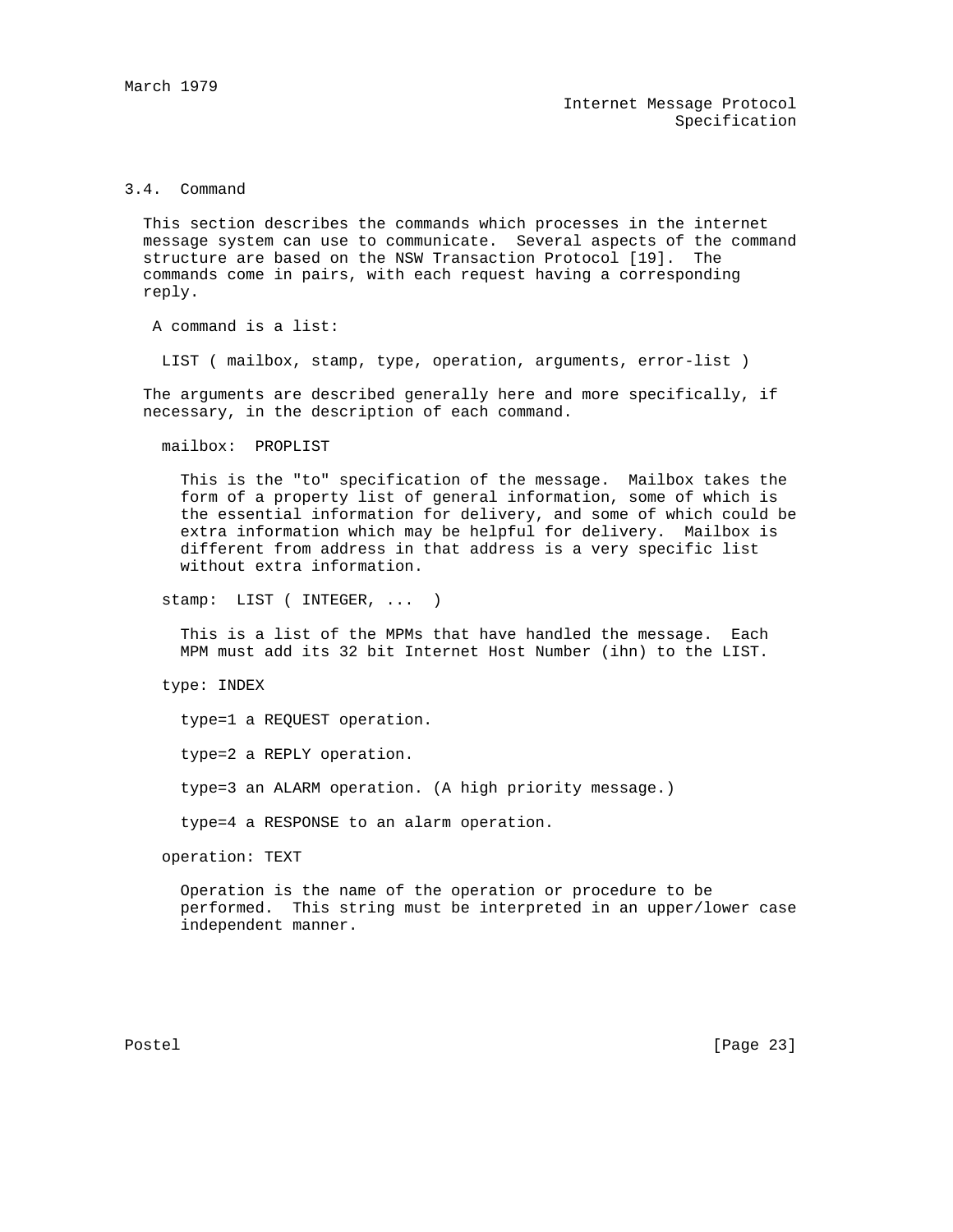## Internet Message Protocol Specification

 arguments: LIST This is a list of arguments to the above operation. error-list: LIST If message is type 1 or 3 (a request or an alarm): LIST ( ) (a zero length list) If message is a type 2 or 4 (a response or response to alarm) LIST ( error-class, error-string ) indicates what,if any, error occured error-class: INDEX =0: indicates success, no error =1: partial results returned. This error class is used when several steps are performed by one operation and some of them fail. =2: failure, resources unavailable. =3: failure, user error. =4: failure, MPM error. Recoverable. =5: failure, MPM error. Fatal. =6: User abort requested error-string: TEXT This is a human readable character string describing the error. Possible errors: error-string error-class

| No errors                          |   |
|------------------------------------|---|
| Command not implemented            |   |
| Syntax error, command unrecognized |   |
| Syntax error, in arguments         | 2 |
| Server error, try again later      |   |
| No service available               | 5 |
| User requested abort               |   |

[Page 24] Postel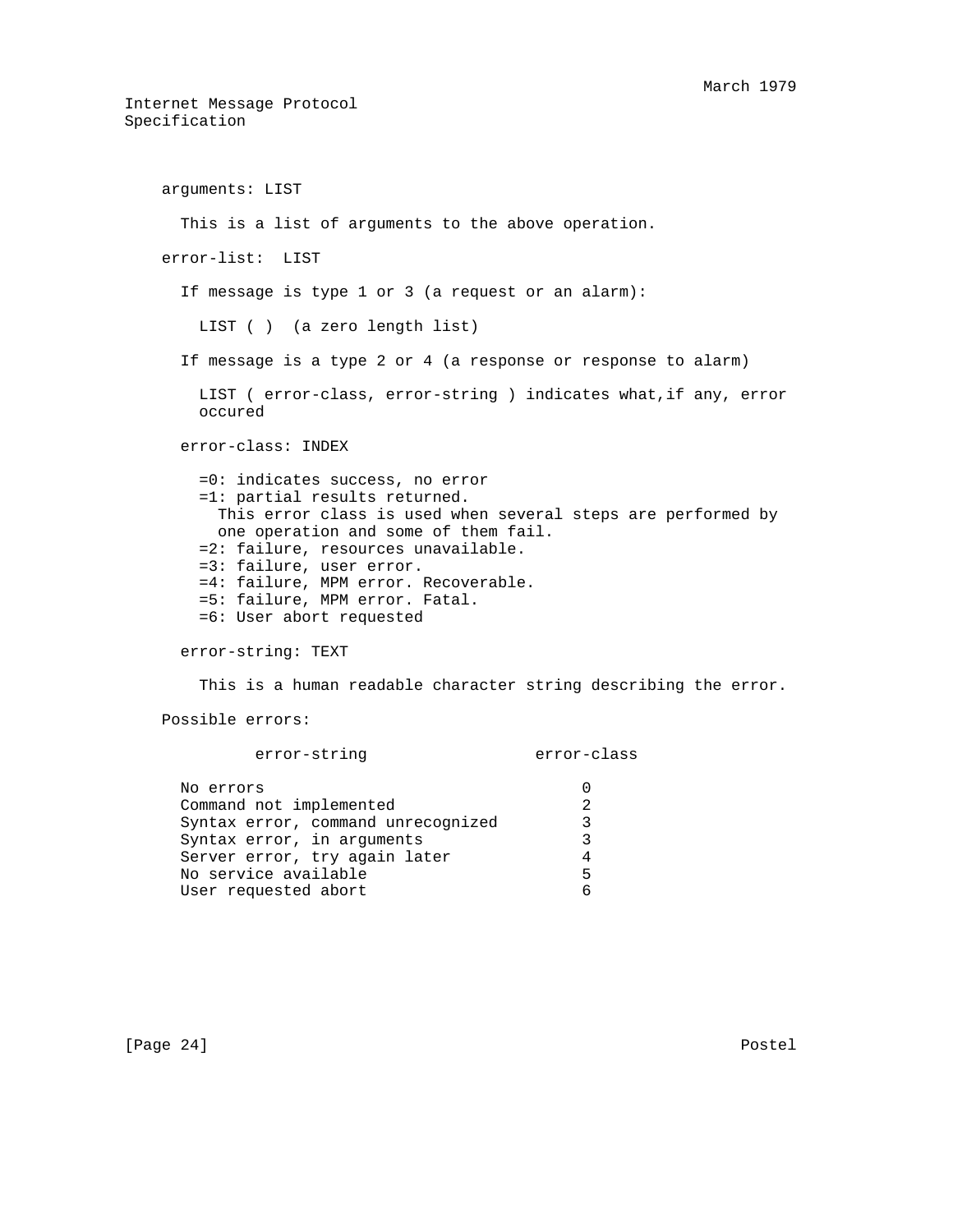command: DELIVER type: 1 function: Sends message to a mailbox reply: The reply is ACKNOWLEDGE arguments: LIST ( options ) options: one or more of the following "REGULAR" regular delivery "FORWARD" message forwarding "GENDEL" general delivery other options which may be defined later argument structure: LIST ( LIST ( TEXT, ... ))

Postel [Page 25]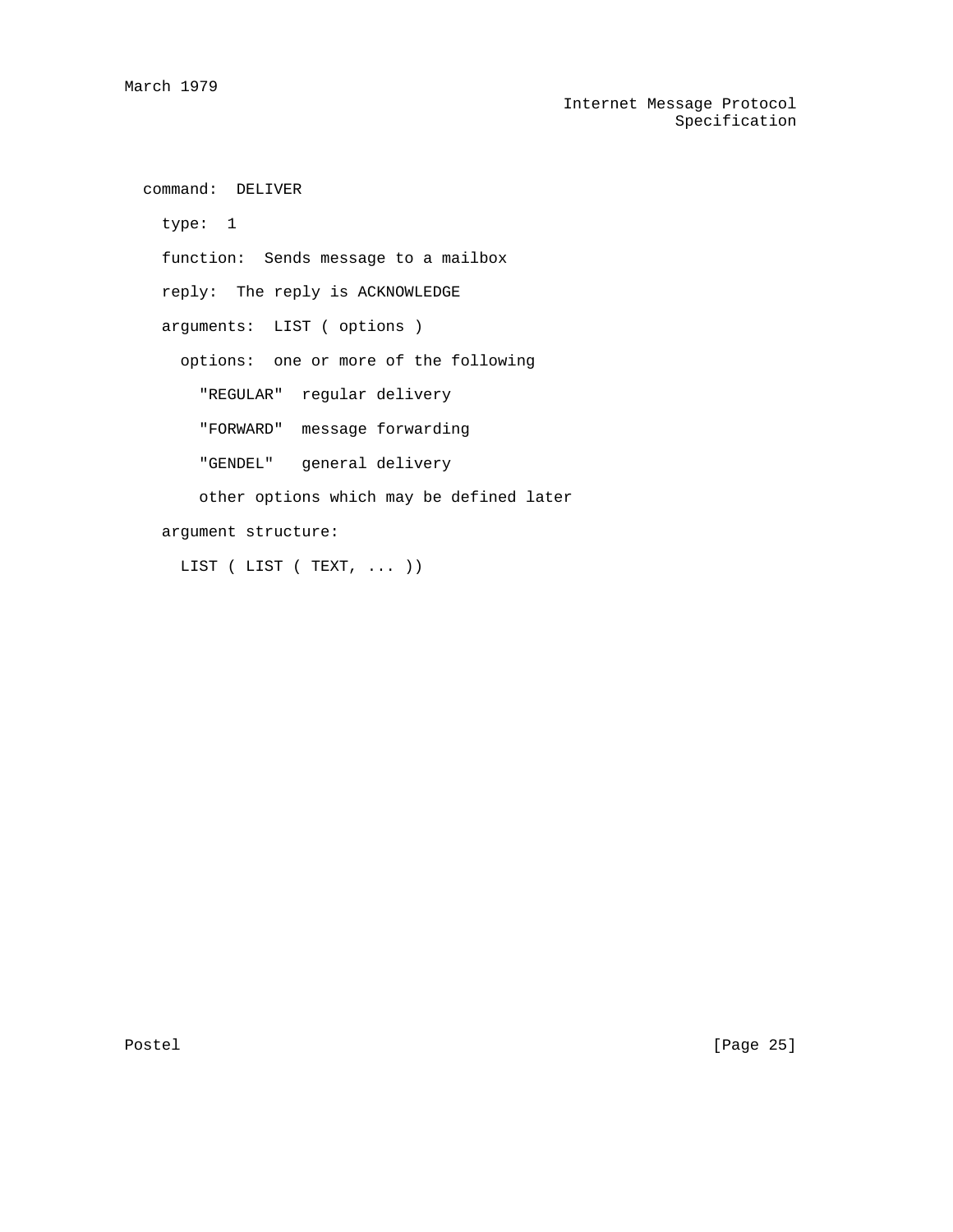Internet Message Protocol Specification

 command: ACKNOWLEDGE type: 2 function: reply to DELIVER arguments: LIST ( tid, trail, answer, reasons, how-delivered ) tid: tid of the originating message trail: the stamp from the deliver command answer: yes if delivered successfully, no if error in delivery. reasons: if the answer is yes, the reason is "ok", if the answer is no the reason could be one of "no such user", "no such host", "no such network", "address ambiguous", or a similar response how-delivered: one or more of the following: "FORWARD" message was accepted for forwarding "GENDEL" message was accepted for general delivery "ACCEPT" message was accepted for normal delivery other types of delivery may be defined later argument structure:

 LIST ( LIST ( INDEX, INTEGER ), LIST ( INTEGER, ... ), BOOLEAN, LIST ( TEXT ), LIST ( TEXT ))

[Page 26] Postel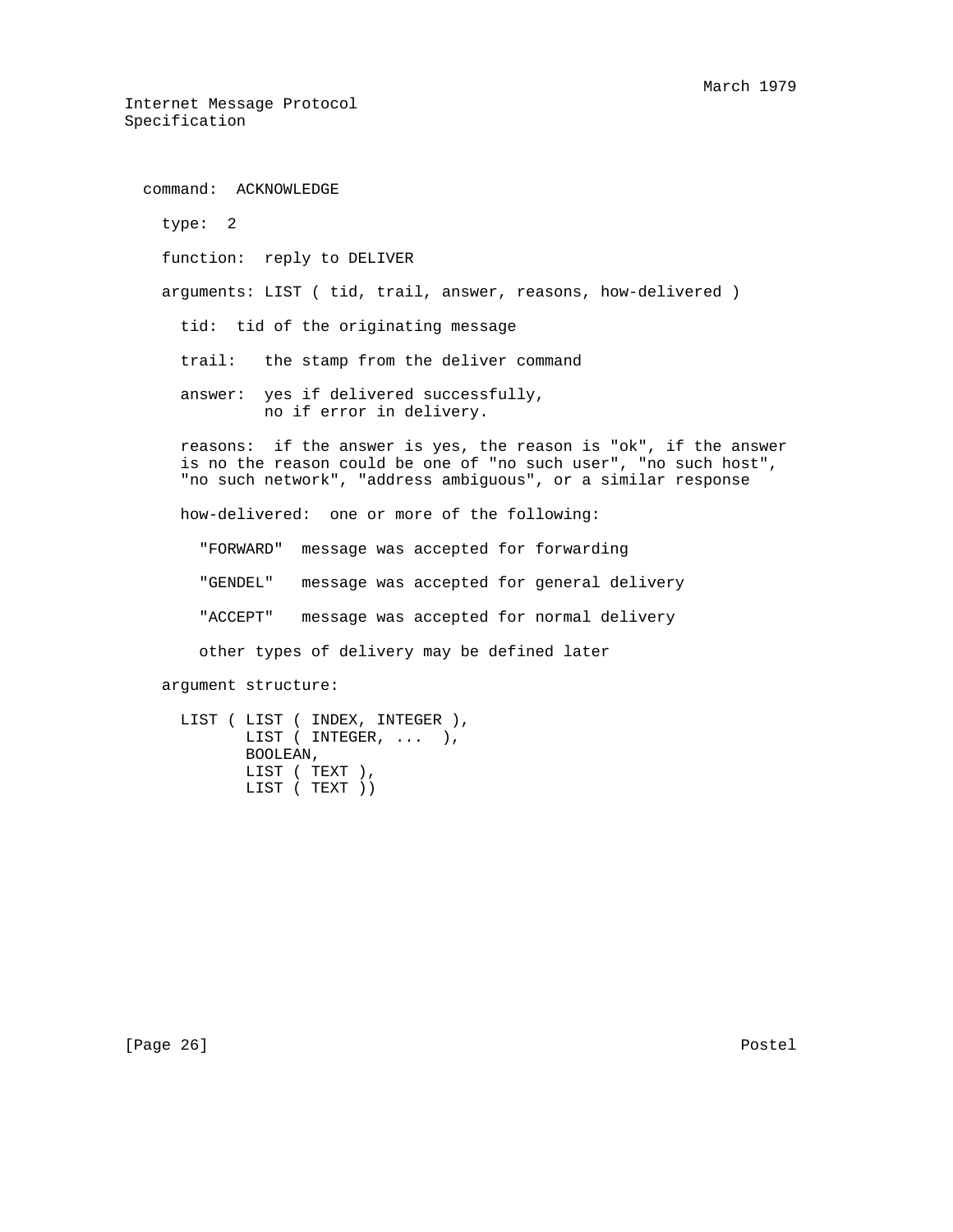command: PROBE type: 1 function: finds out if specified mailbox (specified in mailbox of the command) exists at a host reply: the reply is RESPONSE arguments: LIST ( --none-- ) argument structure: LIST ( )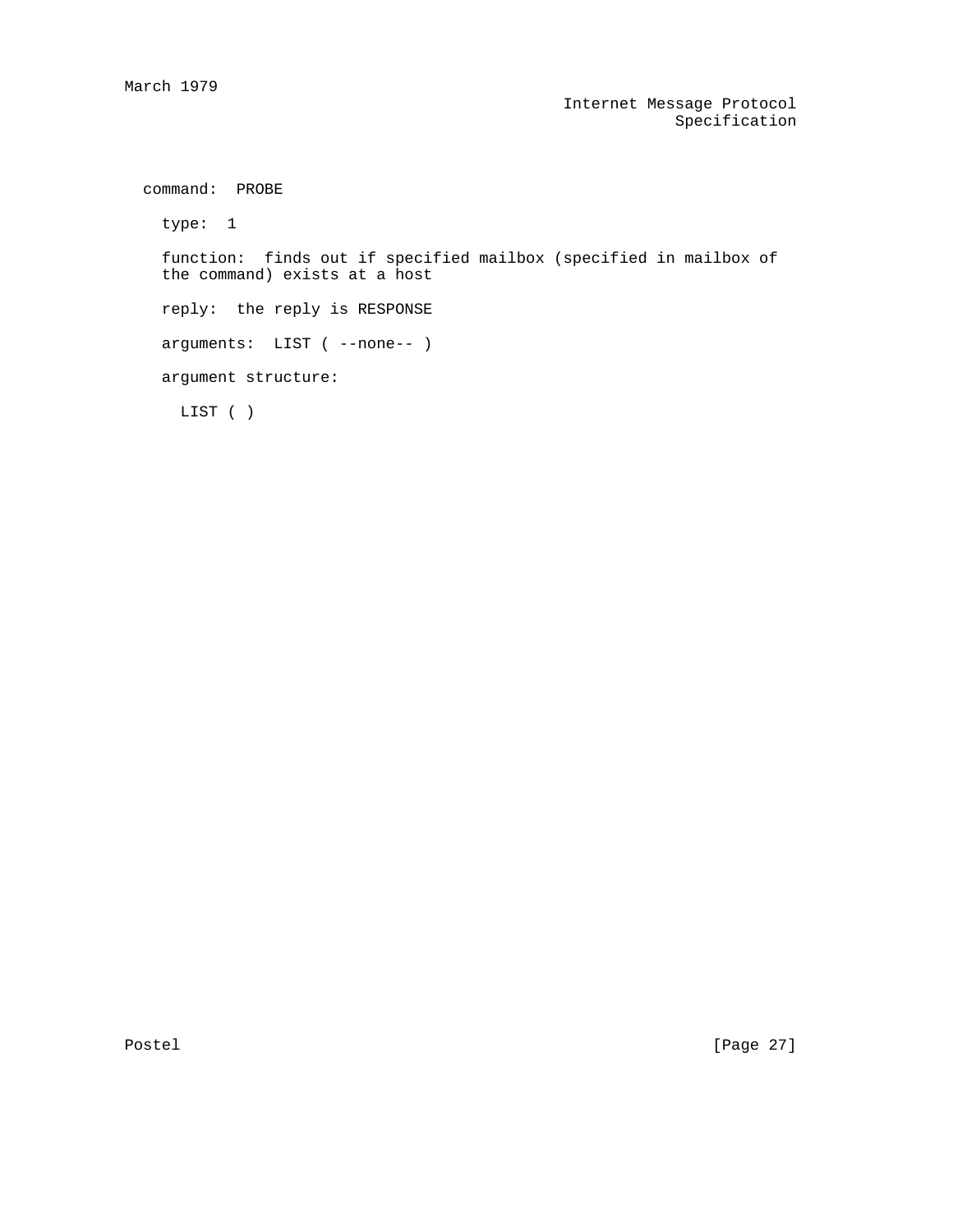## Internet Message Protocol Specification

 command: RESPONSE type: 2 function: reply to PROBE arguments: LIST ( tid, trail, answer, address OR reasons ) tid: the tid which came from the originating PROBE trail: the stamp which came from the originating PROBE answer: Yes if mailbox found, or no for invalid mailbox if answer is yes the fourth argument is address if answer is no it is reasons address: a specific address in the network reasons: a reason why mailbox is invalid Possible reasons include: "Mailbox doesn't exist" "Mailbox full" "Mailbox has moved, try this new location", address address is a new address to try argument structure: if answer is yes LIST ( LIST ( INDEX, INTEGER ), LIST ( INTEGER, ... ), BOOLEAN, PROPLIST ) if answer is no LIST ( LIST ( INDEX, INTEGER ), LIST ( INTEGER, ... ), BOOLEAN, LIST ( TEXT ))

[Page 28] Postel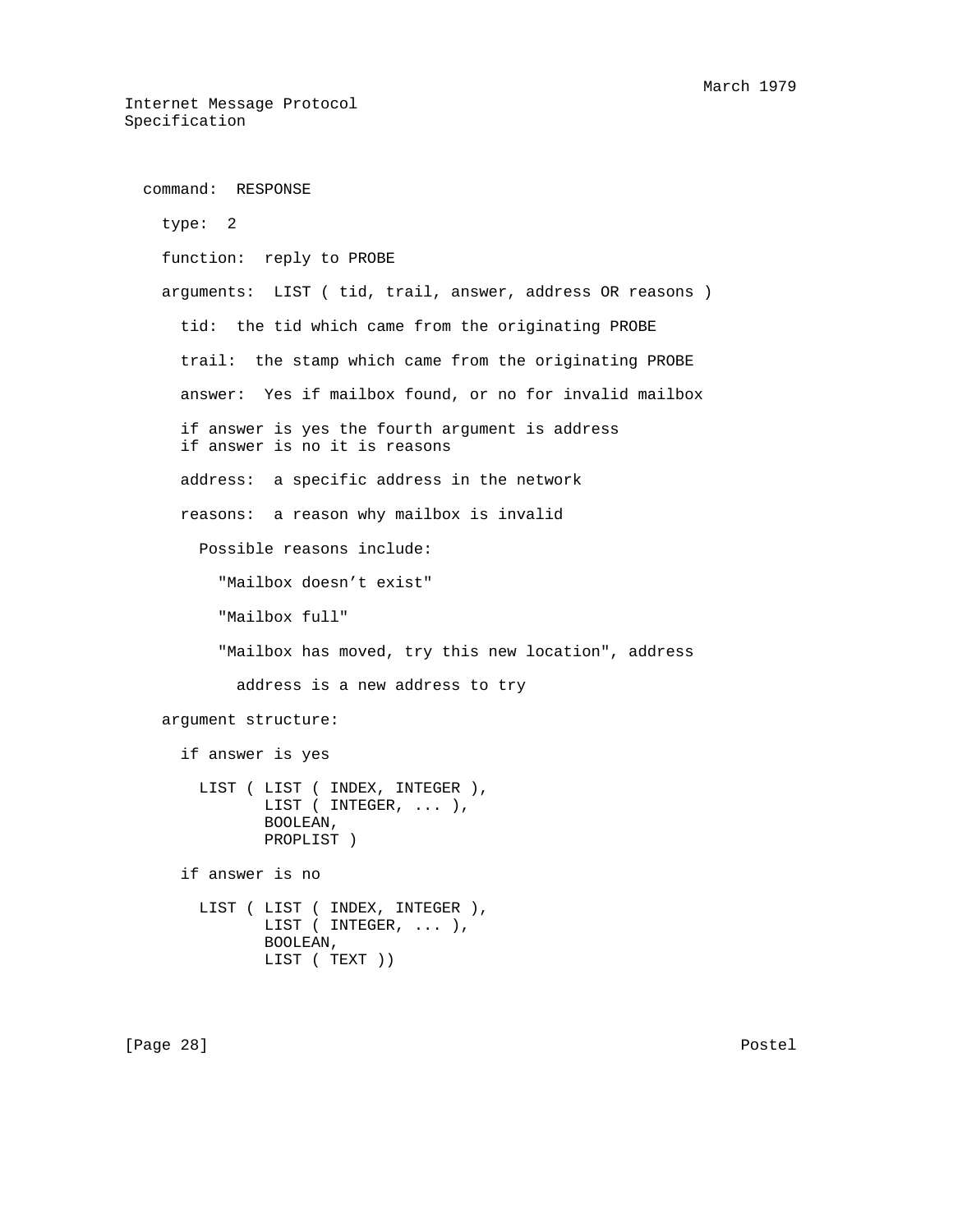```
 command: CANCEL
   type: 3
   function: abort request for specified transaction
  reply: The reply is CANCELED
  arguments: LIST ( tid )
    tid of transaction to be cancelled
   argument structure:
     LIST ( LIST ( INDEX, INTEGER ))
```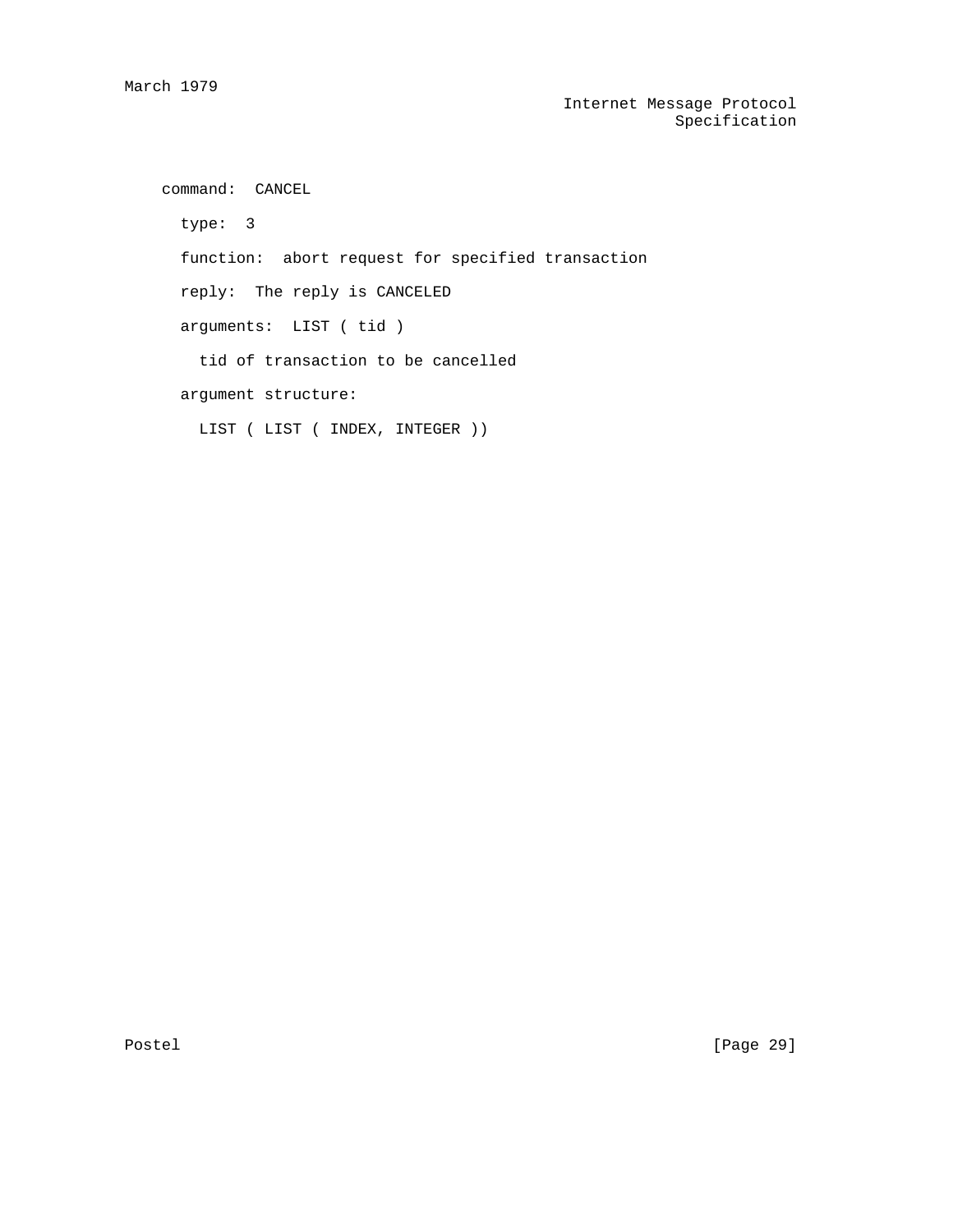# Internet Message Protocol Specification

 command: CANCELED type: 4 function: reply to CANCEL arguments: LIST ( tid, trail, answer ) tid: tid of transaction to be cancelled trail: the stamp of the CANCEL command answer: yes if the command was canceled, no if not. argument structure: LIST ( LIST ( INDEX, INTEGER ), LIST ( INTEGER, ... ), BOOLEAN )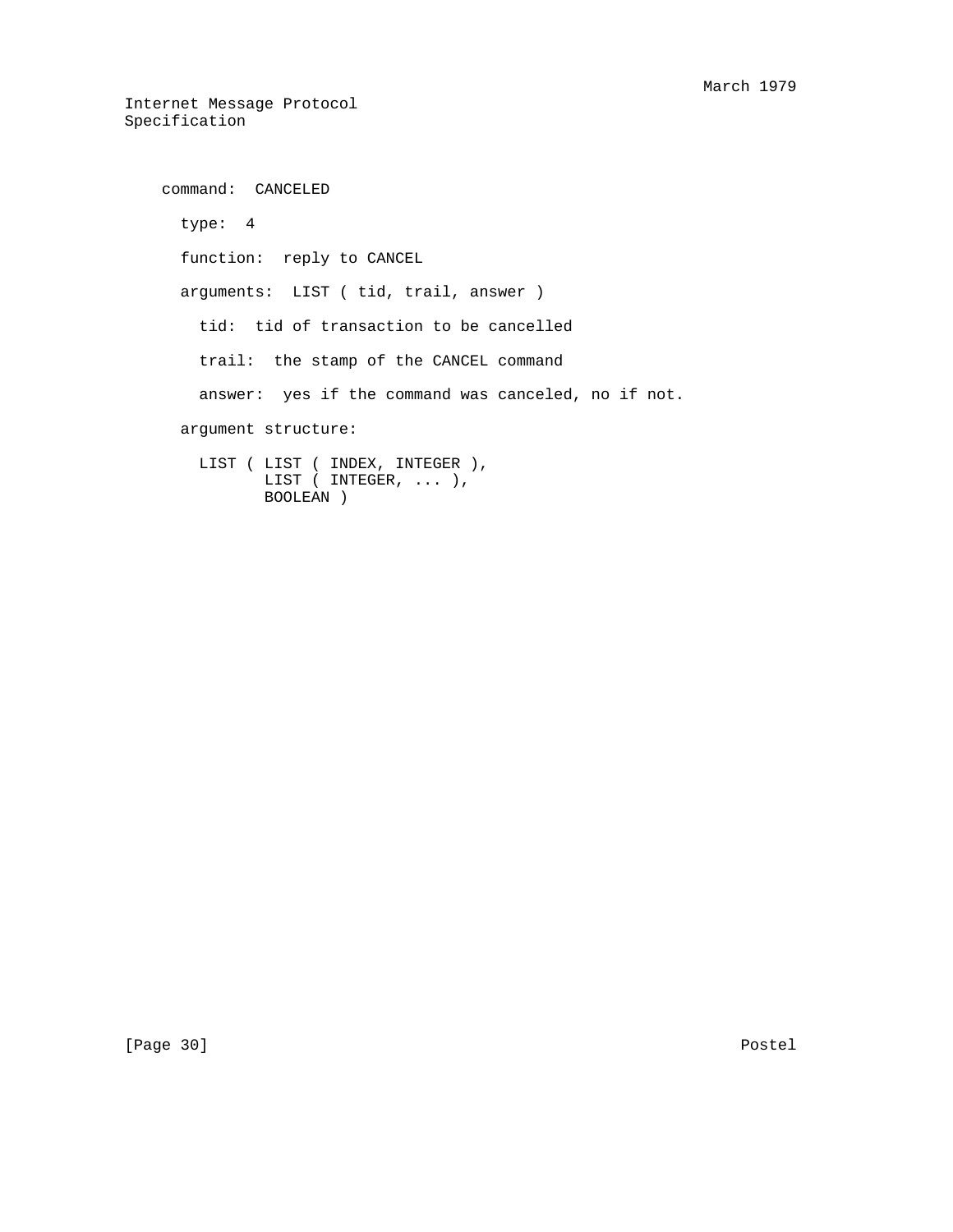March 1979

 To summarize again, a command consists of a LIST of the following objects:

 name element ---- ------ mailbox PROPLIST stamp LIST ( INTEGER, ... ) type INDEX operation TEXT arguments LIST ( --- ) error LIST ( INDEX, TEXT )

### 3.5. Document

 The actual document follows the command list. It contains a header which usually contains such information as From, To, Date, CC, etc.; and the actual body of the message. The message delivery system does not depend on the document. The following section should be taken as a recommendation for common practice, not as a requirement.

### Document Header

 For the same reason that it is impossible to for see the many forms that intranet addresses will take, standardizing of document headers would also be a mistake. The approach we suggest is to lay the groundwork for a set of basic document header functions and provide for enough extensibility to allow nets to add whatever header features they desire. Features added in this fashion, however, may not be understood by other networks. It is suggested that subset defined here be implemented by all networks.

 This subset is taken from the current ARPANET standard for message headers in the text oriented computer message system [6,8].

 The document header will precede the document body portion of the message and will consist of a proplist data element. The document header is meant to be used by individual networks to tailor the header to suit their individual needs. As an example, consider the ARPA network. Typically, the receiver's name is taken to be his network address. It often prints in the document header in just that form: Frank@SITEX. Such a salutation is unacceptable in some more formal modes of communication. Some network might choose to place into header proplist the name-value pair ("SALUTATION:", "Mr. Frank Hacker"). Upon receipt of the message, the document handling program would then be able to scan the header proplist looking for such a pair and so be able to correctly address the recipient by name instead of by network address. However, other networks or

Postel [Page 31]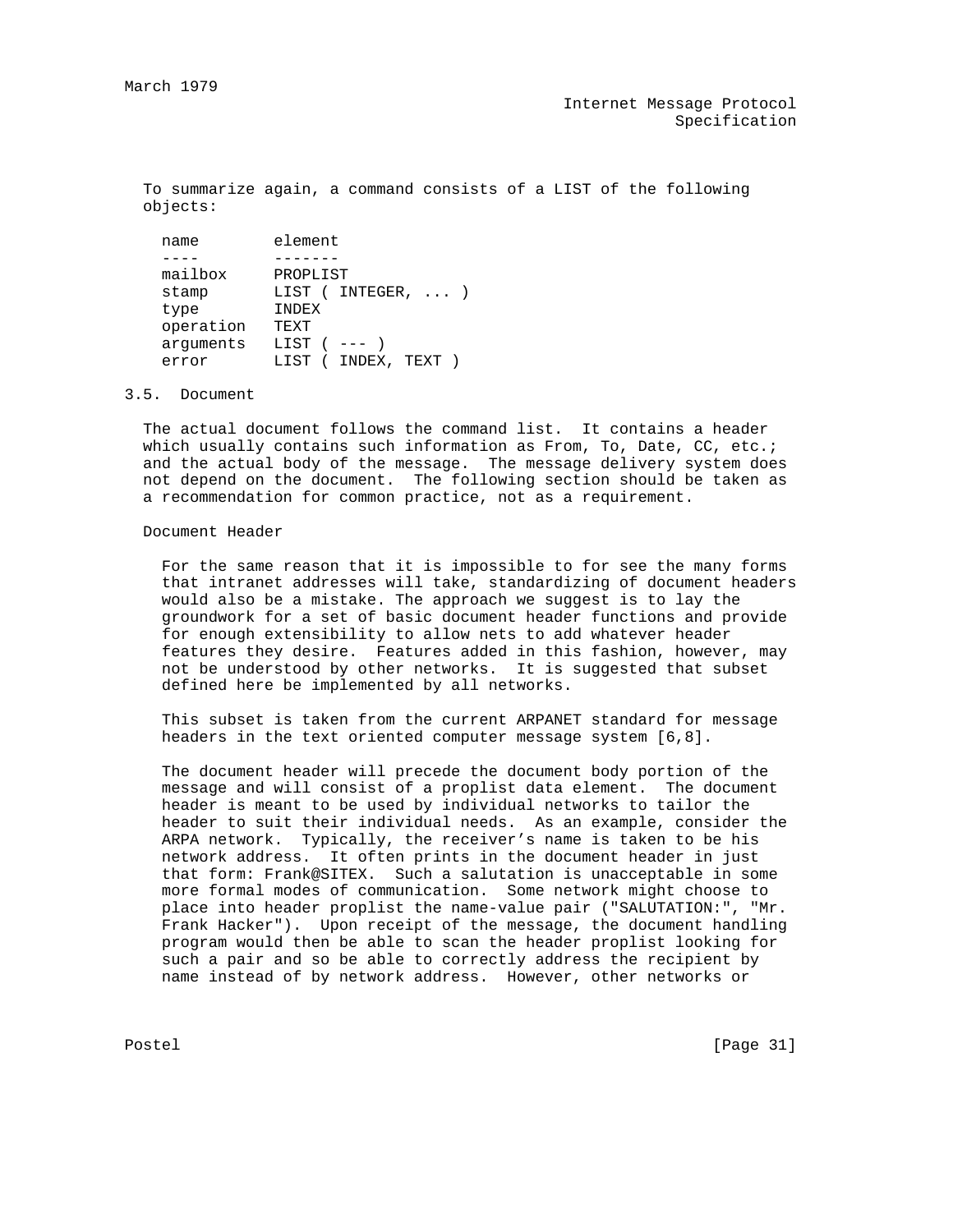Internet Message Protocol Specification

> sites within the network may not understand such specific information. Under such a condition it should be ignored.

The minimum header is a PROPLIST of the following name-value pairs:

| Name  | Value |
|-------|-------|
|       |       |
| DATE. | TEXT  |
| FROM  | TEXT  |

 A normal header is a PROPLIST containing the following name-value pairs:

| Name    | Value |
|---------|-------|
|         |       |
| DATE    | TEXT  |
| SENDER  | TEXT  |
| FROM    | TEXT  |
| TΟ      | TEXT  |
| CC      | TEXT  |
| SUBJECT | TFXT  |

Document Body

 The Body of the message is just a sequence of data elements which contains the actual document. Much of the time this will be a single TEXT element, but for some applications other data elements may be utilized.

LIST  $(----)$ 

[Page 32] Postel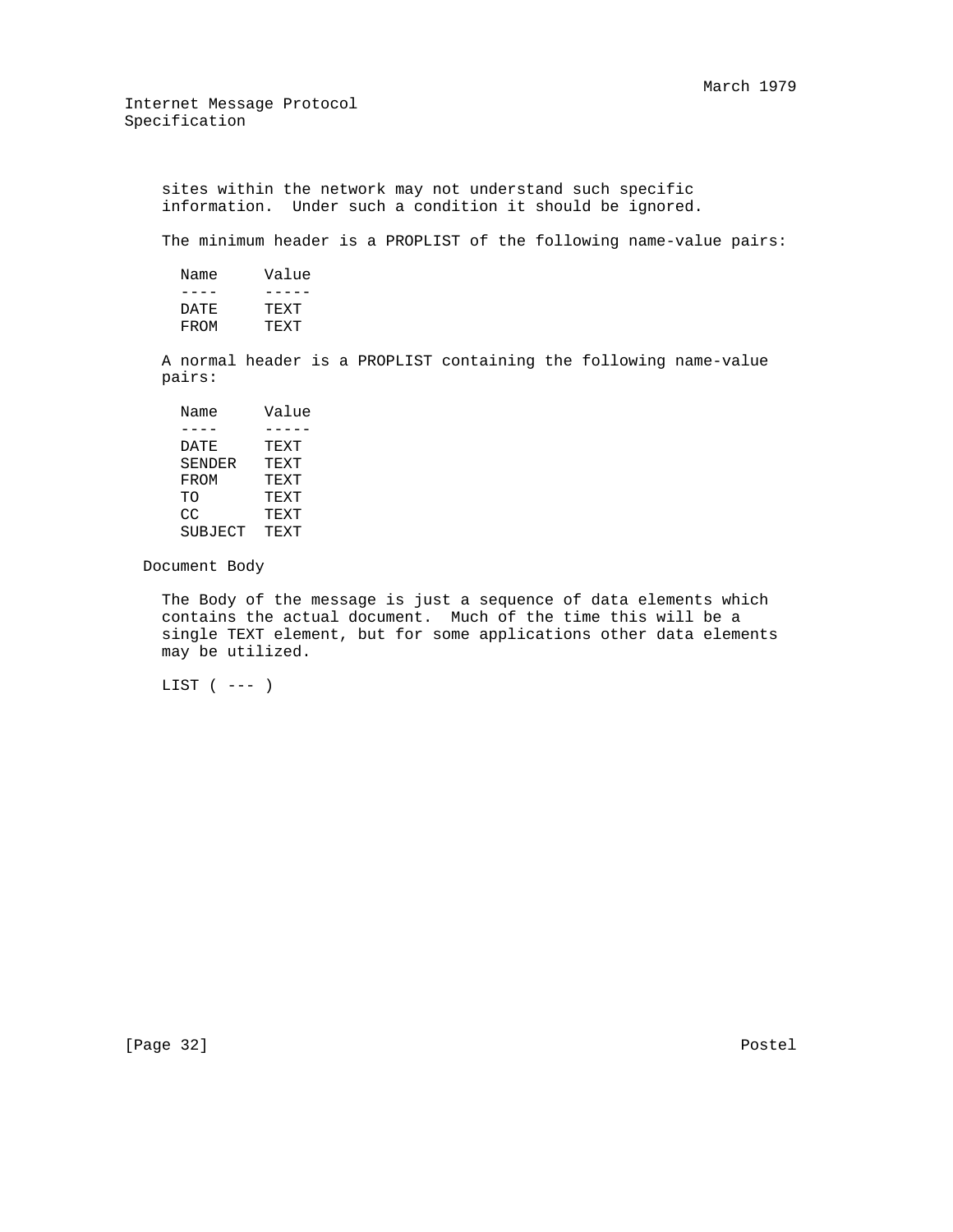#### 3.6. Message Structure

 An internet message is composed of three parts. The first is the tid which identifies the transaction; the second is the Command List; and the third part is the Document List, which is itself comprised of a Document-Header and a Document-Body.

When shipped between two MPMs, a message will take the form of a LIST:

Message is:

LIST ( tid, Command-List, Document-List )

 It is convenient to batch several messages together shipping them as a unit from one MPM to another. Such a group of messages is called a message-bag.

 A message-bag will be a LIST of Messages, each Message is of the form described above.

Thus, a message-bag is:

LIST ( Message1, Message2, ... )

Message Sharing

 When messages are batched for delivery, it may often be the case that the same Document will be sent to more than one recipient. Since the Document portion can usually be expected to be the major parts of the message, much repeated data would be sent if a copy of the Mail for each recipient were to be shipped in the message-bag.

 To avoid this redundancy, messages are assembled in the message-bag so that actual data appears first and references to it appear later in the message-bag. Since each message has a unique tid, the references will indicate the tid of the actual data. In this sense, all references to copied data may be thought of as pointing earlier in the message-bag. The data to be retrieved can be thought of as indexed by tid. Note that the semantics require such references to point to data already seen.

 When a portion is Shared, that portion is determined by its position within a message, i.e., if the Command list was to be Shared, then its position within a Message would contain the tid of the message already seen whose Command list was identical to it. The same is true of the Document Header and the Document Body. Only a complete Command, Header, or Body may be Shared, never a partial one.

Postel [Page 33]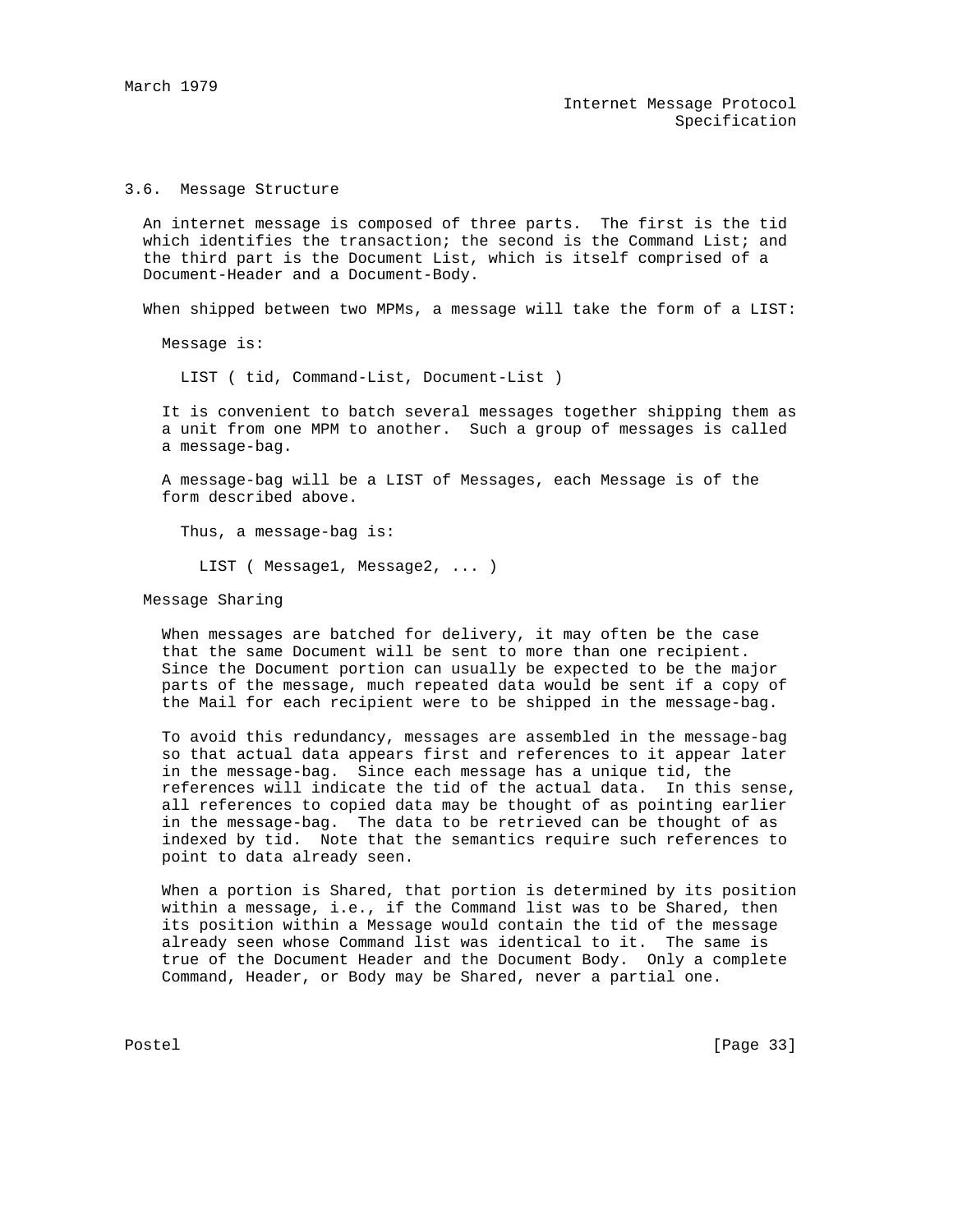Internet Message Protocol Specification

> If an encryption scheme is used, that portion of the message which is encrypted can not be shared. This is due to the fact that encrypting keys will be specific between two individuals.

Internal Message Organization

The tid

 This is the transaction identifier. It is assigned by the originating MPM.

The Command List

 The command-list is a LIST which contains two elements, content and command.

 Content is one item of element type INDEX. If content=0, the item is not shared and the next element of the LIST is the command. If content=1 the item is shared. In this case, the second element will contain the tid of the command to share from. The tid must be of a prior message in the current message-bag. Other values of content may be defined later for different data structures.

Thus, command-list is:

LIST ( content, tid ) if content=1

Or,

LIST ( content, command ) if content=0

content is:

 INDEX which is 0 if there is no sharing and is 1 if sharing occurs

tid is:

the tid of the message to be shared from

command is:

LIST ( mailbox, stamp, type, operation, arguments, error-list )

The document-list

 The document portion of an internet message is optional and when present is comprised of a LIST containing two elements:

[Page 34] Postel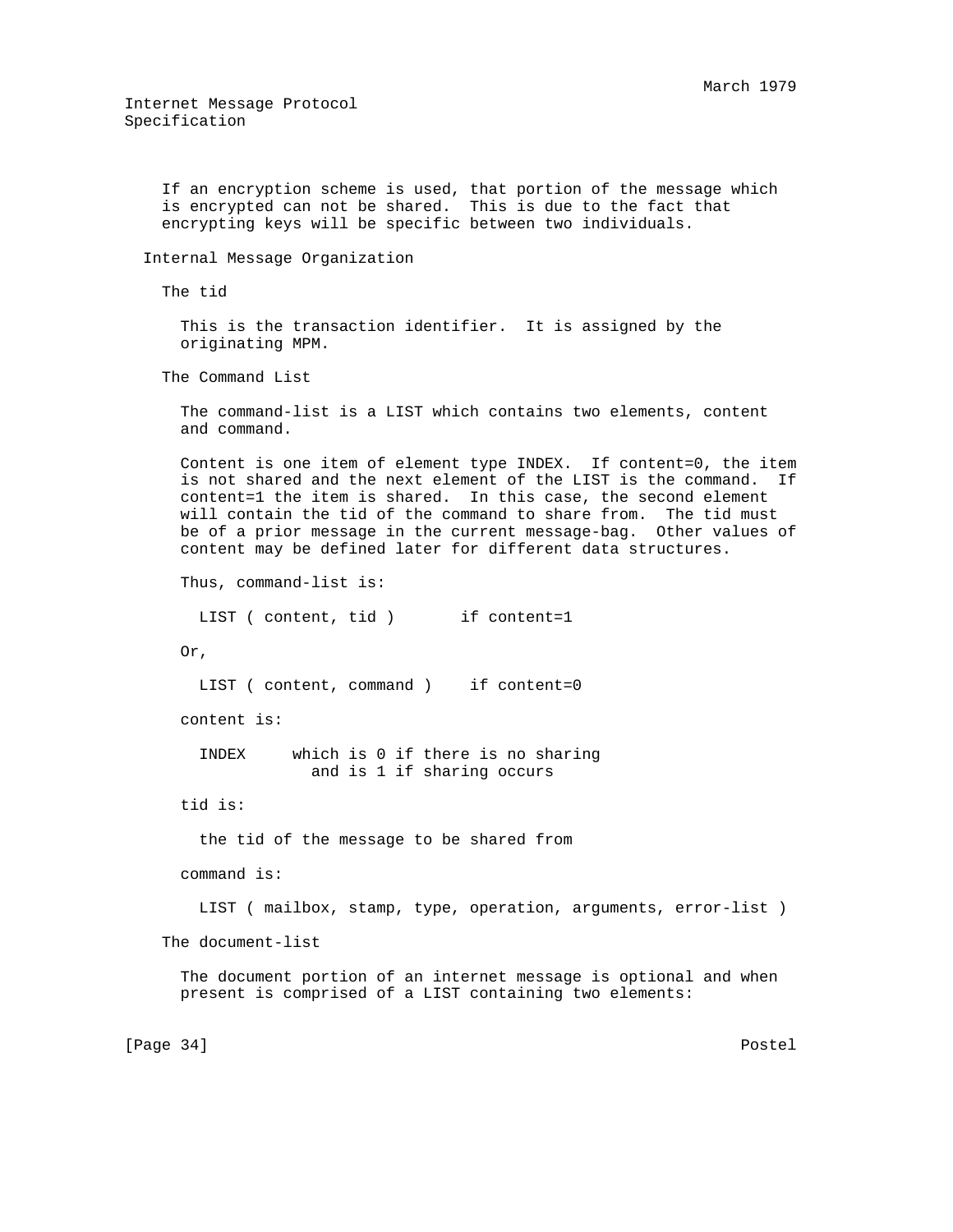document-list is:

LIST ( header-list, body-list )

 While either the header-list or the body-list may be shared, both elements must appear in the m.

The document-header

 The header-list will be a List which will always contain two elements. The first element will be content to indicate whether or not the header is to be shared. The second element will either be the tid of the header to be copied (if content=1) or it will be the document-header (which is a PROPLIST) containing the actual header information (if content=0). The tid must point to a document-header already seen in the message-bag.

The header-list is either:

LIST ( content, tid ) if content=1

Or,

LIST ( content, document-header ) if content=0

document-header is:

PROPLIST which contains header information

The document-body

 The body-list will be a LIST of two elements. The first element will again be content, indicating whether or not the body is to be shared. If it is shared, the second element will be tid indicating which body to copy. This tid must be of a message already seen in the message-bag. If content indicates no sharing, then the second item is a document-body.

```
 body-list is:
```
LIST ( content, tid ) if content=1

Or,

LIST ( content, document-body ) if content=0

Postel [Page 35]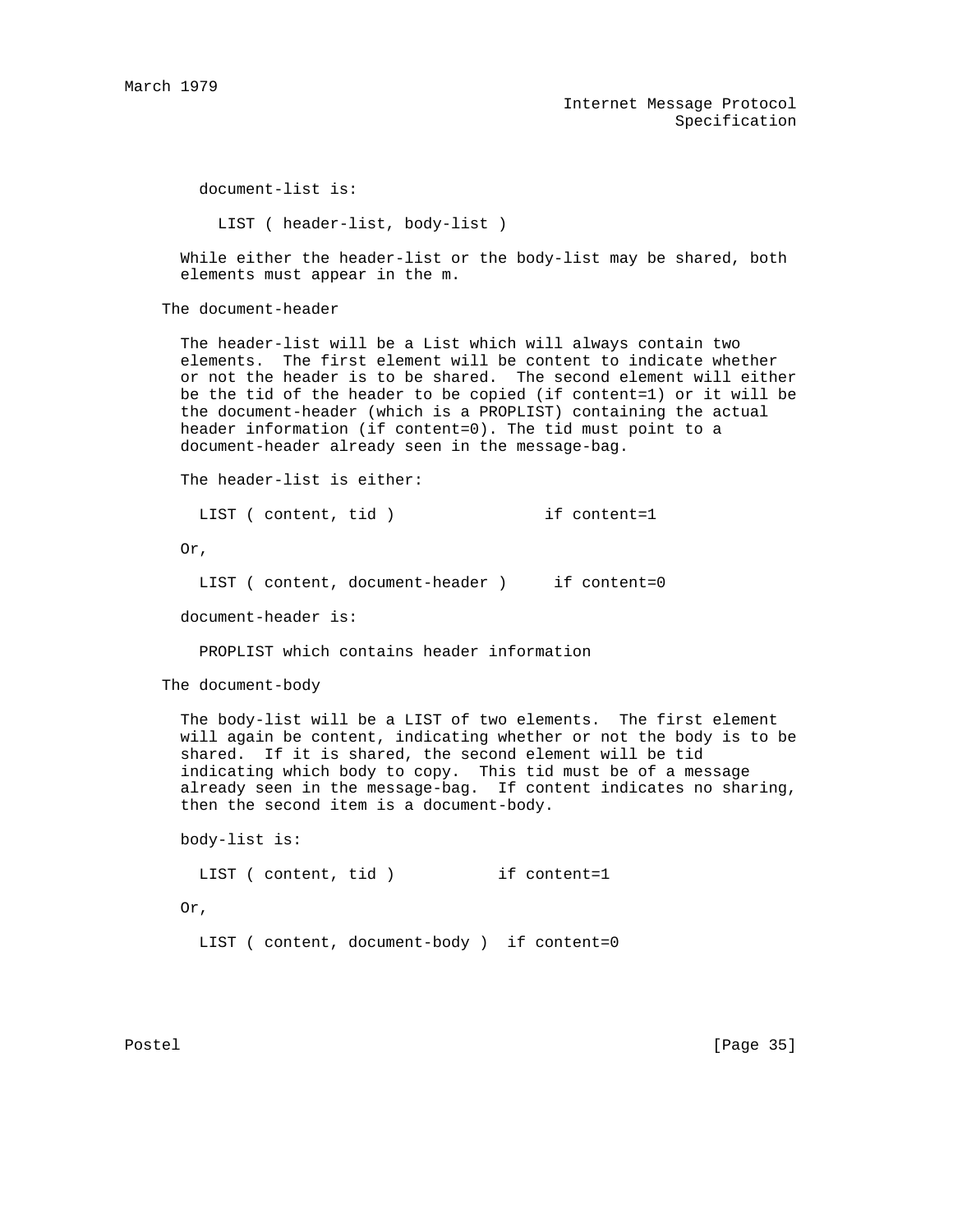```
 document-body is:
       LIST ( items comprising the body ... )
 Message Fields
  message := ( tid, command-list, document-list )
  tid := (tn, ihn)command-list := (content, command) command := ( mailbox, stamp, type, operation,
                arguments, error-list )
   document-list := ( header-list, body-list )
  header-list := ( content, document-header )
  body-list := ( content, document-body )
```
3.7. MPM Organization

Introduction

 The heart of the internet message system is the MPM which is responsible for routing and delivering message between the networks. Each network must have at least one MPM. These MPMs are connected together, and internet mail is always transferred along channels between them. The system interfaces with the already existent local message system.

 Since the local network message system may be very different from the internet system, special programs may be necessary to convert incoming internet messages to the local format. Likewise, messages outgoing to other networks may be converted to the internet format.

#### The MPM

 Messages in the internet mail system are shipped in "bags," each bag containing one or more messages. Each bag is addressed to a specific MPM and contains messages for the hosts on that MPM's network.

 Each MPM is expected to implement functions which will allow it to deliver local messages it receives and to forward non-local ones to other MPMs presumably closer to the message's destination.

[Page 36] Postel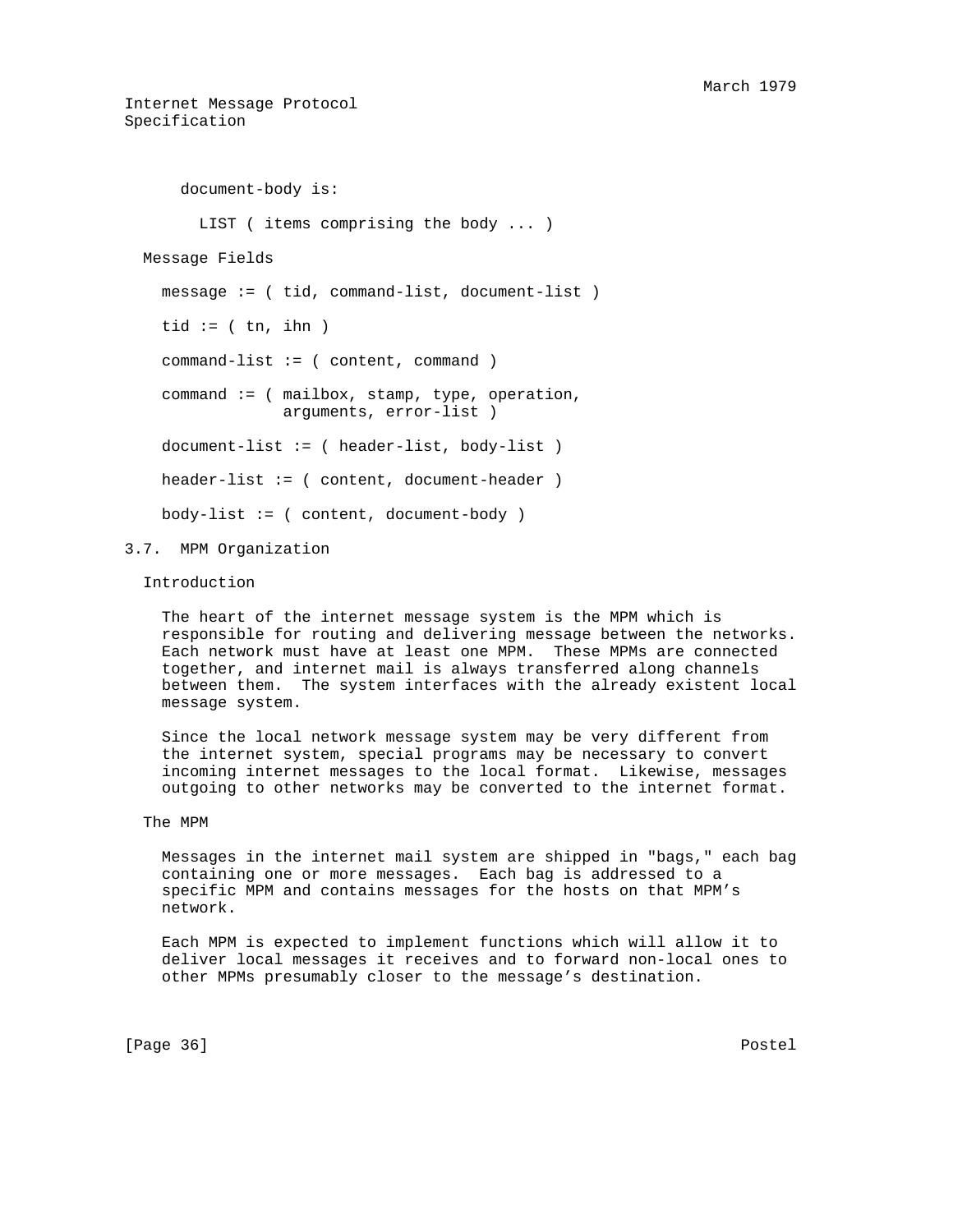Loosely, each MPM can be separated into five components:

1--Acceptor

 Receives incoming Message-Bags, from other MPMs, from UIPs, or from conversion programs.

2--Message-Bag Processor

Splits a Bag into these three portions:

- a. Local Host Messages
- b. Local Net Messages
- c. Foreign Net Messages

3--Local Net Delivery

 Delivers local net and local host messages, may call on conversion program.

4--Foreign Net Router

 Creation of new Message-Bags for forwarding to other MPMs, determines route.

5--Foreign Net Shipper

 Activates foreign shipping channels and ships Message-Bag to foreign MPMs. Performs data compression while shipping bags.

 All of these components can be thought of as independent. Of the five, the Acceptor, the Local-Net Delivery, and the Message-Bag Processor are fully self-contained and communicate with each other only through a queue, the Bag-Input Queue. The function of the Acceptor is to await incoming Message-Bags and to insert them into the Bag-Input Queue.

 That queue is the input to the Message-Bag Processor component which will separate and deliver suitable portions of the Message-Bags it retrieves from the queue to one of three queues:

- a. Local-Host Queue
- b. Local-Net Queue
- c. Foreign Net Queue

 When a MPM decides to forward a message to another MPM, it must add its own identification (i.e., its ihn) to the stamp field of the command. The stamp then becomes a record of the route the message

Postel [Page 37]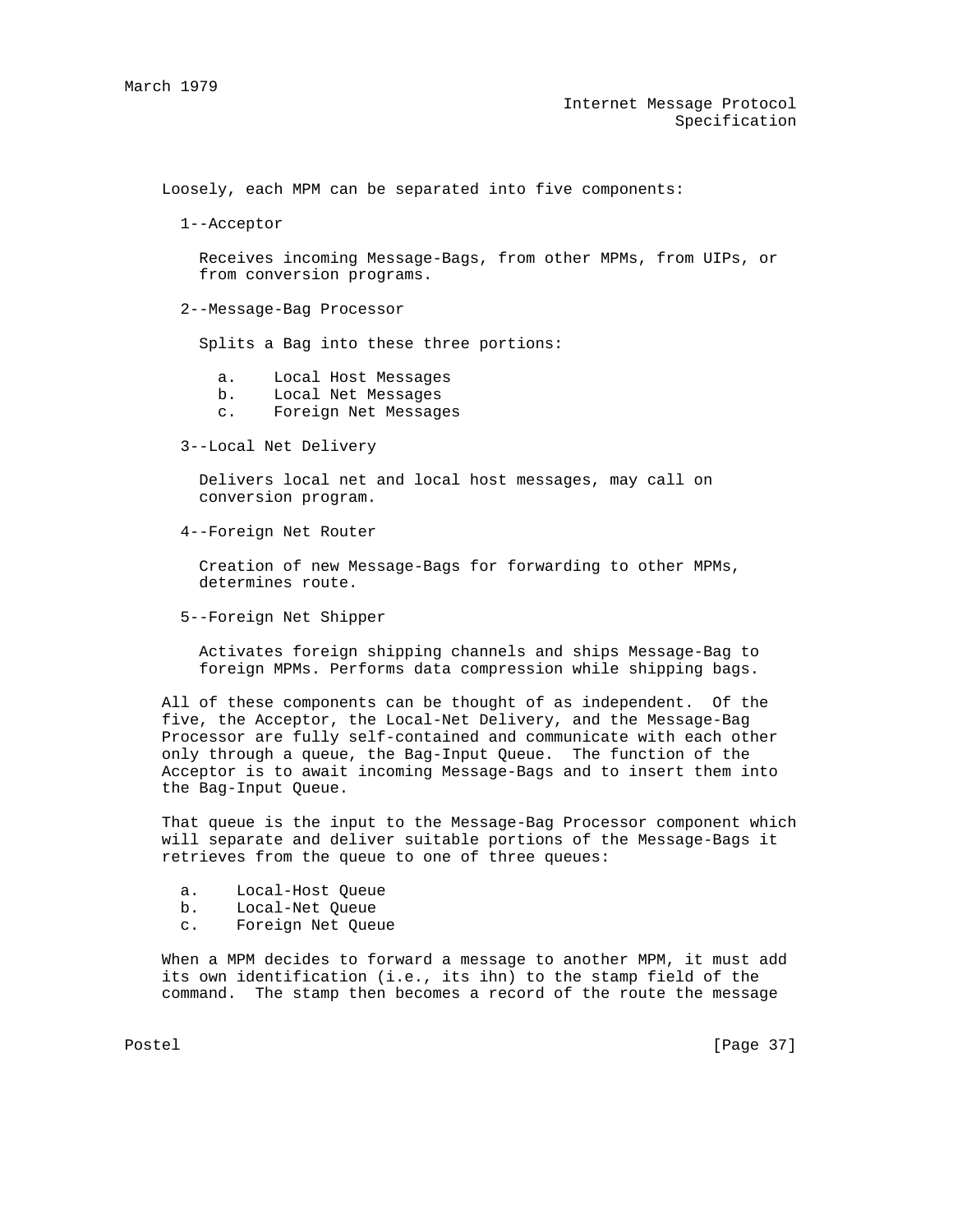has taken. An MPM should examine the stamp field to see if the message is in a routing loop. Some commands require the return of the stamp as a trail in the matching reply command.

 All of these queues have as elements complete Message-Bags (some of which may have been portions of the original Bag).

 The Local-Host and Local-Net queues serve as input to the Local-Net Delivery process. This component is responsible for delivering messages to its local host and other hosts on its local net to which it is connected. It must be capable of handling whatever error conditions the local net might return, including the ability to retransmit. It may call on conversion program to reformat the messages into a form the local protocol will accept. This will probably involve such things as copying shared information.

 The other two processes are more closely coupled. The Foreign Net Router takes its input Bags from the Foreign Net Queue. From the internal information it contains, it determines which one of the MPMs to which it is connected should receive the Bag.

 It then places the Bag along with the routing information into the Shippable Mail Queue. The Foreign Net Shipper retrieves it from that queue and transmits it across a channel to the intended foreign MPM.

 The Foreign Net Router should be capable of receiving external input to its routing information table. This may come from the Foreign Net Shipper in the case of a channel going down, requiring a decision to either postpone delivery or to determine a new route.

 The Router is responsible for maintaining sufficient topological information to determine where to forward any incoming Message-Bag. Decisions concerning the return of undeliverable Bags are made by the Router.

 It should be stressed here that message delivery should be reliable. In the event that delivery is impossible, the message should be returned to the sender along with information regarding the reason for not delivering it.

Implementation Recommendations

 Transaction numbers can be assigned sequentially with wrap around when the highest value is reached. This should ensure that no message with a particular transaction number from this source is in the network when another instance of this transaction number is chosen.

[Page 38] Postel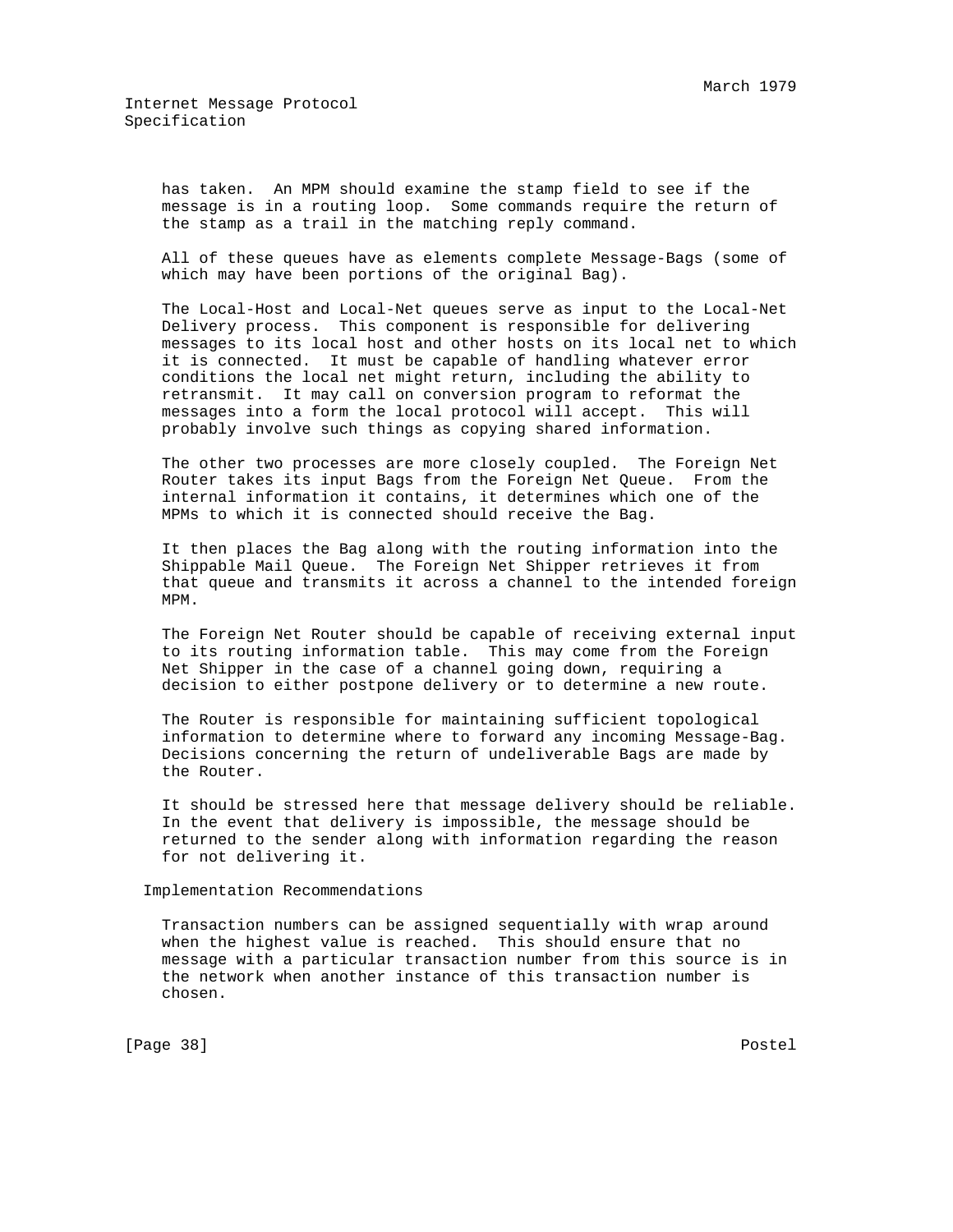## 3.8. Interfaces

#### User Interface

 It is assumed that the interface between the MPM and the UIP provides for passing data structures which represent the document portion of the message. In addition this interface must pass the delivery address information (which becomes the information in the mailbox field of the command). It is weakly assumed that the information is passed between the UIP and the MPM via shared files, but this is not the only possible mechanism. These two processes may be more strongly coupled (e.g., by sharing memory), or less strongly coupled (e.g., by communicating via logical channels).

#### Communication Interface

 It is assumed here that the MPM use an underlying communication system, and TCP [20] has been taken as the model. Again, this is not intended to limit the implementation choices, other forms of interprocess communication are allowed and other types of physical interconnection are permitted. One might even use dial telephone calls to interconnect MPMs (using suitable protocols to provide reliable communication).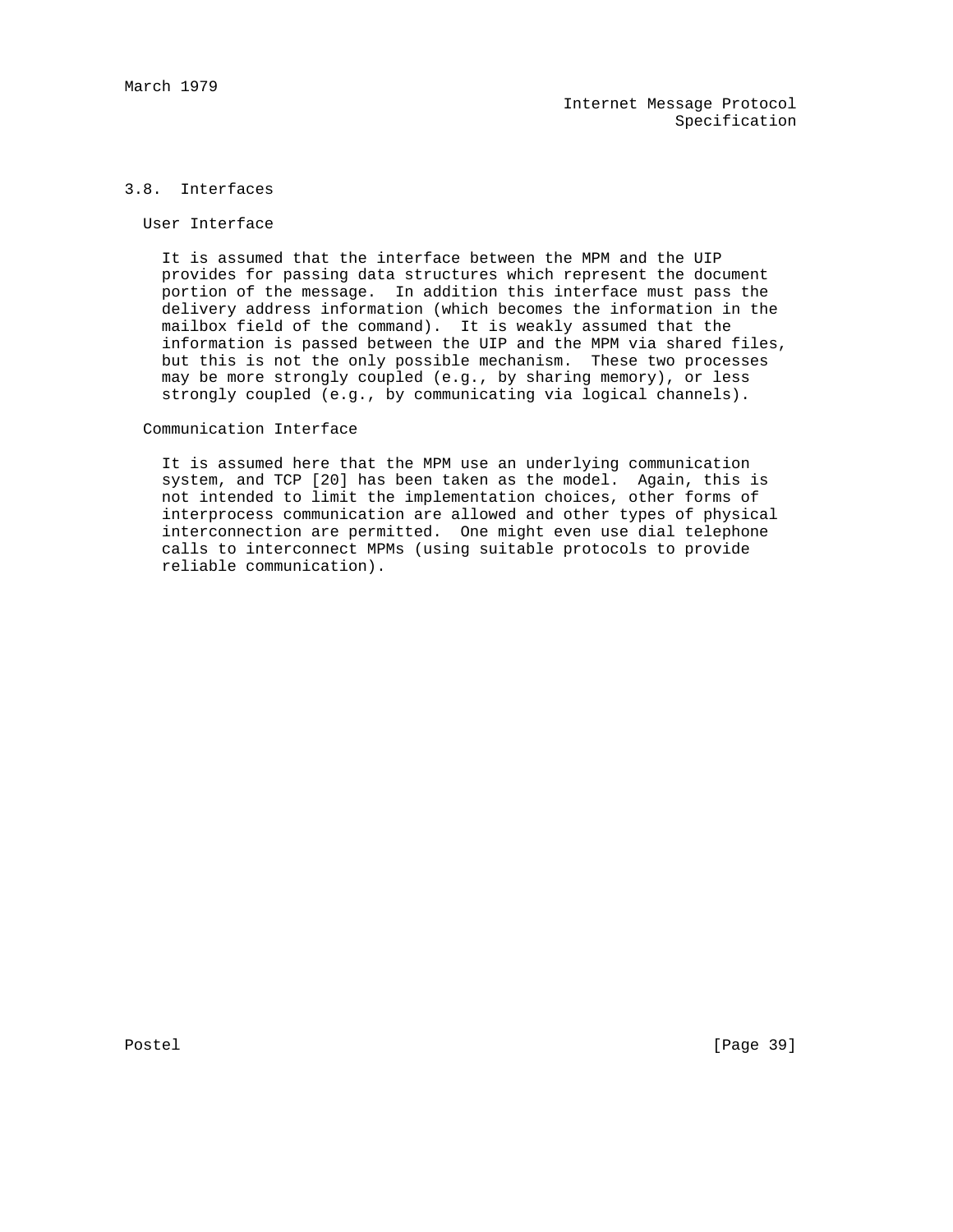March 1979

[Page 40] Postel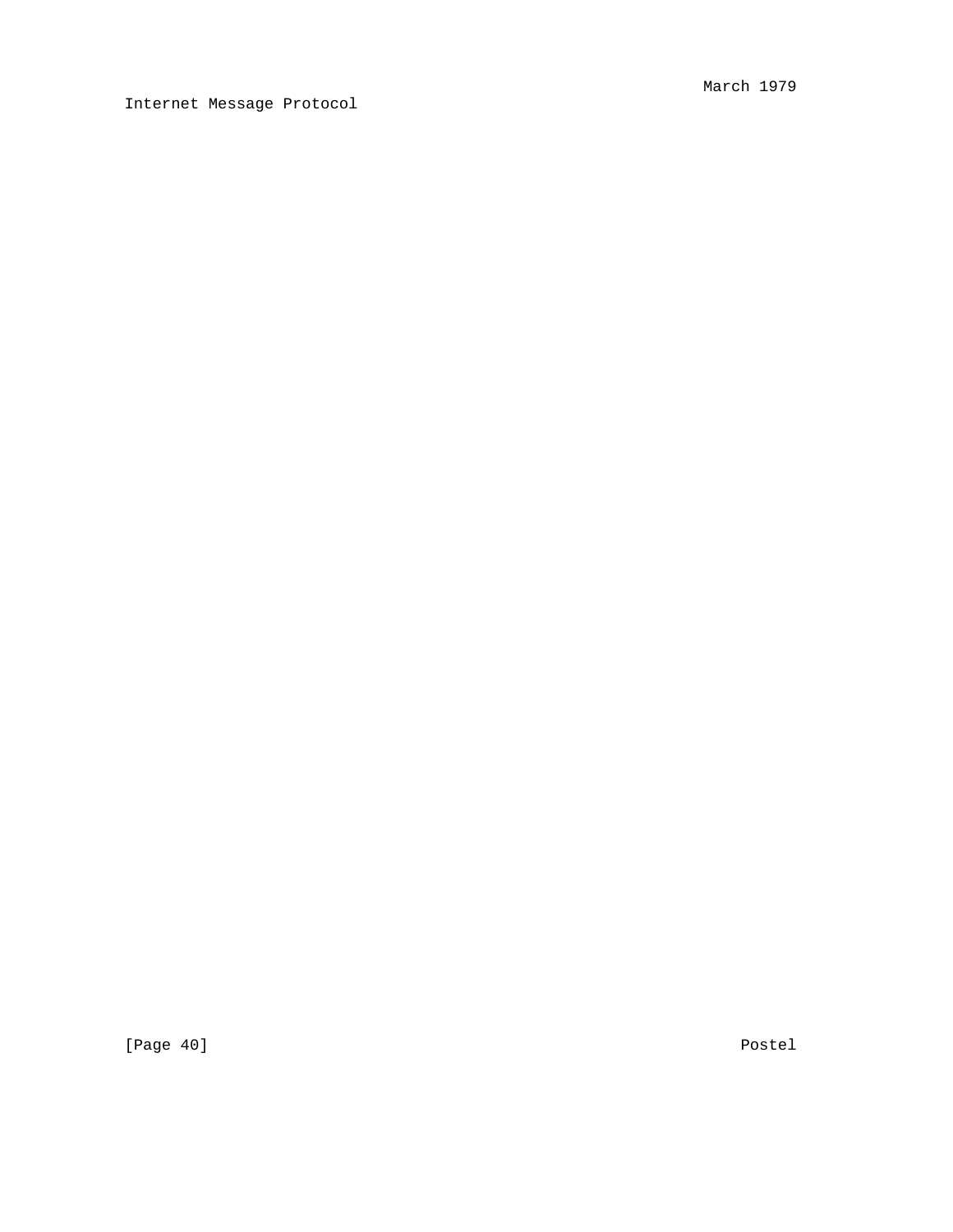March 1979

Internet Message Protocol

 4. EXAMPLES & SCENARIOS Example 1: Message Format Suppose we want to send the following message: Date: 1979-03-29-11:46-08:00 From: Jon Postel <Postel@ISIB> Subject: Meeting Thursday To: Dave Crocker <DCrocker@Rand-Unix> CC: Mamie Dave: Please mark your calendar for our meeting Thursday at 3 pm.  $--$ jon. It will be encoded in the structured format. The following will present successive steps in the top down generation of this message. 1. message 2. ( tid, command-list, document-list ) 3. ( ( tn, ihn ), ( content, command ), ( header-list, body-list ) ) 4. ( ( tn, ihn ), ( content, ( mailbox, stamp, type, operation, arguments, error-list ) ), ( ( content, document-header ), ( content, document-body ) ) ) 5. ( ( 37, 167772404 ), ( 0, ( ( IA: 167772359, NET: arpa, HOST: rand-unix, USER: DCrocker ), ( 167772404 ), 1 DELIVER ( ( REGULAR ) ),  $( ) )$  ) ), ( ( 0, ( Date: 1979-03-29-11:46-08:00 From: Jon Postel <Postel@ISIB> Subject: Meeting Thursday

Postel [Page 41]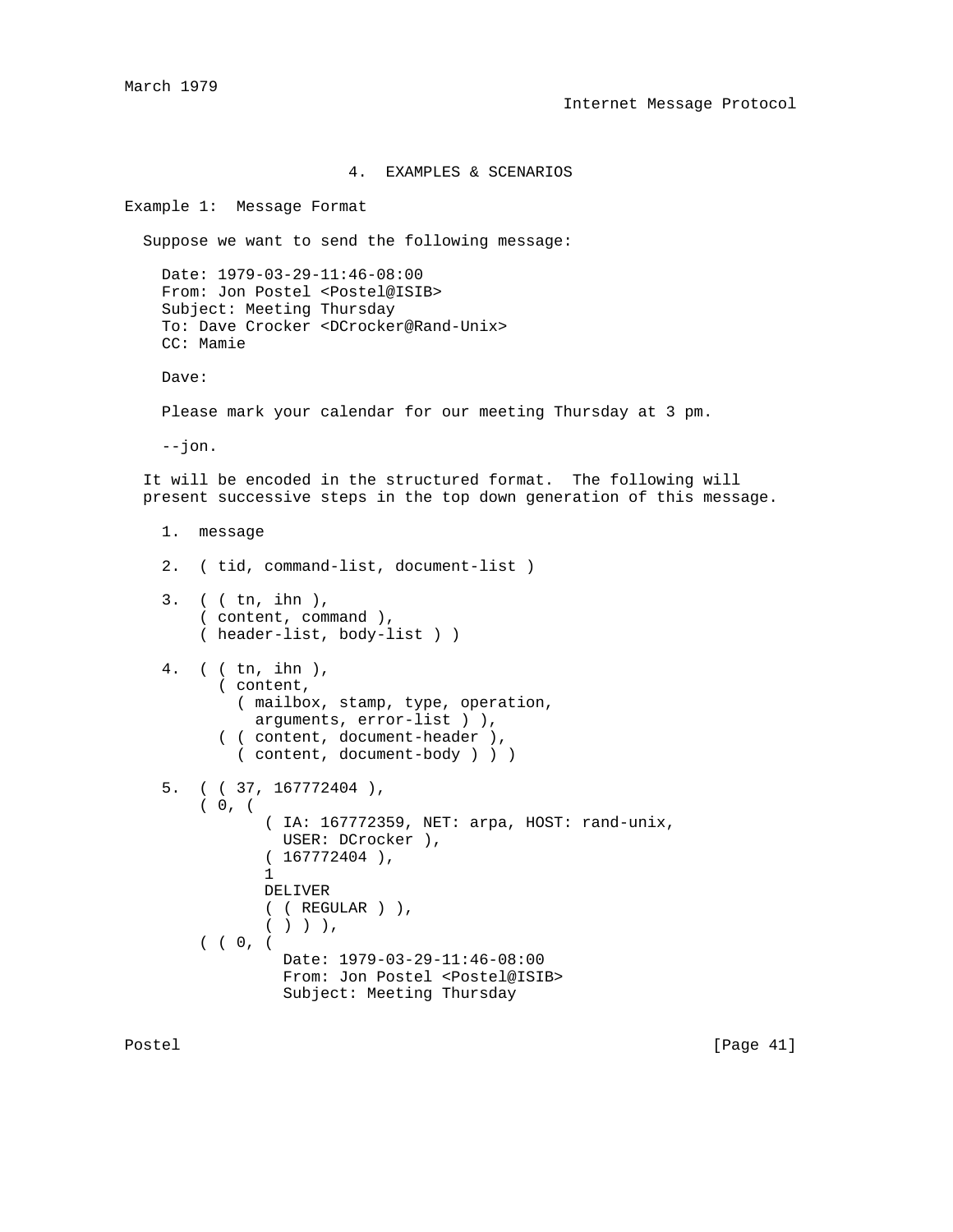```
Internet Message Protocol
Examples & Scenarios
                To: Dave Crocker <DCrocker@Rand-Unix>
                CC: Mamie ) ),
          ( 0, ( Dave:
                Please mark your calendar for our meeting
                Thursday at 3 pm.
               --jon. ) ) )
    6. LIST( LIST( INDEX=37, INTEGER=167772404 ),
             LIST( INDEX=0,
    command LIST( PROPLIST( IA: 167772359,
                                 NET: arpa,
   mailbox <br>
HOST: rand-unix,
                                 USER: DCrocker ),
   stamp LIST( INTEGER=167772404 ),
    type INDEX=1
    operation TEXT="DELIVER"
   arguments LIST( LIST( TEXT="REGULAR" )),
   error-list LIST( ) ) ),
             LIST( LIST( INDEX=0,
    document-header PROPLIST(
                          DATE: 1979-03-29-11:46-08:00
                          FROM: Jon Postel <Postel@ISIB>
                          SUBJECT: Meeting Thursday
                          TO: Dave Crocker <DCrocker@Rand-Unix>
                          CC: Mamie ) ),
                   LIST( INDEX=0,
    document-body LIST( TEXT=
                          "Dave:
                          Please mark your calendar for
                          our meeting Thursday at 3 pm.
                         --jon." ) ) ) )
```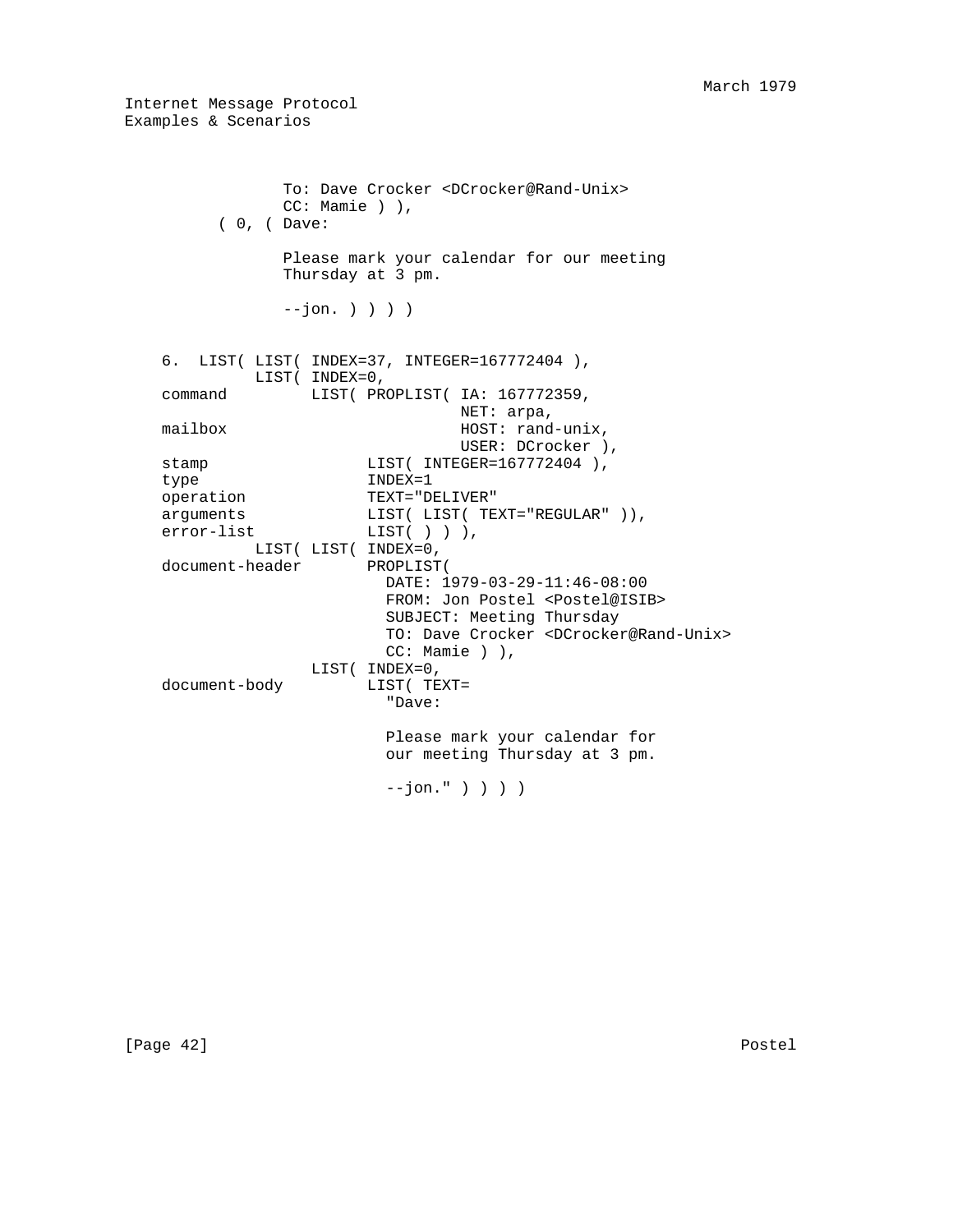Example 2: Delivery and Acknowledgment

 The following is four views of the message of example 1 during the successive transmission from the origination MPM, through a relay MPM, to the destination MPM, and the return of the acknowledgment, through a relay MPM, to the originating MPM.

|      | sending $--$ originating $--$ relay $--$ destination $--$ receiving ! |     |                                       |      |  |
|------|-----------------------------------------------------------------------|-----|---------------------------------------|------|--|
| user | <b>MPM</b>                                                            | MPM | MPM                                   | user |  |
|      |                                                                       |     |                                       |      |  |
|      |                                                                       |     |                                       |      |  |
|      |                                                                       |     | originating <-- relay <-- destination |      |  |
|      | <b>MPM</b>                                                            | MPM | MPM                                   |      |  |
|      |                                                                       |     |                                       |      |  |

Transmission Path

Figure 6.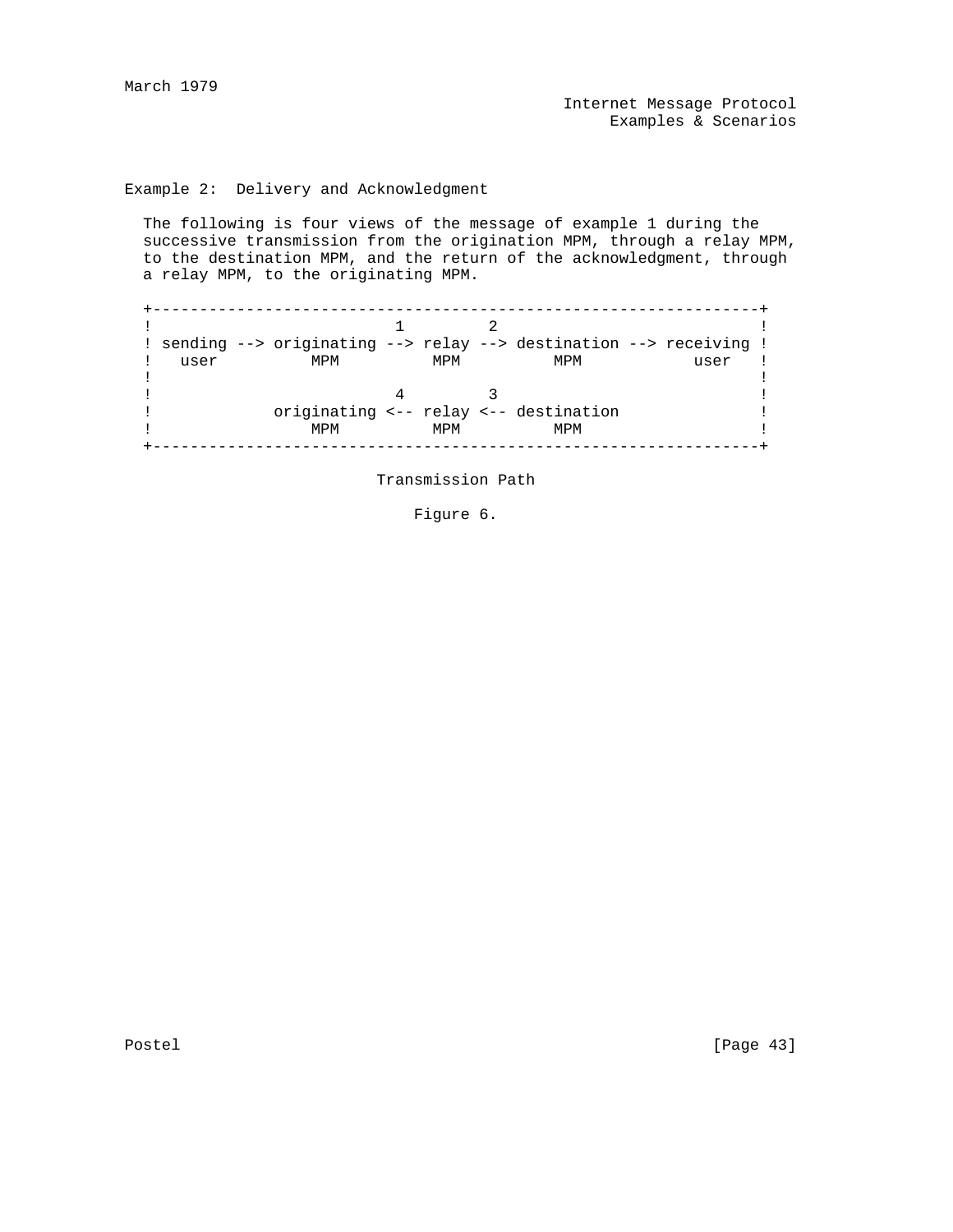Internet Message Protocol Examples & Scenarios

1. Between the originating MPM and the relay MPM.

LIST( LIST( INDEX=37, INTEGER=167772404 ), LIST( INDEX=0, command LIST( PROPLIST( IA: 167772359, NET: arpa, mailbox <br>
HOST: rand-unix, USER: DCrocker ), stamp LIST( INTEGER=167772404 ), type INDEX=1 operation TEXT="DELIVER" arguments LIST( LIST( TEXT="REGULAR" )), error-list LIST( ) ) ), LIST( LIST( INDEX=0, document-header PROPLIST( DATE: 1979-03-29-11:46-08:00 FROM: Jon Postel <Postel@ISIB> SUBJECT: Meeting Thursday TO: Dave Crocker <DCrocker@Rand-Unix> CC: Mamie ) ), LIST( INDEX=0,<br>LIST( TEXT= document-body "Dave: Please mark your calendar for our meeting Thursday at 3 pm.  $--jon.$ " ) ) ) )

The originating MPM sends the message of example 1 to a relay MPM.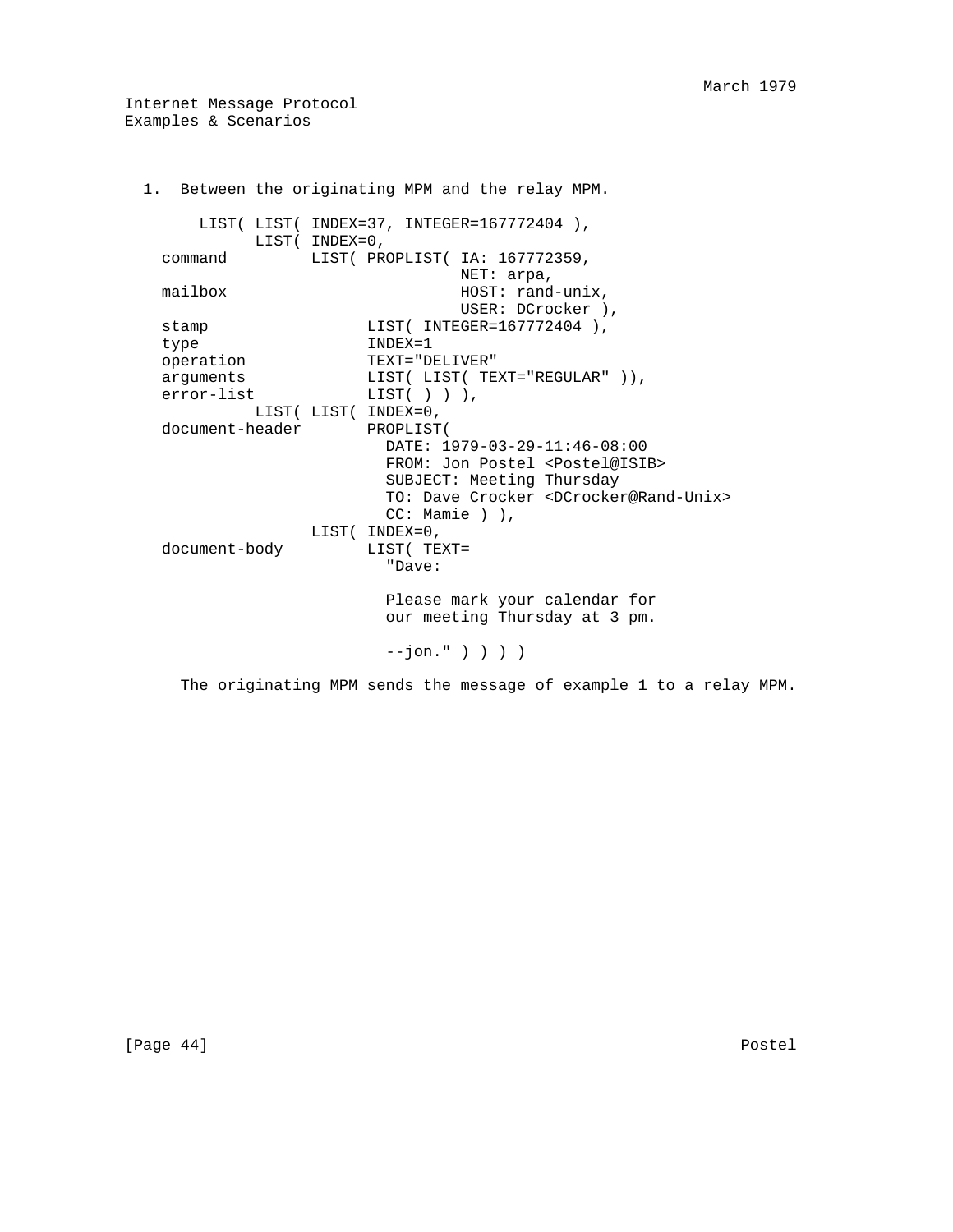2. Between the relay MPM and the destination MPM.

 LIST( LIST( INDEX=37, INTEGER=167772404 ), LIST( INDEX=0, command LIST( PROPLIST( IA: 167772359, NET: arpa, mailbox <br> HOST: rand-unix, USER: DCrocker ), stamp LIST( INTEGER=167772404, INTEGER=167772246 ), type INDEX=1 operation TEXT="DELIVER" arguments LIST( LIST( TEXT="REGULAR" )), error-list LIST( ) ) ), LIST( LIST( INDEX=0, document-header PROPLIST( DATE: 1979-03-29-11:46-08:00 FROM: Jon Postel <Postel@ISIB> SUBJECT: Meeting Thursday TO: Dave Crocker <DCrocker@Rand-Unix> CC: Mamie ) ), LIST( INDEX=0,<br>LIST( TEXT= document-body "Dave: Please mark your calendar for our meeting Thursday at 3 pm.  $--jon."$  ) ) )

 The relay MPM adds its ihn to the stamp, but otherwise the message is unchanged.

Postel [Page 45]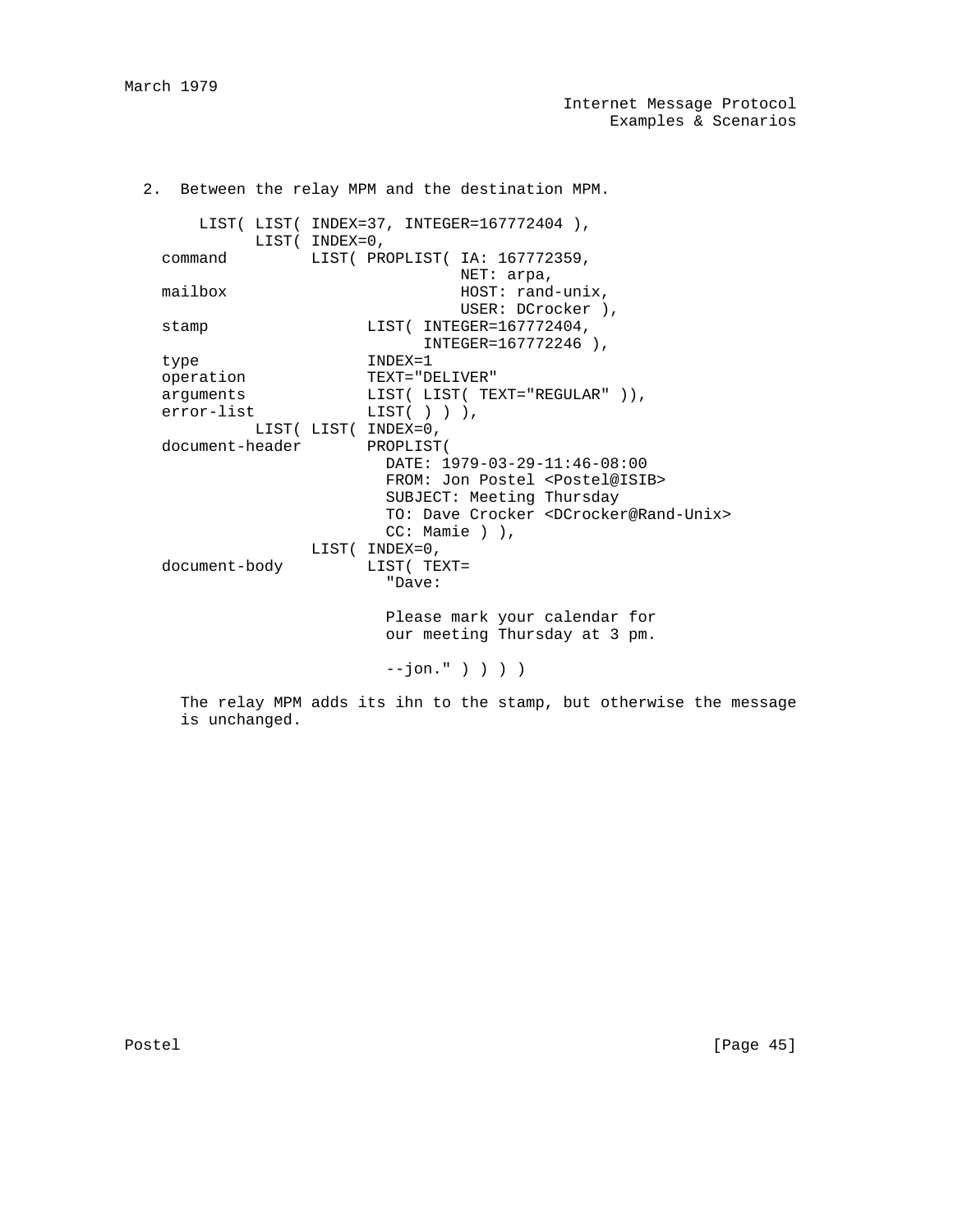Internet Message Protocol Examples & Scenarios

3. Between the destination MPM and the relay MPM.

|                 |                 |             |                | LIST( LIST( INDEX=1993, INTEGER=167772359 ), |
|-----------------|-----------------|-------------|----------------|----------------------------------------------|
|                 | $LIST(INDEX=0.$ |             |                |                                              |
| command         |                 |             |                | LIST( PROPLIST( IA: 167772404,               |
| mailbox         |                 |             |                | USER: $*MPM*$ ),                             |
| stamp           |                 |             |                | LIST( INTEGER=167772359 ),                   |
| type            |                 | $INDEX = 2$ |                |                                              |
| operation       |                 |             |                | TEXT="ACKNOWLEDGE"                           |
| arguments       |                 |             |                | LIST( LIST( INDEX=37,                        |
| tid             |                 |             |                | $INTEGER = 167772404$ ),                     |
|                 |                 |             |                | LIST( INTEGER=167772404,                     |
| trail           |                 |             |                | INTEGER=167772246,                           |
|                 |                 |             |                | INTEGER=167772359 ),                         |
| answer          |                 |             |                | BOOLEAN=TRUE,                                |
| reason          |                 |             |                | LIST( $TEXT = "OK" )$ ,                      |
| how-delivered   |                 |             |                | LIST( $TEXT = "ACCEPT" )$ ),                 |
| error-list      |                 |             | LIST( INDEX=0, |                                              |
|                 |                 |             |                | $TEXT = "No Errors")$ ),                     |
| document LIST() |                 |             |                |                                              |

 The destination MPM delivers the message to the user's UIP, and composes an acknowledgment. The acknowledgment is addressed to the originating MPM. Note that the trail is the stamp of the incoming message plus the ihn of the destination MPM.

[Page 46] Postel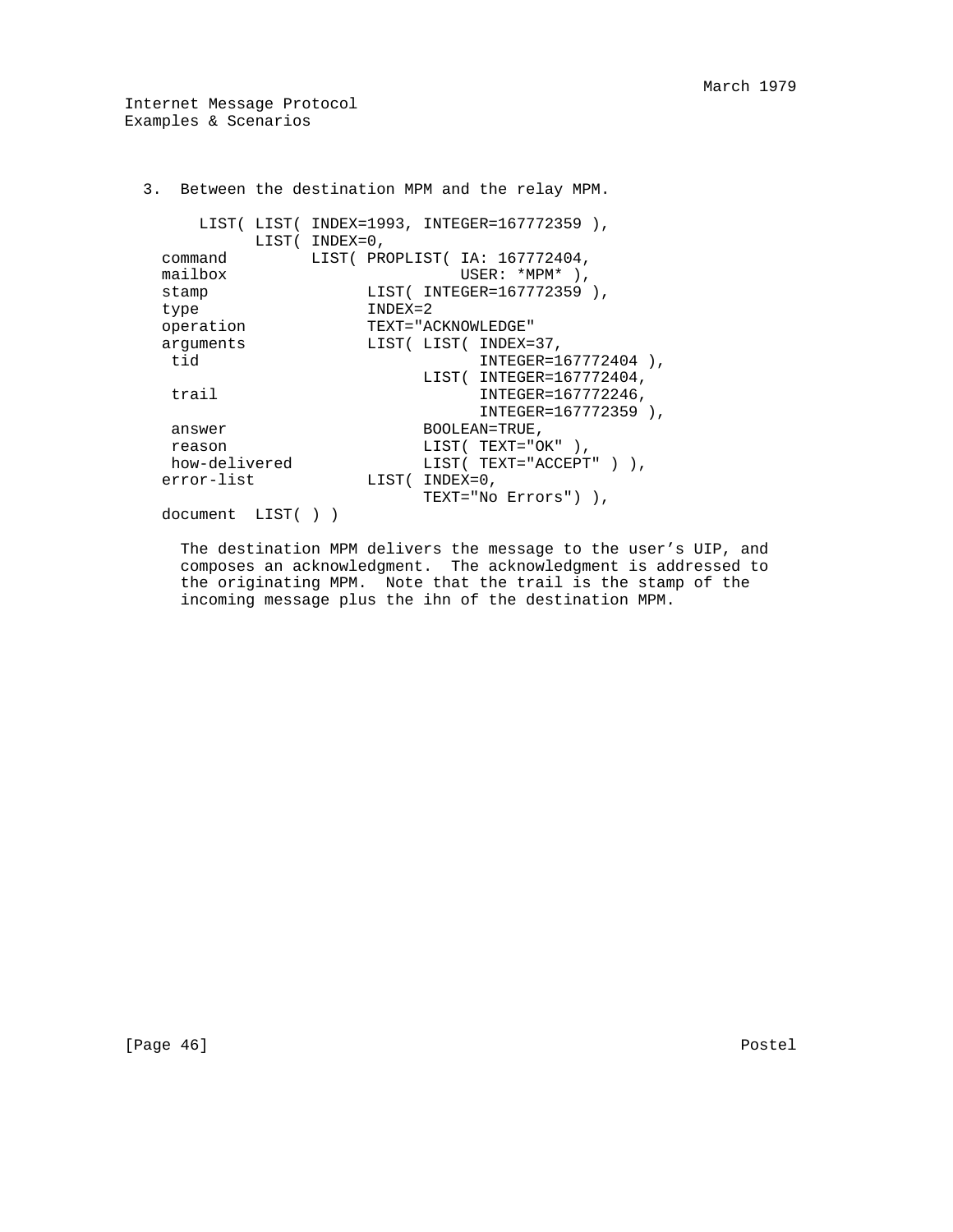4. Between the relay MPM and the originating MPM.

|                |               |                | LIST( LIST( INDEX=1993, INTEGER=167772359 ), |
|----------------|---------------|----------------|----------------------------------------------|
|                | LIST(INDEX=0, |                |                                              |
| command        |               |                | LIST( PROPLIST( IA: 167772404,               |
| mailbox        |               |                | USER: $*MPM*$ ),                             |
| stamp          |               |                | LIST( INTEGER=167772359                      |
|                |               |                | INTEGER=167772246),                          |
| type           |               | $INDEX = 2$    |                                              |
| operation      |               |                | TEXT="ACKNOWLEDGE"                           |
| arguments      |               |                | LIST( LIST( INDEX=37,                        |
| tid            |               |                | INTEGER=167772404 ),                         |
|                |               |                | LIST( INTEGER=167772404,                     |
| trail          |               |                | INTEGER=167772246,                           |
|                |               |                | INTEGER=167772359 ),                         |
| answer         |               |                | BOOLEAN=TRUE,                                |
| reason         |               |                | LIST( $TEXT = "OK" )$ ,                      |
| how-delivered  |               |                | LIST( $TEXT = "ACCEPT" )$ ),                 |
| error-list     |               | LIST( INDEX=0, |                                              |
|                |               |                | $TEXT = "No Errors")$ ),                     |
| document LIST( |               |                |                                              |

 The relay MPM adds its ihn to the stamp and forwards the acknowledgment.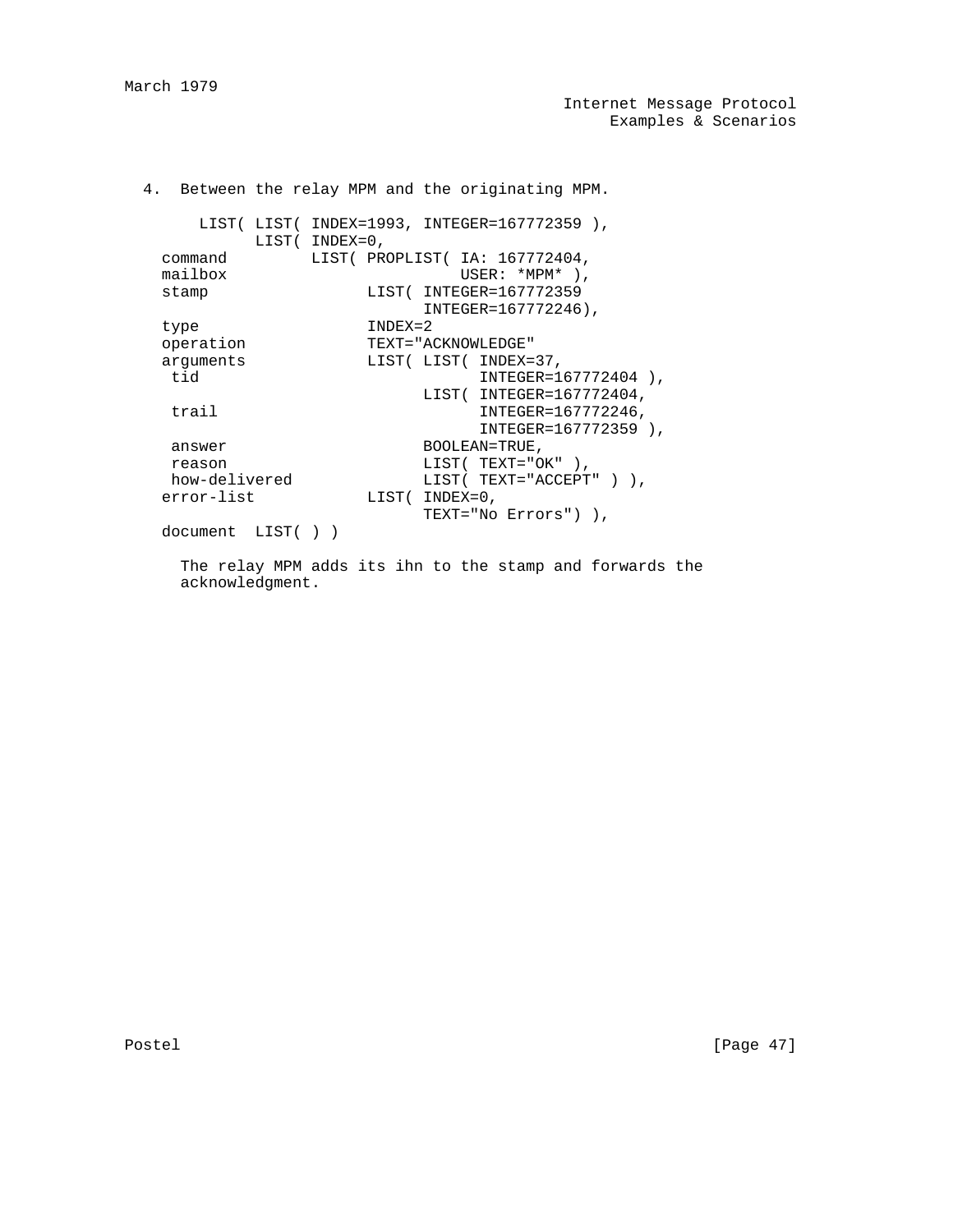[Page 48] Postel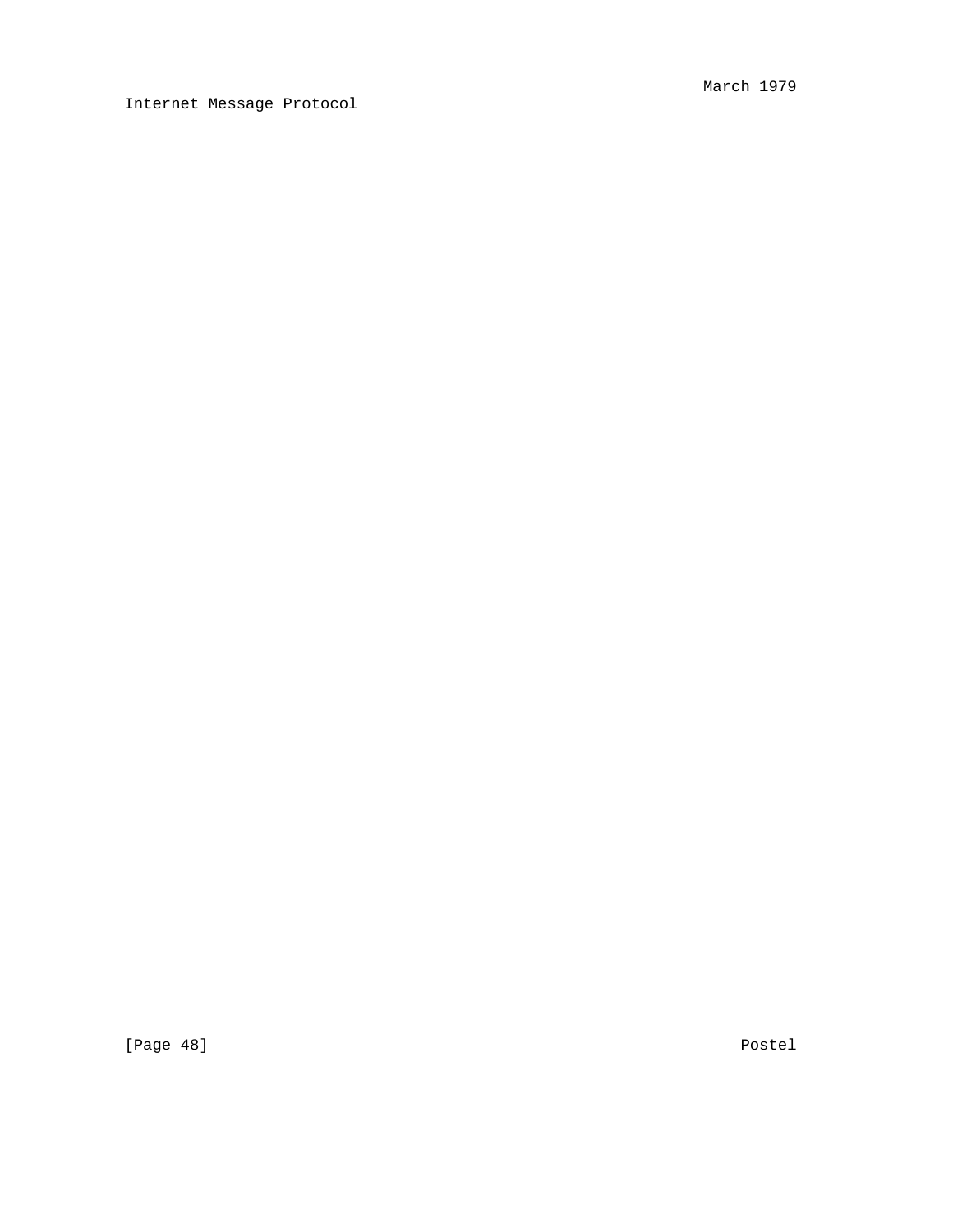#### GLOSSARY

#### 1822

 BBN Report 1822, "The Specification of the Interconnection of a Host and an IMP". The specification of interface between a host and the ARPANET.

## Command List

 The part of a message used by the MPMs to determine the processing action to be taken.

#### datagram

 A logical unit of data, in particular an internet datagram is the unit of data transfered between the internet module and a higher level module.

#### Destination

 The destination address, an internet header datagram protocol field.

## Document List

The part of the message created by or delivered to a user.

## header

 Control information at the beginning of a message, segment, datagram, packet or block of data.

#### IMP

 The Interface Message Processor, the packet switch of the ARPANET.

## Internet Address

 A four octet (32 bit) source or destination address consisting of a Network field and a Local Address field.

### internet datagram

 The unit of data exchanged between a pair of internet modules (includes the internet header).

#### Local Address

 The address of a host within a network. The actual mapping of an internet local address on to the host addresses in a network is quite general, allowing for many to one mappings.

Postel [Page 49]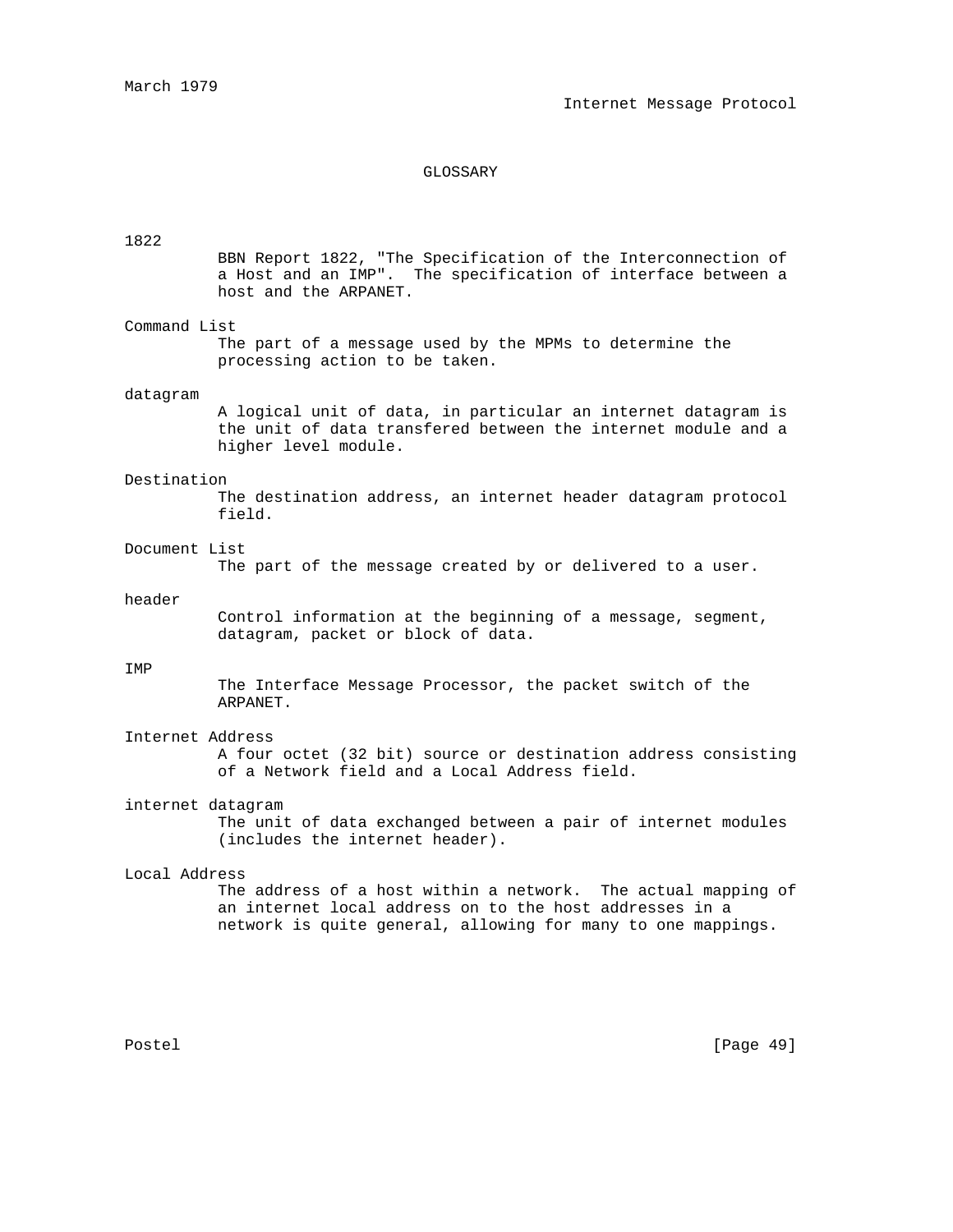Internet Message Protocol Glossary

| message         |                                                                                                                                                                                                 |
|-----------------|-------------------------------------------------------------------------------------------------------------------------------------------------------------------------------------------------|
|                 | The unit of information transmitted between users of message<br>As transmitted between MPMs a message consists of a<br>systems.<br>Transaction Identifier, a Command List, and a Document List. |
| module          |                                                                                                                                                                                                 |
|                 | An implementation, usually in software, of a protocol or other<br>procedure.                                                                                                                    |
| MPM             |                                                                                                                                                                                                 |
|                 | A Message Processing Module, the process which implements this<br>internet message protocol.                                                                                                    |
| octet           |                                                                                                                                                                                                 |
|                 | An eight bit byte.                                                                                                                                                                              |
| Rest            |                                                                                                                                                                                                 |
|                 | The 3 octet (24 bit) local address portion of an Internet<br>Address.                                                                                                                           |
| RTP             |                                                                                                                                                                                                 |
|                 | Real Time Protocol: A host-to-host protocol for communication<br>of time critical information.                                                                                                  |
| Source          |                                                                                                                                                                                                 |
|                 | The source address, an internet header field.                                                                                                                                                   |
| TCP             |                                                                                                                                                                                                 |
|                 | Transmission Control Protocol: A host-to-host protocol for<br>reliable communication in internetwork environments.                                                                              |
|                 | Transaction Identifier                                                                                                                                                                          |
|                 | The unique identifier of a message.                                                                                                                                                             |
| Type of Service |                                                                                                                                                                                                 |
|                 | An internet datagram protocol header field which indicates the<br>type (or quality) of service for this internet packet.                                                                        |
| UIP             |                                                                                                                                                                                                 |
|                 | A User Interface Program, a program which presents message                                                                                                                                      |
|                 | data to a user and accepts message data from a user.<br>Α<br>program which interacts with the user in the composition and                                                                       |
|                 | examination of messages.                                                                                                                                                                        |
| XNET            |                                                                                                                                                                                                 |
|                 | A cross-net debugging protocol.                                                                                                                                                                 |
|                 |                                                                                                                                                                                                 |

[Page 50] Postel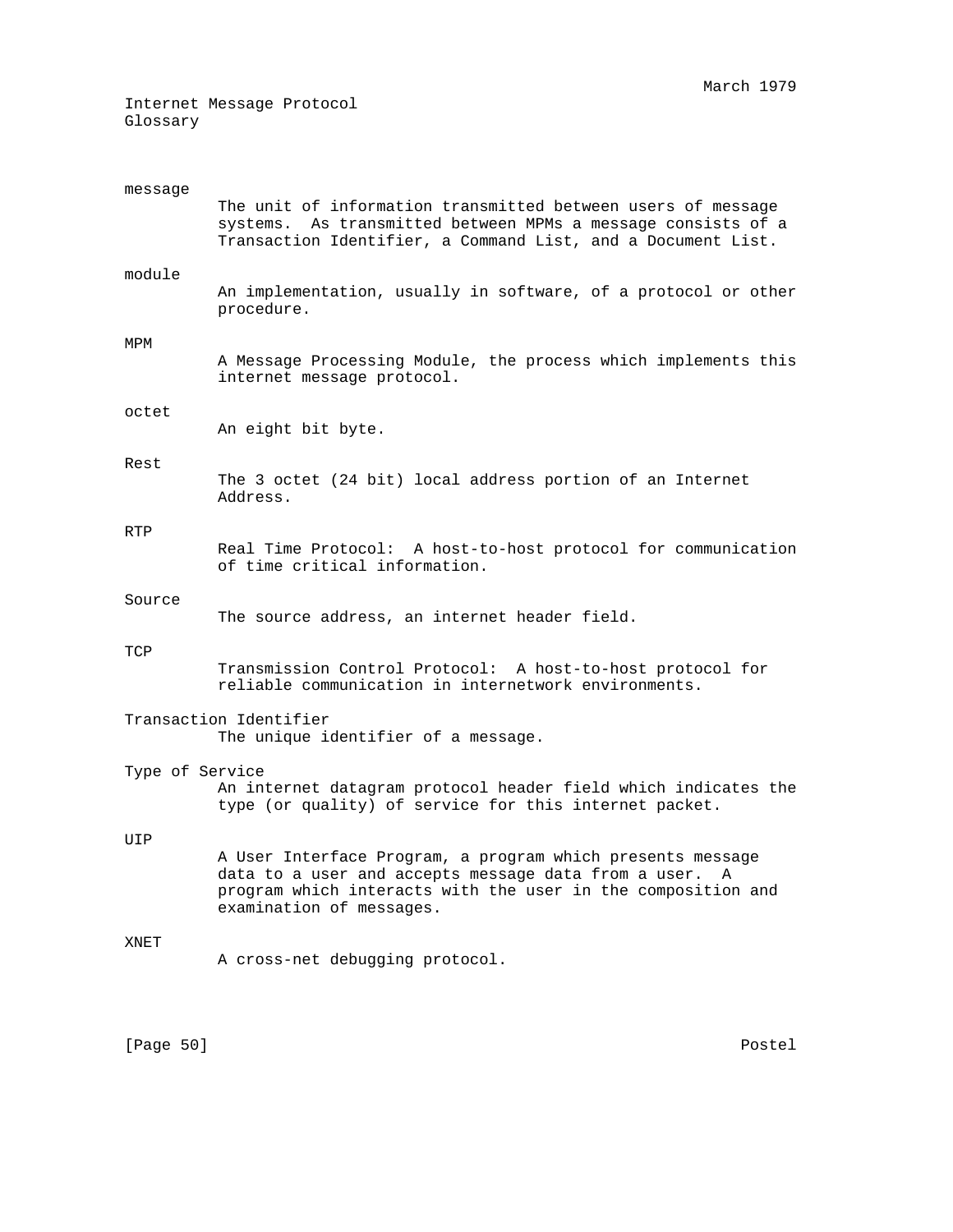#### REFERENCES

- [1] Barber, D., and J. Laws, "A Basic Mail Scheme for EIN," INWG 192, February 1979.
- [2] Bhushan, A., K. Progran, R. Tomlinson, and J. White, "Standardizing Network Mail Headers," RFC 561, NIC 18516, 5 September 1973.
- [3] Bolt Beranek and Newman, "Specification for the Interconnection of a Host and an IMP," BBN Technical Report 1822, May 1978 (Revised).
- [4] Braaten, O., "Introduction to a Mail Protocol," Norwegian Computing Center, INWG 180, August 1978.
- [5] Cerf, V., "The Catenet Model for Internetworking," Information Processing Techniques Office, Defense Advanced Research Projects Agency, IEN 48, July 1978.
- [6] Crocker, D., J. Vittal, K. Progran, and D. Henderson, "Standard for the Format of ARPA Network Text Messages," RFC 733, NIC 41952, 21 November 1977.
- [7] Crocker, D., E. Szurkowski, and D. Farber, "Components of a Channel-independent Memo Transmission System," Department of Electrical Engineering, University of Delaware,, February 1979.
- [8] Feinler, E. and J. Postel, eds., "ARPANET Protocol Handbook," NIC 7104, for the Defense Communications Agency by the Network Information Center of SRI International, Menlo Park, California, Revised January 1978.
- [9] Harrenstien, K., "Field Addressing," ARPANET Message, SRI International, October 1977.
- [10] Haverty, J., "MSDTP -- Message Services Data Transmission Protocol," RFC 713, NIC 34739, April 1976.
- [11] Haverty, J., "Thoughts on Interactions in Distributed Services," RFC 722, NIC 36806, 16 September 1976.
- [12] Haverty, J., D. Henderson, and D. Oestreicher, "Proposed Specification of an Inter-site Message Protocol," 8 July 1975.
- [13] ISO-2014, "Writing of calendar dates in all-numeric form," Recommendation 2014, International Organization for Standardization, 1975.

Postel [Page 51]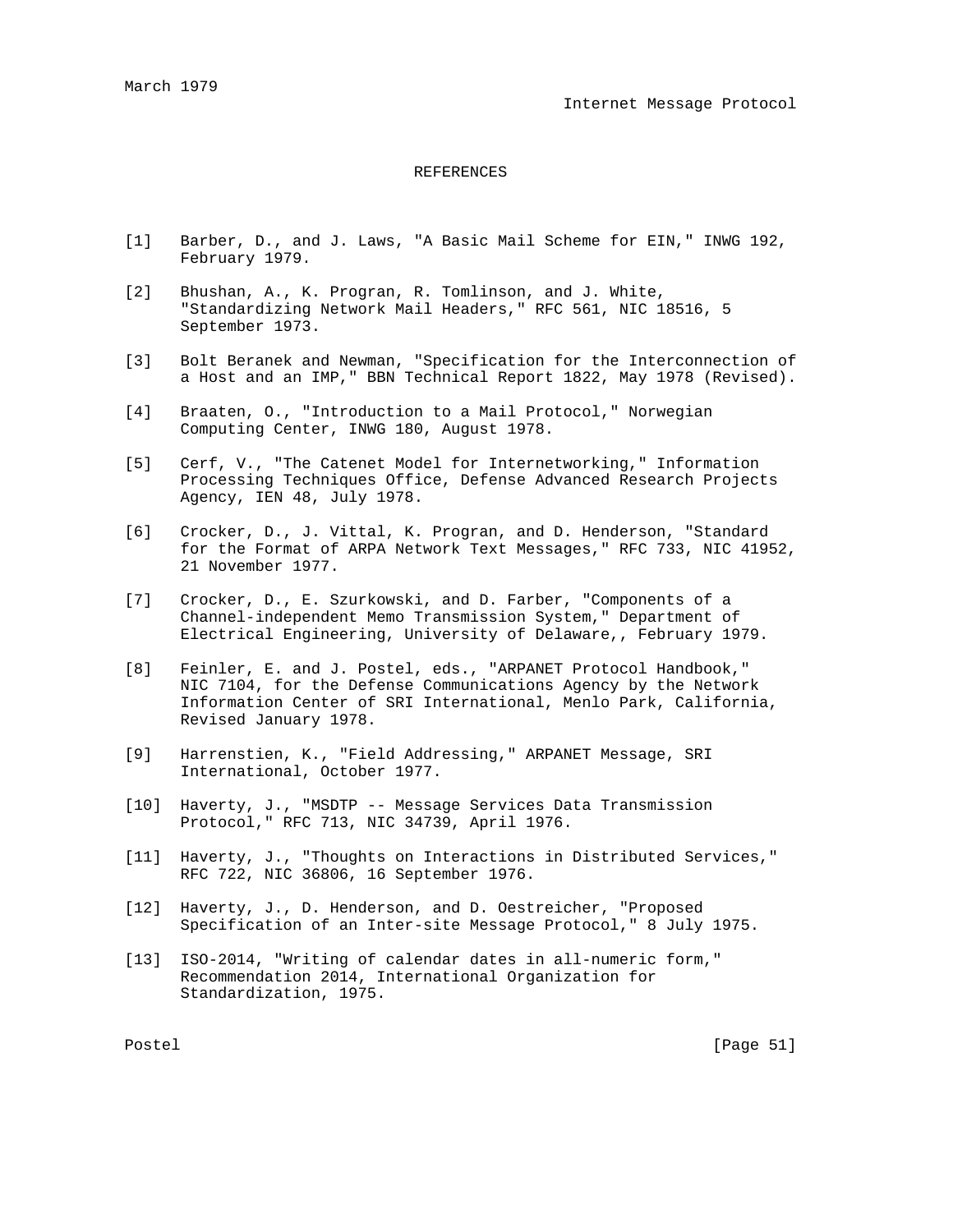- [14] ISO-3307, "Information Interchange -- Representations of time of the day," Recommendation 3307, International Organization for Standardization, 1975.
- [15] ISO-4031, "Information Interchange -- Representation of local time differentials," Recommendation 4031, International Organization for Standardization, 1978.
- [16] Myer, T., and D. Henderson, "Message Transmission Protocol," RFC 680, NIC 32116, 30 April 1975.
- [17] Postel, J. "Internetwork Datagram Protocol, Version 4," USC Information Sciences Institute, IEN 80, February 1979.
- [18] Postel, J. "NSW Data Representation (NSWB8)," IEN 39, May 1978.
- [19] Postel, J. "NSW Transaction Protocol (NSWTP)," IEN 38, May 1978.
- [20] Postel, J. "Transmission Control Protocol, TCP, Version 4," USC Information Sciences Institute, IEN 81, February 1979.
- [21] Postel, J., "Assigned Numbers," RFC 750, NIC 45500, 26 September 1978.
- [22] Postel, J., "Message System Transition Plan," JBP 64, USC-Information Sciences Institute, February 1979.
- [23] Rivest, R. L. "A Method for Obtaining Digital Signatures and Public-Key Cryptosystems" Communications of the ACM, Vol. 21, Number 2, February 1978.
- [24] Shoch, J., "A Note On Inter-Network Naming, Addressing, and Routing," Xerox Palo Alto Research Center, IEN 19, January 1978.
- [25] Thomas, R., "Providing Mail Services for NSW Users," BBN NSW Working Note 24, Bolt Beranek and Newman, October 1978.
- [26] White, J., "A Proposed Mail Protocol," RFC 524, NIC 17140, 13 June 1973.
- [27] White, J., "Description of a Multi-Host Journal," NIC 23144, 30 May 1974.
- [28] White, J., "Journal Subscription Service," NIC 23143, 28 May 1974.

[Page 52] Postel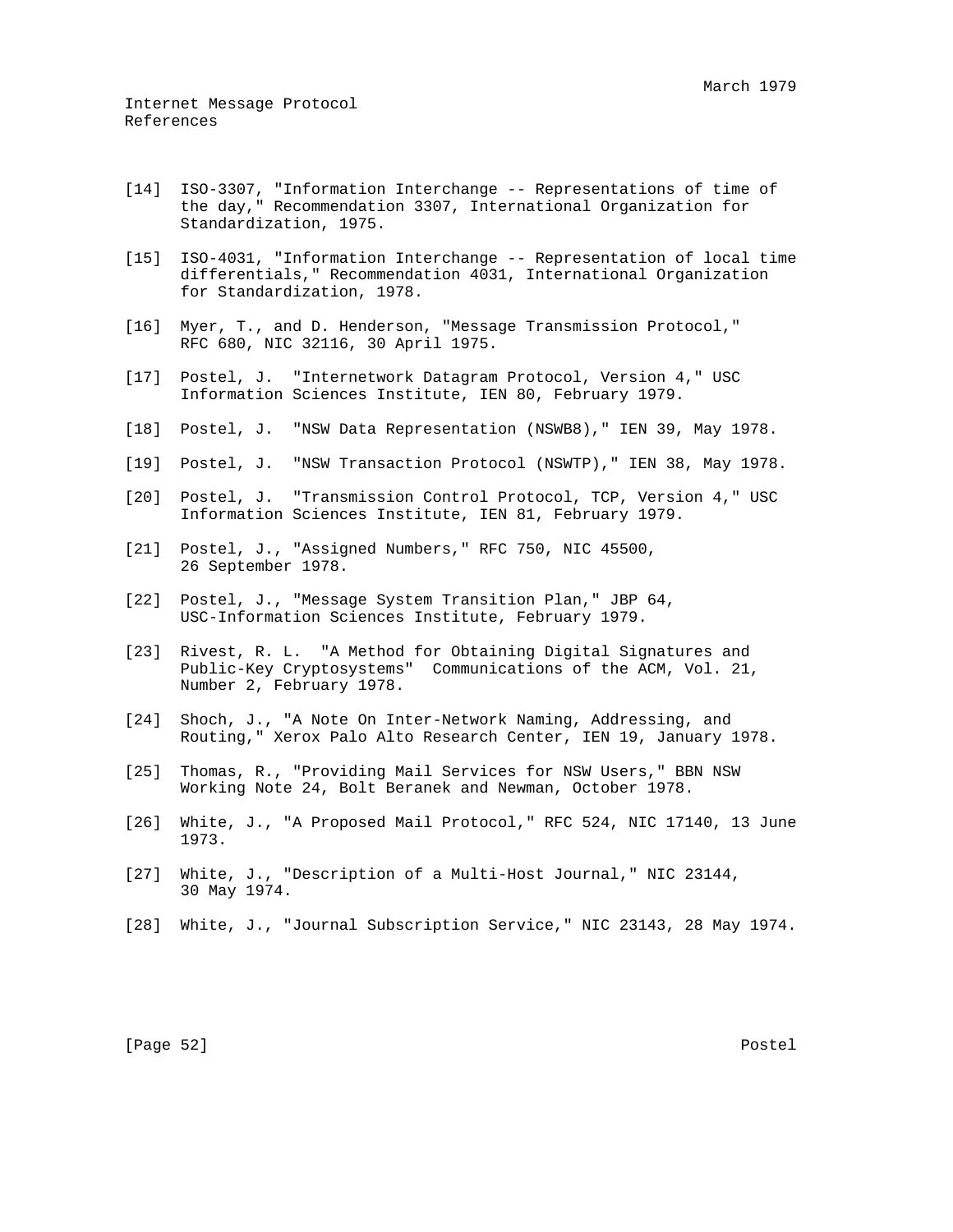#### APPENDICES

#### A. Encryption

 It would be straightforward to add the capability to have the document portion of messages either wholly or partially encrypted. The approach is to define an additional basic data element to carry encrypted data. The data within this element could be composed of other elements, but that could only be perceived after the data was decrypted.

| 9 Encrypt 1 9 ! octet count ! Data |  |  |  |  |
|------------------------------------|--|--|--|--|
|                                    |  |  |  |  |

 Element code 9 (ENCRYPT) is Encrypt. The format is the one octet type code, the three octet type count, and count octets of data. Use of this element indicates that the data it contains is encrypted. The encryption scheme is yet to be decided but will probably be the Public Key Encryption technique [23] due to the capacity for coded signatures.

 To process this, the user is asked for the appropriate key the first time an encryption block is seen for a particular message. The encrypted data is then decrypted. The data thus revealed will be in the form of complete data type fields. Encryption cannot occur over a partial field. The revealed data is then processed normally.

 Note that there is no reason why all fields of a document could not be encrypted including all document header information such as From, Date, etc.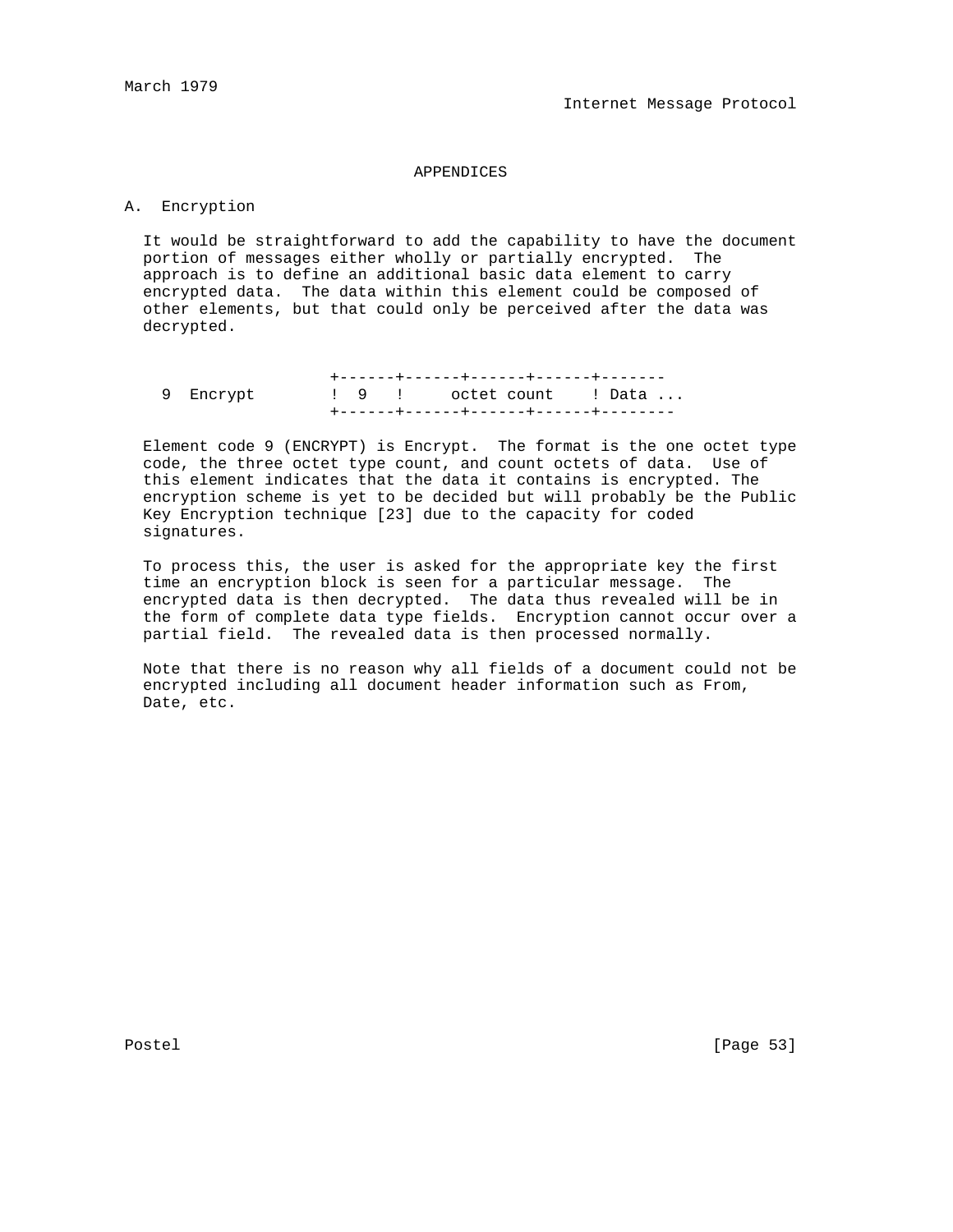Internet Message Protocol Appendices

B. Data Compression

 When message-bags are shipped between MPMs the data should be compressed according to the following scheme:

shipping-unit := compression-type message-bag

compression-type := A one octet compression type indicator.

| compression-type value description |                     |
|------------------------------------|---------------------|
|                                    |                     |
|                                    | no compression used |
|                                    | basic compression   |

basic compression

 This basic compression procedure is the same as that defined for use with the ARPANET FTP [8]. Three types of compression-units may be formed, sequence-units, replication-units, and filler-units. The data is formed into a series of compression-units independent of the structure or object and element boundaries.

sequence-unit

 A sequence-unit is a one octet flag and count followed by that many data octets.

 +-+-------+--------+--------+---- !0! n ! n data octets ... +-+-------+--------+--------+----

 The flag and count octet has its high order bit zero and the remaining bits indicate the count (in the range 0 to 127) of following data octets.

replication-unit

 A replication-unit is a one octet flag and count followed by one data octet, which is to be replicated count times.

 +--+------+--------+ !10! n ! data ! +--+------+--------+

 The flag and count octet has its high order two bits equal one-zero and the remaining six bits indicate the count (in the range 0 to 63) of number of time to replicate the data octet.

[Page 54] Postel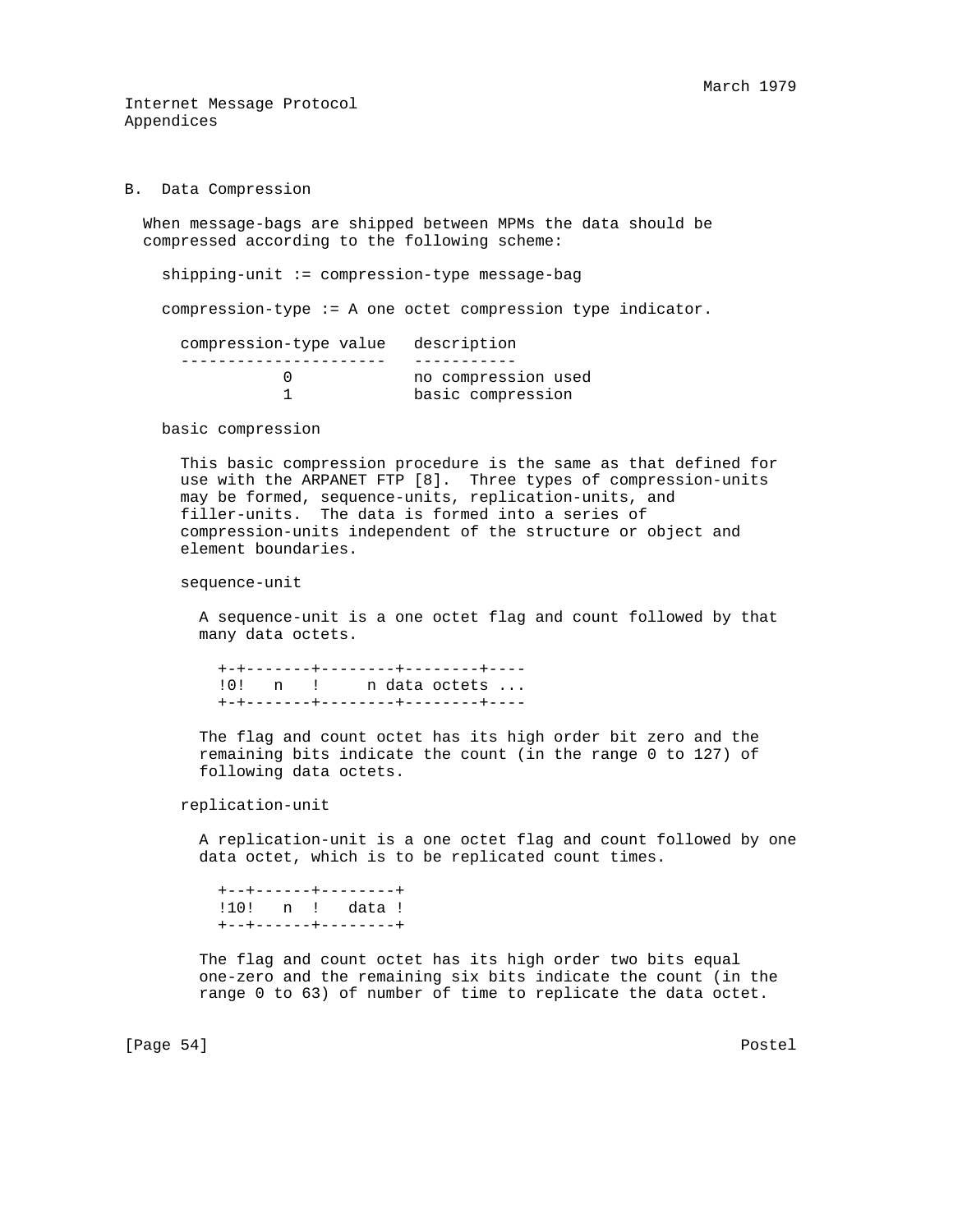filler-unit

 A filler-unit is a one octet flag and count, indicating that a filler octet is to be inserted count times.

 +--+------+ !11! n ! +--+------+

 The flag and count octet has its high order two bits equal one-one and the remaining six bits indicate the count (in the range 0 to 63) of number of time to insert the filler octet.

The filler octet is zero, the octet with all bits zero.